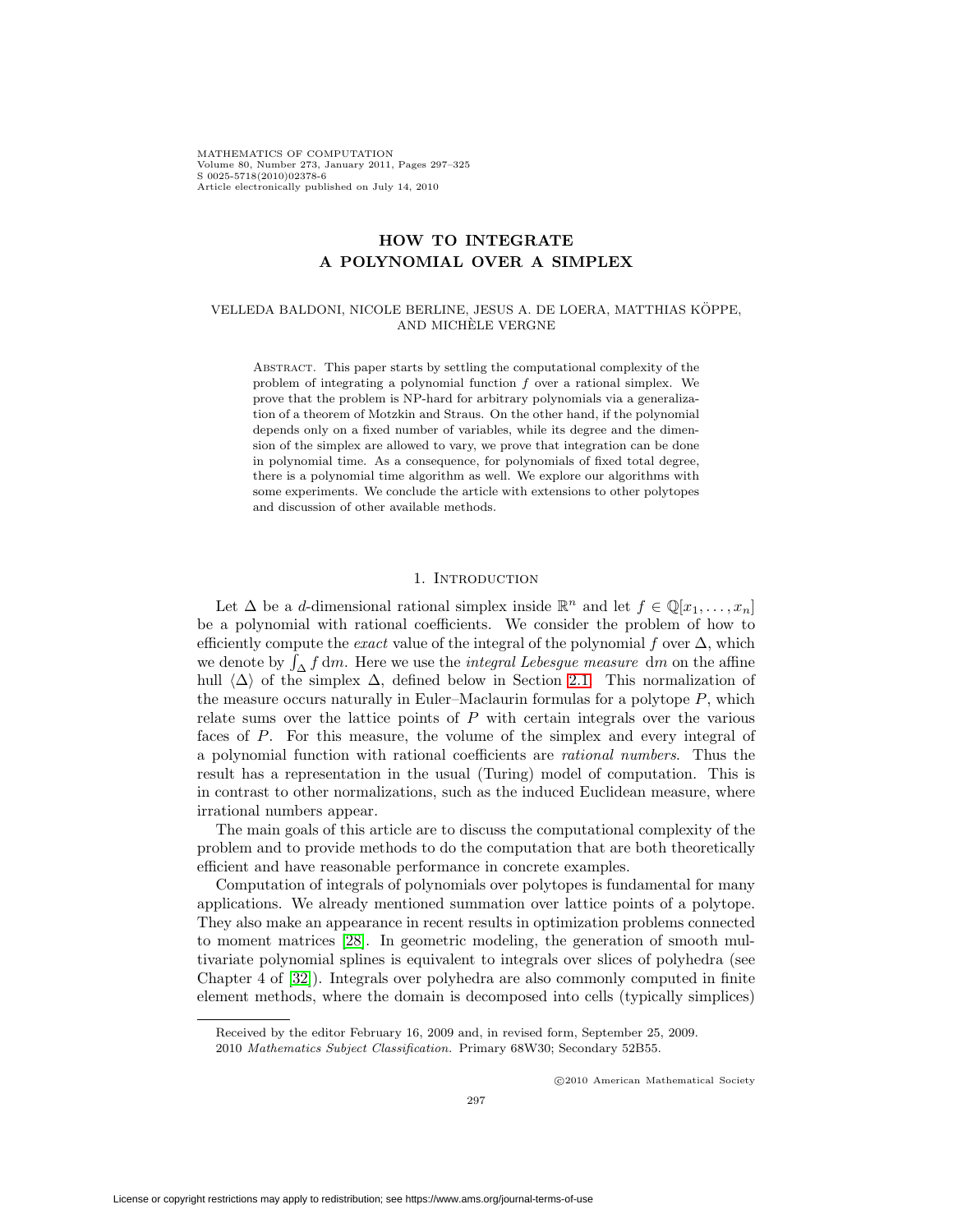via a mesh, and complicated functions are approximated by polynomials (see for in-stance [\[38\]](#page-27-2)). When studying a random univariate polynomial  $p(x)$  whose coefficients are independent random variables in certain intervals, the probability distribution for the number of real zeros of  $p(x)$  is given as an integral over a polytope [\[9\]](#page-26-0). Integrals over polytopes also play a very important role in statistics; see, for instance, [\[30\]](#page-27-3). We remark that among all polytopes, simplices are the fundamental case to consider for integration, since any convex polytope can be triangulated into finitely many simplices.

Regarding the computational complexity of our problem, one can ask what happens with integration over arbitrary polytopes. It is very educational to look first at the case when  $f$  is the constant polynomial 1, and the answer is simply a volume. It has been proved already that computing the volume of polytopes of varying dimension is  $\#P$ -hard [\[19,](#page-27-4) [12,](#page-26-1) [25,](#page-27-5) [29\]](#page-27-6) and that even approximating the volume is hard [\[20\]](#page-27-7). More recently, in [\[34\]](#page-27-8) it was proved that computing the centroid of a polytope is #P-hard. In contrast, for a simplex, the volume is given by a determinant, which can be computed in polynomial time. One of the key contributions of this paper is to settle the computational complexity of integrating a non-constant polynomial over a simplex. Before we can state our results let us better understand the input and output of our computations. Our output will always be the rational number  $\int_{\Delta} f dm$  in the usual binary encoding. The d-dimensional input simplex will be represented by its vertices  $\mathbf{s}_1,\ldots,\mathbf{s}_{d+1}$  (a V-representation), but note that, in the case of a simplex, one can go from its representation as a system of linear inequalities (an H-representation) to a V -representation in polynomial time, simply by computing the inverse of a matrix.

Thus the encoding size of  $\Delta$  is given by the number of vertices, the dimension, and the largest binary encoding size of the coordinates among vertices. Computations with polynomials also require that one specifies concrete data structures for reading the input polynomial and to carry on the calculations. There are several possible choices. One common representation of a polynomial is as a sum of monomial terms with rational coefficients. Some authors assume the representation is dense (polynomials are given by a list of the coefficients of all monomials up to a given total degree r), while other authors assume it is *sparse* (polynomials are specified by a list of exponent vectors of monomials with non-zero coefficients, together with their coefficients). Another popular representation is by straight-line programs. A straight-line program which encodes a polynomial is, roughly speaking, a program without branches which enables us to evaluate it at any given point (see [\[15,](#page-27-9) [31\]](#page-27-10) and the references therein). As we explain in Section [2,](#page-3-1) general straight-line programs are too compact for our purposes, so instead we restrict ourselves to a subclass we call single-intermediate-use (division-free) straight-line programs, or SIU straightline programs for short. The precise definition and explanation will appear in Section [2,](#page-3-1) but for now the reader should think that polynomials are represented as fully parenthesized arithmetic expressions involving binary operators  $+$  and  $\times$ .

Now we are ready to state our first result.

<span id="page-1-0"></span>**Theorem 1** (Integrating general polynomials over a simplex is hard)**.** The following problem is NP-hard.

Input:

- $(I_1)$  numbers  $d, n \in \mathbb{N}$  in unary encoding,
- (I<sub>2</sub>) affinely independent rational vectors  $\mathbf{s}_1,\ldots,\mathbf{s}_{d+1}\in\mathbb{Q}^n$  in binary encoding,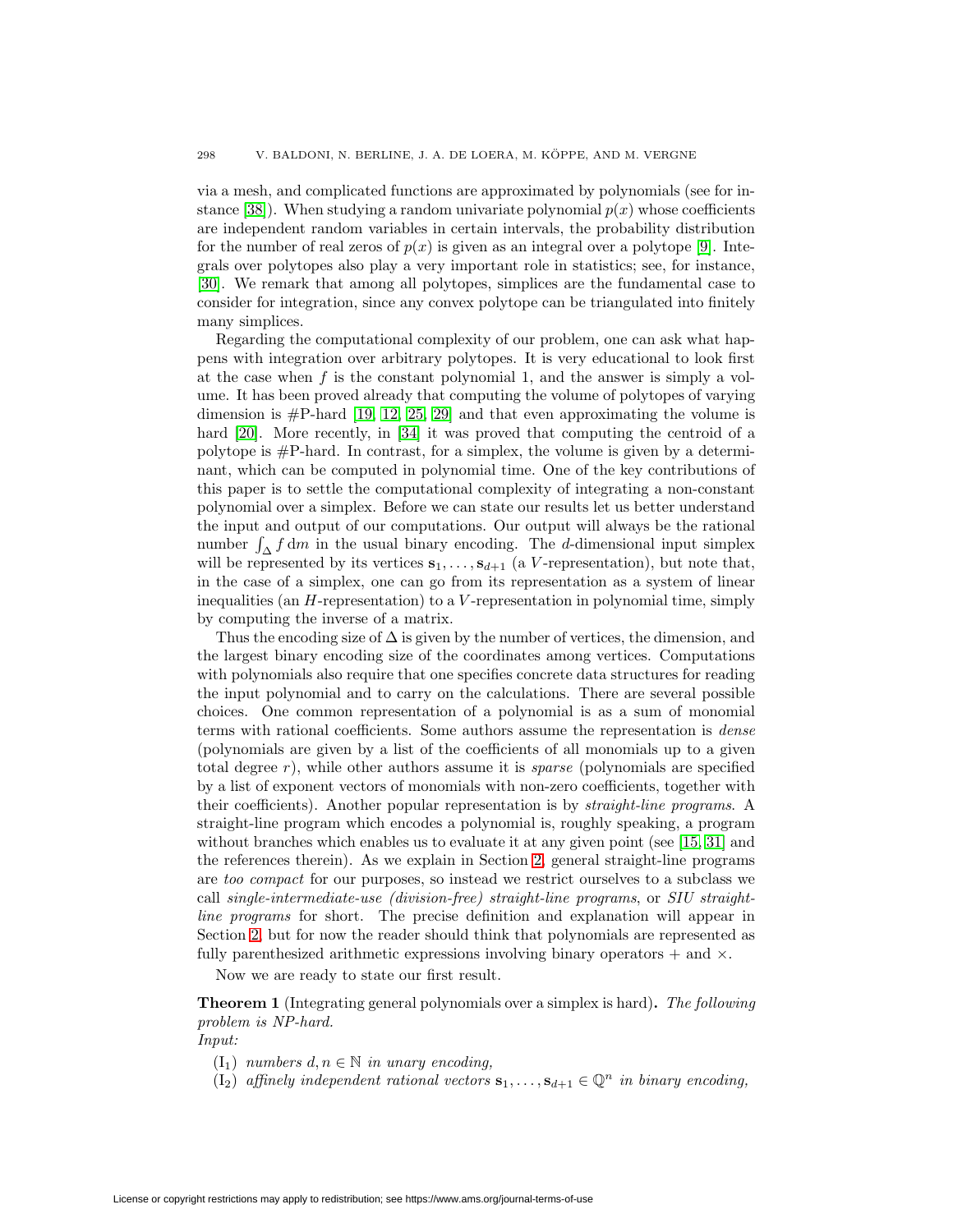(I<sub>3</sub>) an SIU straight-line program  $\Phi$  encoding a polynomial  $f \in \mathbb{Q}[x_1,\ldots,x_n]$  with rational coefficients.

Output, in binary encoding:

(O<sub>1</sub>) the rational number  $\int_{\Delta} f dm$ , where  $\Delta \subseteq \mathbb{R}^n$  is the simplex with vertices  $\mathbf{s}_1,\ldots,\mathbf{s}_{d+1}$  and dm is the integral Lebesgue measure of the rational affine subspace  $\langle \Delta \rangle$ .

But we can also prove the following positive results.

<span id="page-2-1"></span>**Theorem 2** (Efficient integration of polynomials of a fixed *effective* number of variables). For every fixed number  $D \in \mathbb{N}$ , there exists a polynomial-time algorithm for the following problem.

- Input:
	- $(I_1)$  numbers  $d, n, M \in \mathbb{N}$  in unary encoding,
	- (I<sub>2</sub>) affinely independent rational vectors  $\mathbf{s}_1,\ldots,\mathbf{s}_{d+1}\in\mathbb{Q}^n$  in binary encoding,
	- $(I_3)$  a polynomial  $f \in \mathbb{Q}[X_1,\ldots,X_D]$  represented by either an SIU straight-line program  $\Phi$  of formal degree at most M or a sparse or dense monomial representation of total degree at most M,
	- $(I_4)$  a rational matrix L with D rows and n columns in binary encoding, the rows of which define D linear forms  $\mathbf{x} \mapsto \langle \ell_j, \mathbf{x} \rangle$  on  $\mathbb{R}^n$ .

Output, in binary encoding:

 $(0, \infty)$  the rational number  $\int_{\Delta} f(\langle \ell_1, \mathbf{x} \rangle, \ldots, \langle \ell_D, \mathbf{x} \rangle) dm$ , where  $\Delta \subseteq \mathbb{R}^n$  is the simplex with vertices  $s_1, \ldots, s_{d+1}$  and dm is the integral Lebesgue measure of the rational affine subspace  $\langle \Delta \rangle$ .

In particular, the computation of the integral of a power of *one* linear form can be done by a polynomial time algorithm. This becomes false already if one considers powers of a quadratic form instead of powers of a linear form. Actually, we prove Theorem [1](#page-1-0) by looking at powers  $Q^M$  of the Motzkin–Straus quadratic form of a graph.

Our method relies on properties of integrals of exponentials of linear forms. A. Barvinok had previously investigated these integrals and their computational complexity (see [\[3\]](#page-26-2), [\[5\]](#page-26-3)).

As we will see later, when its degree is fixed, a polynomial has a polynomial size representation in either the SIU straight-line program encoding or the sparse or dense monomial representation, and one can switch between the three representations efficiently. The notion of a formal degree of an SIU straight-line program will be defined in Section [2.](#page-3-1)

<span id="page-2-0"></span>**Corollary 3** (Efficient integration of polynomials of fixed degree)**.** For every fixed number  $M \in \mathbb{N}$ , there exists a polynomial-time algorithm for the following problem. Input:

- $(I_1)$  numbers  $d, n \in \mathbb{N}$  in unary encoding,
- $(I_2)$  affinely independent rational vectors  $\mathbf{s}_1,\ldots,\mathbf{s}_{d+1} \in \mathbb{Q}^n$  in binary encoding,
- $(I_3)$  a polynomial  $f \in \mathbb{Q}[x_1,\ldots,x_n]$  represented by either an SIU straight-line program  $\Phi$  of formal degree at most M or a sparse or dense monomial representation of total degree at most M.

Output, in binary encoding: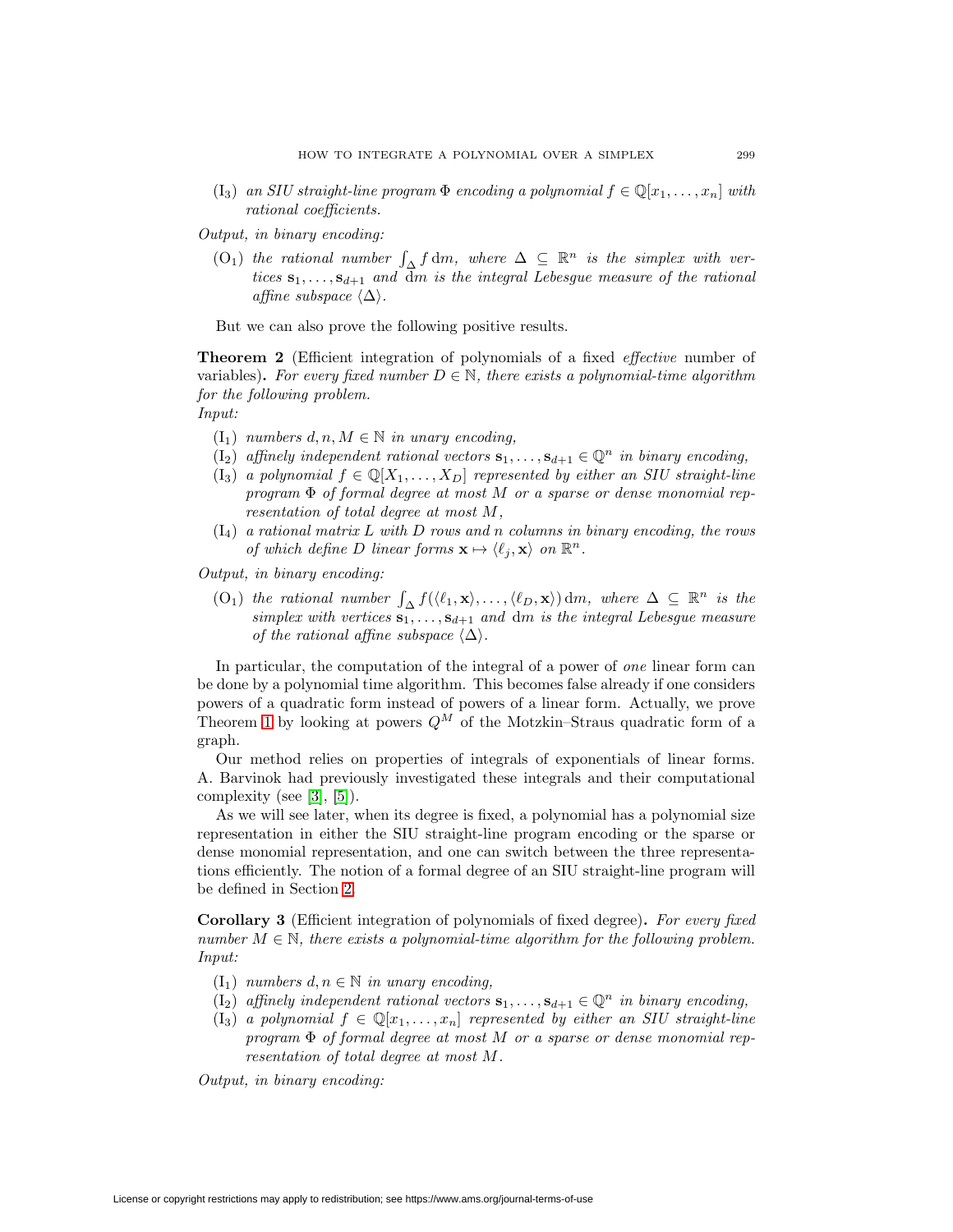#### 300 V. BALDONI, N. BERLINE, J. A. DE LOERA, M. KOPPE, AND M. VERGNE ¨

 $(0_1)$  the rational number  $\int_{\Delta} f(\mathbf{x}) dm$ , where  $\Delta \subseteq \mathbb{R}^n$  is the simplex with vertices  $\mathbf{s}_1,\ldots,\mathbf{s}_{d+1}$  and dm is the integral Lebesgue measure of the rational affine subspace  $\langle \Delta \rangle$ .

Actually, we give two interesting methods that prove Corollary [3.](#page-2-0) First, we simply observe that a monomial with total degree  $M$  involves at most  $M$  variables. The other method is related to the polynomial Waring problem: we decompose a homogeneous polynomial of total degree  $M$  into a sum of  $M$ -th powers of linear forms.

In [\[27\]](#page-27-11) Lasserre and Avrachenkov compute the integral  $\int_{\Delta} f(\mathbf{x}) dm$  when f is a homogeneous polynomial, in terms of the corresponding polarized symmetric multilinear form (Proposition [18\)](#page-14-0). We show that their formula also leads to a proof of Corollary [3.](#page-2-0) Furthermore, several other methods can be used for integration of polynomials of fixed degree. We discuss them in Section [4.](#page-14-1)

This paper is organized as follows: After some preparation in Section [2,](#page-3-1) the main theorems are proved in Section [3.](#page-6-0) In Section [4,](#page-14-1) we discuss extensions to other convex polytopes and give a survey of the complexity of other algorithms. Finally, in Section [5,](#page-19-0) we describe the implementation of the two methods of Section [3,](#page-6-0) and we report on a few computational experiments.

#### 2. Preliminaries

In this section we prepare for the proofs of the main results.

<span id="page-3-1"></span><span id="page-3-0"></span>2.1. **Integral Lebesgue measure on a rational affine subspace of**  $\mathbb{R}^n$ **.** On  $\mathbb{R}^n$  itself we consider the standard Lebesgue measure, which gives volume 1 to the fundamental domain of the lattice  $\mathbb{Z}^n$ . Now, if we integrate using this measure over a full-dimensional polyhedron, we will obtain a rational number. Nevertheless, if the polyhedron is not full-dimensional, say it lies in a proper subspace  $L$ , this may yield irrational numbers. To avoid problems in our model of computation, we adjust the measure slightly.

Let L be a rational linear subspace of dimension  $d \leq n$ . The lattice points inside L form an Abelian group of rank d. This group acts on L via translation, the images of a single point under the group action form an orbit of the action. A fundamental domain is a subset of the space which contains exactly one point from each of these orbits. We normalize the Lebesgue measure on  $L$  in such a way that the volume of the fundamental domain of the intersected lattice  $L \cap \mathbb{Z}^n$  is 1. Then for any affine subspace  $L + a$  parallel to  $L$ , we define the *integral Lebesgue measure dm* by translation. For example, the diagonal of the unit square has length 1 instead of  $\sqrt{2}$ . Note that the standard Lebesgue measure and the integral measure coincide when the lattice is full-dimensional, and the usual Lebesgue volume will be a scalar multiple of the rational number we compute here.

2.2. **Encoding polynomials for integration.** We now explain our encoding of polynomials as SIU straight-line programs and justify our use of this encoding. We say that a polynomial f is represented as a (division-free) straight-line program  $\Phi$  if there is a finite sequence of polynomial functions of  $\mathbb{Q}[x_1,\ldots,x_n]$ , namely  $q_1,\ldots,q_k$ , the so-called *intermediate results*, such that each  $q_i$  is either a variable  $x_1, \ldots, x_n$ , an element of Q, or either the sum or the product of two preceding polynomials in the sequence and such that  $q_k = f$ . A straight-line program allows us to describe in polynomial space many polynomials which otherwise would need to be

License or copyright restrictions may apply to redistribution; see https://www.ams.org/journal-terms-of-use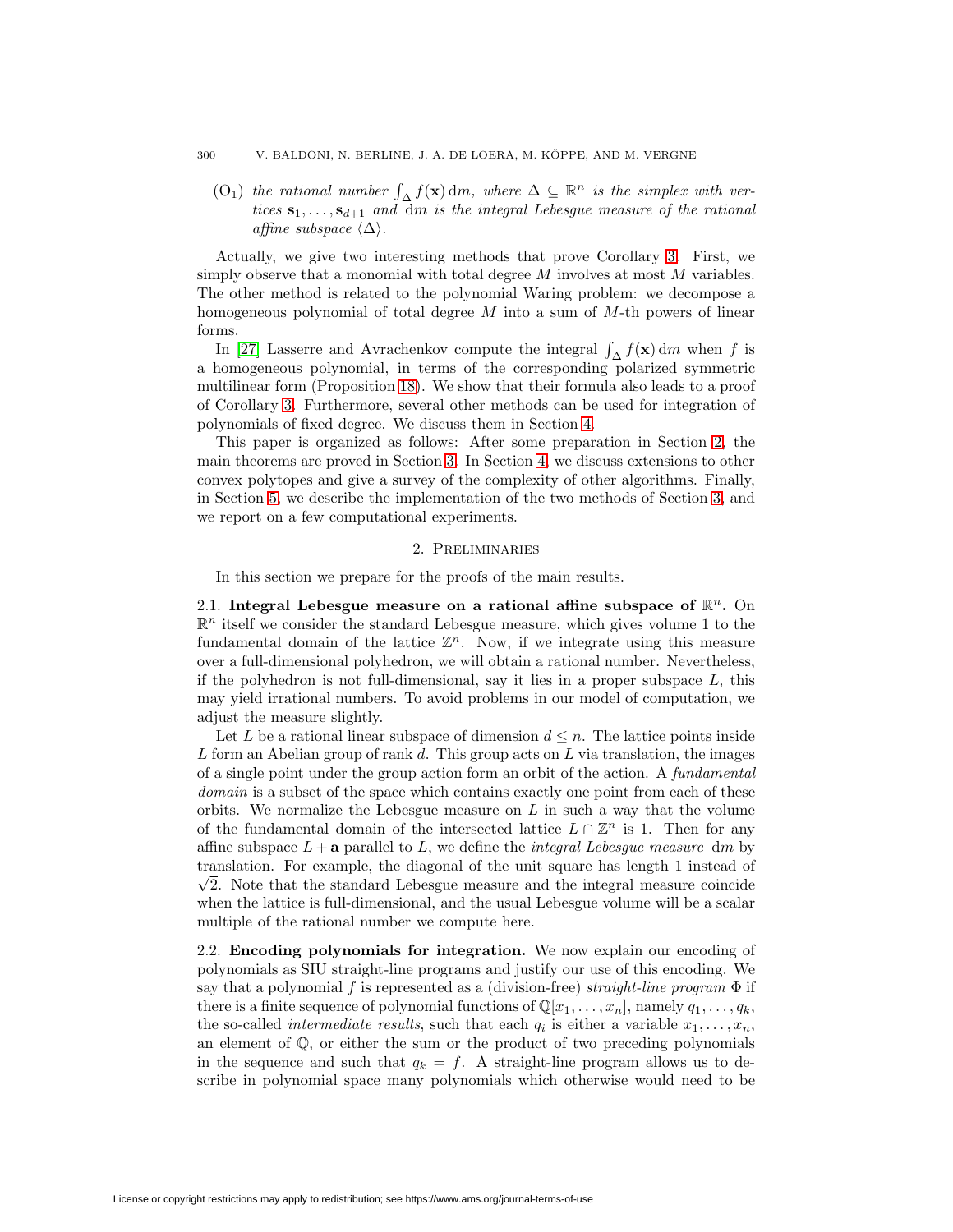| Intermediate                             | Comment                                   |
|------------------------------------------|-------------------------------------------|
| $q_1 = 0$                                |                                           |
| $q_2 = x_1$                              |                                           |
| $q_3 = q_2 \cdot q_2$                    |                                           |
| $q_4 = q_1 + q_3$                        | Thus $q_4 = x_1^2$ .                      |
| $q_5 = x_2$                              |                                           |
| $q_6 = q_5 \cdot q_5$                    |                                           |
| $q_7 = q_4 + q_6$                        | Now $q_7 = x_1^2 + x_2^2$ .               |
|                                          |                                           |
| $q_{3n-1} = x_n$                         |                                           |
| $q_{3n} = q_{3n-1} \cdot q_{3n-1}$       |                                           |
| $q_{3n+1} = q_{3n-2} + q_{3n}$           | Now $q_{3n+1} = x_1^2 + \cdots + x_n^2$ . |
| $q_{3n+2}=1$                             |                                           |
| $q_{3n+3} = q_{3n+2} \cdot q_{3n+1}$     |                                           |
| $q_{3n+4}=q_{3n+3}\cdot q_{3n+1}$        |                                           |
|                                          |                                           |
| $q_{3n+k+2} = q_{3n+k+1} \cdot q_{3n+1}$ | Final result.                             |

<span id="page-4-0"></span>TABLE 1. The representation of  $(x_1^2 + \cdots + x_n^2)^k$  as a straight-line program

described with exponentially many monomial terms. For example, think of the representation of  $(x_1^2 + \cdots + x_n^2)^k$  as monomials versus its description with only  $3n + k + 2$  intermediate results; see Table [1.](#page-4-0) The number of intermediate results of a straight-line program is called its length. To keep track of constants we define the size of an intermediate result as one, unless the intermediate result is a constant, in which case its size is the binary encoding size of the rational number. The size of a straight-line program is the sum of the sizes of the intermediate results. The formal degree of an intermediate result  $q_i$  is defined recursively in the obvious way, namely as 0 if  $q_i$  is a constant of  $\mathbb{Q}$ , as 1 if  $q_i$  is a variable  $x_j$ , as the maximum of the formal degrees of the summands if  $q_i$  is a sum, and as the sum of the formal degrees of the factors if  $q_i$  is a product. The formal degree of the straight-line program  $\Phi$  is the formal degree of the final result  $q_k$ . Clearly the total degree of a polynomial is bounded by the formal degree of any straight-line program which represents it.

A favorite example to illustrate the benefits of a straight-line program encoding is that of the symbolic determinant of an  $n \times n$  matrix. Its dense representation as monomials has size  $\Theta(n!)$ , but it can be computed in  $O(n^3)$  operations by Gaussian elimination. See the book [\[15\]](#page-27-9) as a reference for this concept.

From a monomial representation of a polynomial of degree  $M$  and  $n$ , variables it is easy to encode it as a straight-line program: first, by going in increasing degree we can write a straight-line program that generates all monomials of degree at most  $M$  in n variables. Then for each of them compute the product of the monomial with its coefficient; thus the length doubles. Finally, successively add each term. This gives a final length bounded above by four times the number of monomials of degree at most  $M$  in  $n$  variables.

Straight-line programs are quite natural in the context of integration. One would certainly not expand  $(x_1^2 + \cdots + x_n^2)^k$  to carry on numeric integration when we can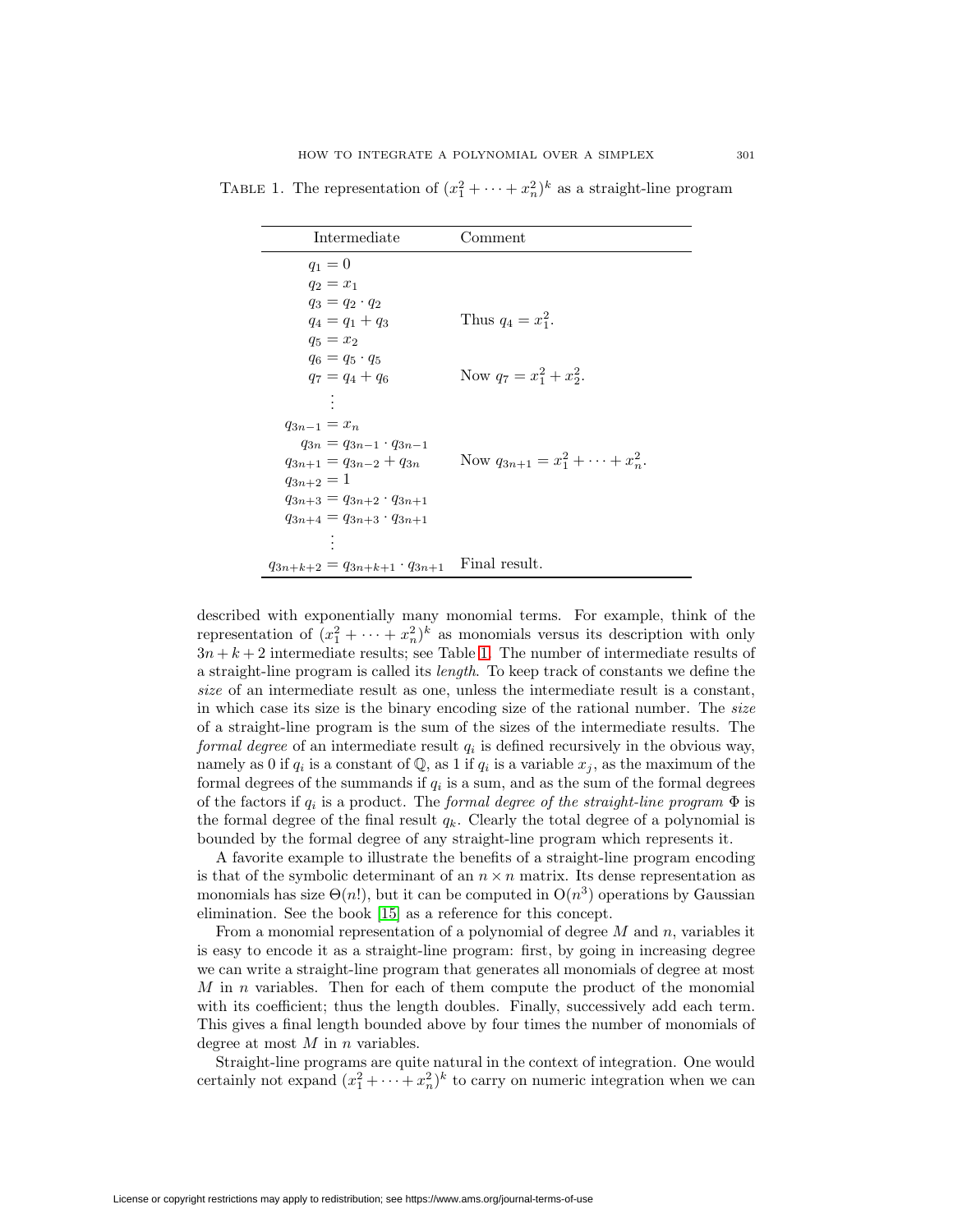#### 302 V. BALDONI, N. BERLINE, J. A. DE LOERA, M. KOPPE, AND M. VERGNE ¨

| Intermediate Comment      |               |
|---------------------------|---------------|
| $q_1=x$                   |               |
| $q_2 = q_1 \cdot q_1$     |               |
| $q_3 = q_2 \cdot q_2$     |               |
| ٠                         |               |
| $q_{k+1} = q_k \cdot q_k$ | Final result. |

<span id="page-5-0"></span>TABLE 2. The representation of a straight-line program for  $x^{2^k}$ , using iterated squaring

easily evaluate it as a function. More importantly, straight-line programs are suitable as an input and output encoding and data structure in certain symbolic algorithms for computations with polynomials, like factoring; see [\[15\]](#page-27-9). Since straightline programs can be very compact, the algorithms can handle polynomials whose input and output encodings have an exponential size in a sparse monomial representation.

However, a problem with straight-line programs is that this input encoding can be so compact that the output of many computational questions cannot be written efficiently in the usual binary encoding. For example, while one can encode the polynomial  $x^{2^k}$  with a straight-line program with only  $k+1$  intermediate results (see Table [2\)](#page-5-0), when we compute the value of  $x^{2^k}$  for  $x = 2$ , or the integral  $\int_0^2 x^{2^k} dx =$  $2^{2^k+1}/(2^k+1)$ , the binary encoding of the output has a size of  $\Theta(2^k)$ . Thus the output, given in binary encoding, turns out to be exponentially larger than the input encoding. We remark that the same difficulty arises if we choose a sparse input encoding of the polynomial, where not only the coefficients but also the exponent vectors are encoded in binary encoding (rather than the usual unary encoding for the exponent vectors).

This motivates the following variation of the notion of straight-line program: We say a (division-free) straight-line program is *single-intermediate-use*, or SIU for short, if every intermediate result is used only once in the definition of other intermediate results. (However, the variables  $x_1, \ldots, x_n$  can be used arbitrarily often in the definition of intermediate results.) With this definition, all ways to encode the polynomial  $x^{2^k}$  require at least  $2^k$  multiplications. An example SIU straight-line program is shown in Table [3.](#page-6-1) Clearly, single-intermediate-use straightline programs are equivalent, in terms of expressiveness and encoding complexity, to fully parenthesized arithmetic expressions using binary operators  $+$  and  $\times$ .

2.3. **Efficient computation of a truncated product of an arbitrary number of polynomials in a fixed number of variables.** The following result will be used in several situations.

<span id="page-5-1"></span>**Lemma 4.** For every fixed number  $D \in \mathbb{N}$ , there exists a polynomial time algorithm for the following problem.

Input: a number M in unary encoding, a sequence of k polynomials  $P_i \in$  $\mathbb{Q}[X_1,\ldots,X_D]$  of total degree at most M, in dense monomial representation. Output: the product  $P_1 \cdots P_k$  truncated at degree M.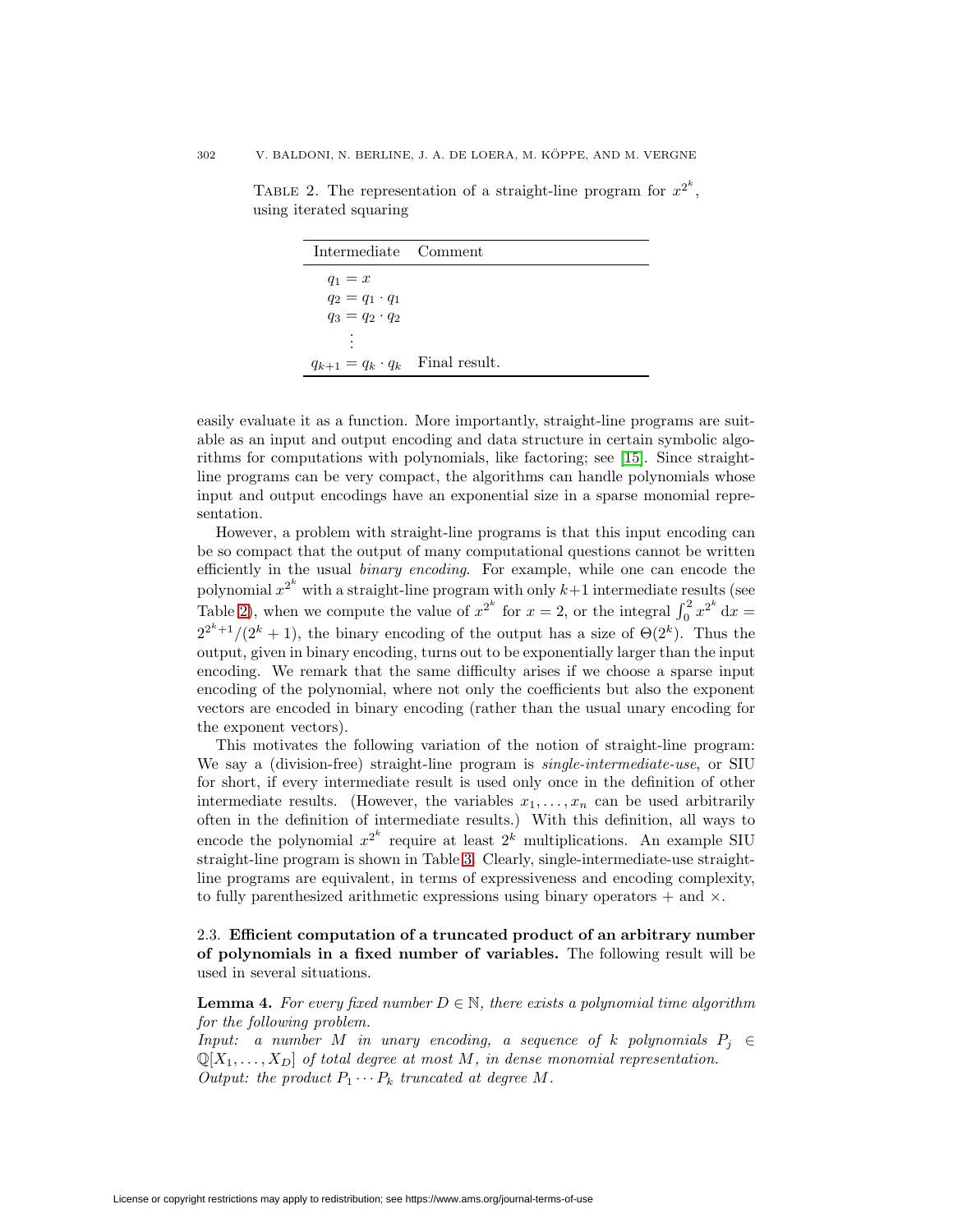| Intermediate                               | Comment                                    |
|--------------------------------------------|--------------------------------------------|
| $q_1 = x$                                  |                                            |
| $q_2 = x$                                  |                                            |
| $q_3 = q_1 \cdot q_2$                      | Now $q_3 = x^2$ , and $q_1$ and $q_2$ can- |
|                                            | not be used anymore.                       |
| $q_4=x$                                    |                                            |
| $q_5 = q_3 \cdot q_4$                      | Thus $q_5 = x^3$ .                         |
|                                            |                                            |
|                                            |                                            |
| $q_{2^{k+1}-2} = x$                        |                                            |
| $q_{2k+1-1} = q_{2k+1-3} \cdot q_{2k+1-2}$ | Final result.                              |

<span id="page-6-1"></span>TABLE 3. The representation of a single-intermediate-use straightline program for  $x^{2^k}$ ; note that the iterated squaring method cannot be used

Proof. We start with the product of the first two polynomials. We compute the monomials of degree at most M in this product. This takes  $O(M^{2D})$  elementary rational operations, and the maximum encoding length of any coefficient in the product is also polynomial in the input data length. Then we multiply this truncated product with the next polynomial, truncating at degree  $M$ , and so on. The total computation takes  $O(kM^{2D})$  elementary rational operations.

### 3. Proofs of the main results

<span id="page-6-0"></span>Our aim is to perform an efficient computation of  $\int_{\Delta} f dm$  where  $\Delta$  is a simplex and  $f$  a polynomial. We will first prove that this is not possible for  $f$  of varying degree under the assumption that  $P \neq NP$ . More precisely, we prove that, under this assumption, an efficient computation of  $\int_{\Delta} Q^M dm$  is not possible, where Q is a quadratic form and M is allowed to vary.

In the next subsection we present an algorithm to efficiently compute the integral  $\int_{\Delta} f dm$  in some particular situations, most notably the case of arbitrary powers of linear forms.

3.1. **Hardness for polynomials of non-fixed degree.** For the proof of Theorem [1](#page-1-0) we need to extend the following well-known result of Motzkin and Straus [\[33\]](#page-27-12). In this section, we denote by  $\Delta$  the  $(n-1)$ -dimensional canonical simplex  $\{ \mathbf{x} \in \mathbb{R}^n :$  $x_i \geq 0$ ,  $\sum_{i=1}^n x_i = 1$ , and we again denote by dm the integral Lebesgue measure on the hyperplane  $\{ \mathbf{x} \in \mathbb{R}^n : \sum_{i=1}^n x_i = 1 \}.$ 

Just for this subsection, in order to simplify our calculations, we normalized further so that  $\Delta$  has volume 1 instead of 1/d! (this is just a multiple factor difference). For a function f on  $\Delta$ , denote as usual  $||f||_{\infty} = \max_{\mathbf{x} \in \Delta} |f(\mathbf{x})|$  and  $||f||_p = (\int_{\Delta} |f|^p dm)^{1/p}$ , for  $p \ge 1$ . Recall that the *clique number* of a graph G is the largest number of vertices of a complete subgraph of G.

<span id="page-6-2"></span>**Theorem 5** (Motzkin–Straus). Let G be a graph with n vertices, edge set  $E(G)$  and clique number  $\omega(G)$ . Let  $Q_G(\mathbf{x})$  be the Motzkin–Straus quadratic form Let  $Q_G(\mathbf{x})$  be the Motzkin–Straus quadratic form  $\frac{1}{2} \sum_{(i,j) \in E(G)} x_i x_j$ . Then  $||Q_G(\mathbf{x})||_{\infty} = \frac{1}{2} (1 - \frac{1}{\omega(G)})$ .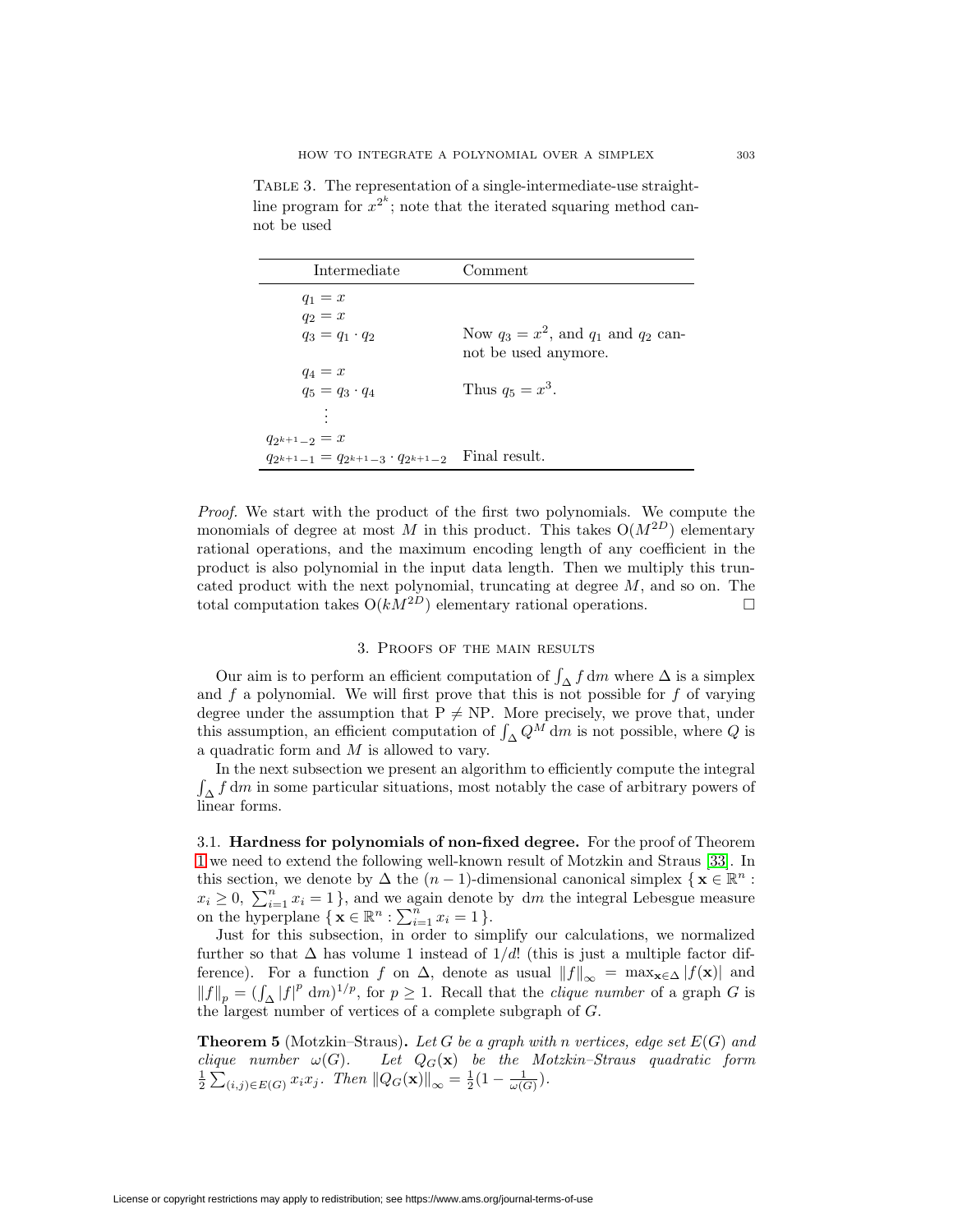Our first result might be of independent interest, as it shows that integrals of polynomials over simplices can carry very interesting combinatorial information. This result builds on the theorem of Motzkin and Straus, using the proof of the well-known relation  $||f||_{\infty} = \lim_{p \to \infty} ||f||_{p}$ .

<span id="page-7-0"></span>**Lemma 6.** Let G be a graph with n vertices and clique number  $\omega(G)$ . Let  $Q_G(\mathbf{x})$ be the Motzkin–Straus quadratic form. Then for  $p \ge 4(e-1)n^3 \ln(32n^2)$ , the clique number  $\omega(G)$  is equal to  $\lceil \frac{1}{1-2\|Q_G\|_p} \rceil$ .

To prove Lemma [6](#page-7-0) we will first prove the following intermediate result.

<span id="page-7-2"></span>**Lemma 7.** For  $\varepsilon > 0$  we have

$$
(\|Q_G\|_{\infty}-\varepsilon)(\frac{\varepsilon}{4})^{(n-1)/p}\leq \|Q_G\|_p\leq \|Q_G\|_{\infty}.
$$

Proof. The right-hand side inequality follows from the normalization of the measure, as  $|Q_G(\mathbf{x})| \leq ||Q_G||_{\infty}$ , for all  $\mathbf{x} \in \Delta$ .

In order to obtain the other inequality, we use Hölder's inequality  $\int_{\Delta} |fg| \, dm \le$  $||f||_p ||g||_q$ , where q is such that  $\frac{1}{p} + \frac{1}{q} = 1$ . For any (say) continuous function f on  $\Delta$ , let us denote by  $\Delta(f, \varepsilon)$  the set  $\{\mathbf{x} \in \Delta : |f(\mathbf{x})| \ge ||f||_{\infty} - \varepsilon\}$  and take for g the characteristic function of  $\Delta(f,\varepsilon)$ . We obtain

(1) 
$$
(\|f\|_{\infty}-\varepsilon)(\text{vol}\,\Delta(f,\varepsilon))^{1/p}\leq \|f\|_{p}.
$$

Let **a** be a point of  $\Delta$  where the maximum of  $Q_G$  is attained. Since  $\frac{\partial Q_G}{\partial x_i}$  =  $\sum_{(i,j)\in E(G)} x_j$  we know that  $0 \leq \frac{\partial Q_G}{\partial x_i} \leq 1$  for  $\mathbf{x} \in \Delta$ . Since  $\Delta$  is convex, we conclude that for any  $\mathbf{x} \in \Delta$ ,

<span id="page-7-1"></span>
$$
0 \leq Q_G(\mathbf{a}) - Q_G(\mathbf{x}) \leq \sum_{i=1}^n |a_i - x_i|.
$$

Thus  $\Delta(Q_G, \varepsilon)$  contains the set  $C_{\varepsilon} = {\mathbf{x} \in \Delta : \sum_{i=1}^n |a_i - x_i| < \varepsilon}.$  We claim that vol $(C_{\varepsilon}) \geq (\frac{\varepsilon}{4})^{n-1}$ . This claim proves the left inequality of the lemma when we apply it to  $(1)$ .

Consider the dilated simplex  $\frac{\varepsilon/2}{1+\varepsilon/2}\Delta$  and the translated set  $P_{\varepsilon} = \frac{\mathbf{a}}{1+\varepsilon/2} + \frac{\varepsilon/2}{1+\varepsilon/2}\Delta$ . Clearly  $P_{\varepsilon}$  is contained in  $\Delta$ . Moreover, for  $\mathbf{x} \in P_{\varepsilon}$ , we have  $\sum_{i=1}^{n} |a_i - x_i| \leq \frac{\varepsilon}{1+\varepsilon/2} \leq \varepsilon$ , hence  $P_{\varepsilon}$  is contained in  $C_{\varepsilon}$ . Since vol $(\Delta) = 1$  for the normalized measure, the volume of  $P_{\varepsilon}$  is equal to  $\left(\frac{\varepsilon/2}{1+\varepsilon/2}\right)^{n-1}$ . Hence vol $(P_{\varepsilon}) \geq (\varepsilon/4)^{n-1}$ . This finishes the proof.  $\Box$ 

Proof of Lemma [6](#page-7-0). In the inequalities of Lemma [7,](#page-7-2) we substitute the relation  $||Q_G||_{\infty} = \frac{1}{2}(1 - \frac{1}{\omega(G)})$ , given by Motzkin–Straus's theorem (Theorem [5\)](#page-6-2). We obtain

$$
(\frac{1}{2}(1-\frac{1}{\omega(G)})-\varepsilon)(\varepsilon/4)^{\frac{n-1}{p}} \leq ||Q_G||_p \leq \frac{1}{2}(1-\frac{1}{\omega(G)}).
$$

Let us rewrite these inequalities as

$$
(2) \qquad \qquad \frac{1}{1-2\left\|Q_G\right\|_p} \le \omega(G) \le \frac{1}{1-\frac{2\left\|Q_G\right\|_p}{\left(\varepsilon/4\right)^{(n-1)/p}}-2\varepsilon}.
$$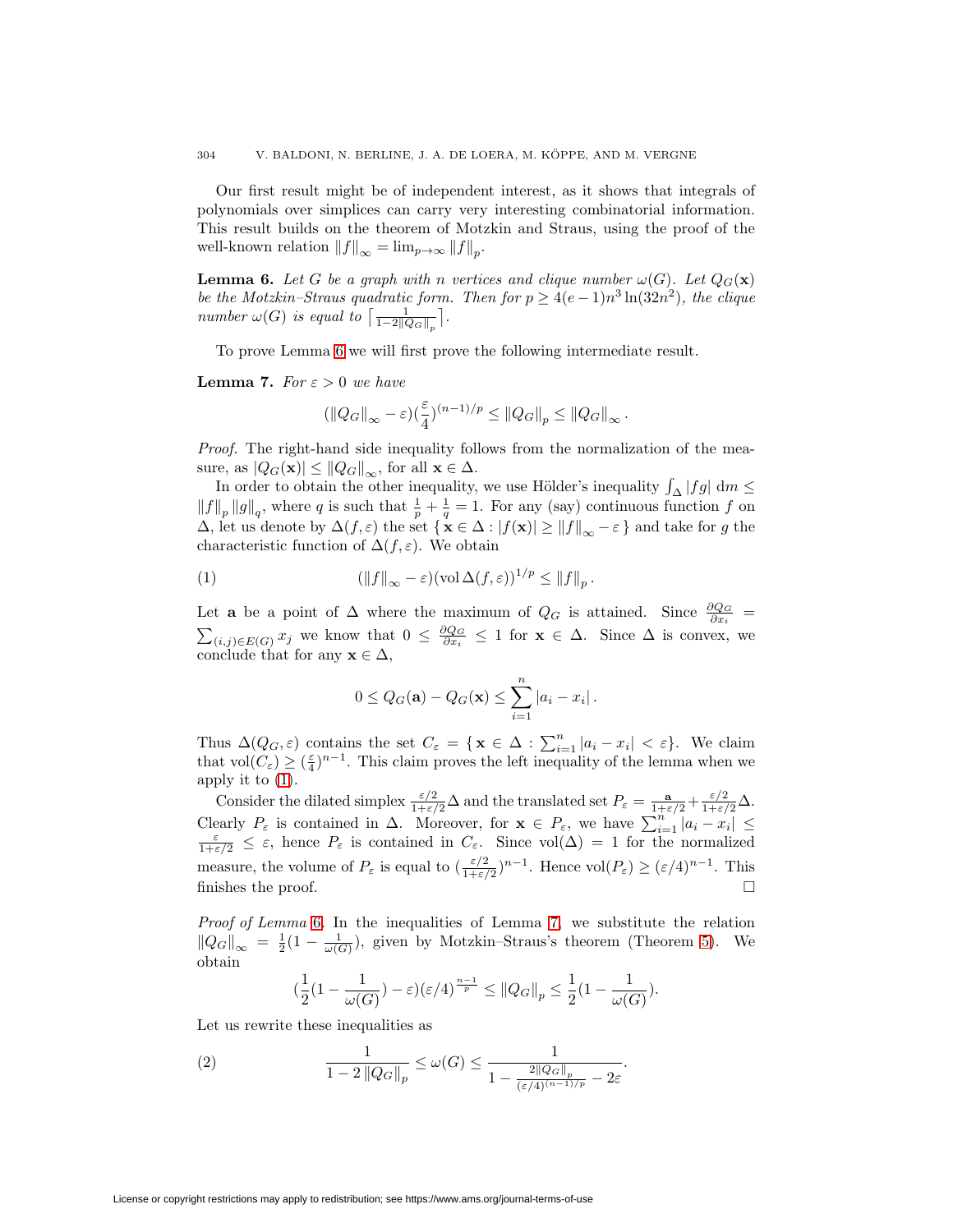We only need to prove that for  $\varepsilon = \frac{1}{8n^2}$  and  $p \ge 4(e-1)n^3 \ln(32n^2)$  we have

(3) 
$$
0 \le L(p) := \frac{1}{1 - \frac{2||Q_G||_p}{(\varepsilon/4)^{\frac{n-1}{p}}} - 2\varepsilon} - \frac{1}{1 - 2||Q_G||_p} < 1.
$$

Let us write

<span id="page-8-1"></span><span id="page-8-0"></span>
$$
\delta_p = \|Q_G\|_p \left(\frac{1}{(\varepsilon/4)^{\frac{n-1}{p}}}-1\right) = \|Q_G\|_p \left(\left(32n^2\right)^{\frac{n-1}{p}}-1\right).
$$

Thus  $L(p)$  in [\(3\)](#page-8-0) now becomes

(4) 
$$
L(p) = \frac{1}{1 - 2 \|Q_G\|_p} \left( \frac{1}{1 - 2 \frac{\delta_p + \varepsilon}{1 - 2 \|Q_G\|_p}} - 1 \right).
$$

Since  $||Q_G||_p \leq \frac{1}{2}(1 - \frac{1}{\omega(G)}) \leq \frac{1}{2}$ , we have a bound for  $\delta_p$ :

$$
0 \le \delta_p \le \frac{1}{2} ((32n^2)^{\frac{n-1}{p}} - 1).
$$

Let  $A = (\frac{4}{\varepsilon})^{n-1} = (32n^2)^{n-1}$ . Since we assumed  $p \ge 4(e-1)n^3 \ln(32n^2)$ , we have  $0 \leq \frac{\ln A}{p} < 1$ ; hence  $0 \leq A^{1/p} - 1 < (e - 1) \frac{\ln A}{p}$ . We obtain

$$
0 \le \delta_p \le \frac{e-1}{2} \frac{(n-1)\log(32n^2)}{p} \le \frac{1}{8n^2}.
$$

Since  $\omega(G) \leq n$ , we have  $1 - 2 ||Q_G||_p \geq 1/n$ . Hence we have

$$
\frac{2(\delta_p+\varepsilon)}{1-2\left\|Q_G\right\|_p}\leq \frac{1}{2n}\leq \frac{1}{2}.
$$

Finally, for any number  $0 < \alpha < 1/2$  we have  $\frac{1}{1-\alpha} < 1+2\alpha$ . Hence applying this fact to [\(4\)](#page-8-1), with  $\alpha = 2 \frac{\delta_p + \varepsilon}{1 - 2||Q_G||_p}$  we get

$$
L(p) < \frac{1}{1-2\left\|Q_G\right\|_p} \left(\frac{4(\delta+\varepsilon)}{1-2\left\|Q_G\right\|_p}\right) \le 4n^2(\delta_p+\varepsilon) \le 1.
$$

This proves  $(3)$  and the lemma.

*Proof of Theorem* [1](#page-1-0). The problem of deciding whether the clique number  $\omega(G)$  of a graph  $G$  is greater than a given number  $K$  is a well-known NP-complete problem [\[21\]](#page-27-13). From Lemma [6](#page-7-0) we see that checking this is the same as checking that for  $p = 4(e-1)n^3 \ln(32n^2)$  the integral part of  $\int_{\Delta} (Q_G)^p dm$  is less than  $K^p$ . Note that the polynomial  $Q_G(\mathbf{x})^p$  is a power of a quadratic form and can be encoded as a SIU straight-line program of length  $O(n^3 \log n \cdot |E(G)|)$ . If the computation of the integral  $\int_{\Delta} f \, dm$  of a polynomial  $f$  could be done in polynomial time in the input size of f, we could then verify the desired inequality in polynomial time as well.  $\Box$ 

3.2. **An extension of a formula of Brion.** In this section, we obtain several expressions for the integrals  $\int_{\Delta} e^{\ell} dm$  and  $\int_{\Delta} \ell_1^{M_1} \cdots \ell_D^{M_D} dm$ , where  $\Delta \subset \mathbb{R}^n$  is a simplex,  $\ell, \ell_1, \ldots, \ell_D$  are linear forms on  $\mathbb{R}^n$  and dm again denotes the integral Lebesgue measure. The first formula, [\(5\)](#page-9-0) in Lemma [8,](#page-9-1) is obtained by elementary iterated integration on the standard simplex. It leads to a computation of the integral  $\int_{\Delta} \ell_1^{M_1} \cdots \ell_p^{M_p} dm$  in terms of the Taylor expansion of a certain analytic function associated to  $\Delta$  (Corollary [11\)](#page-10-0), hence to a proof of the complexity result of Theorem [2.](#page-2-1)

 $\Box$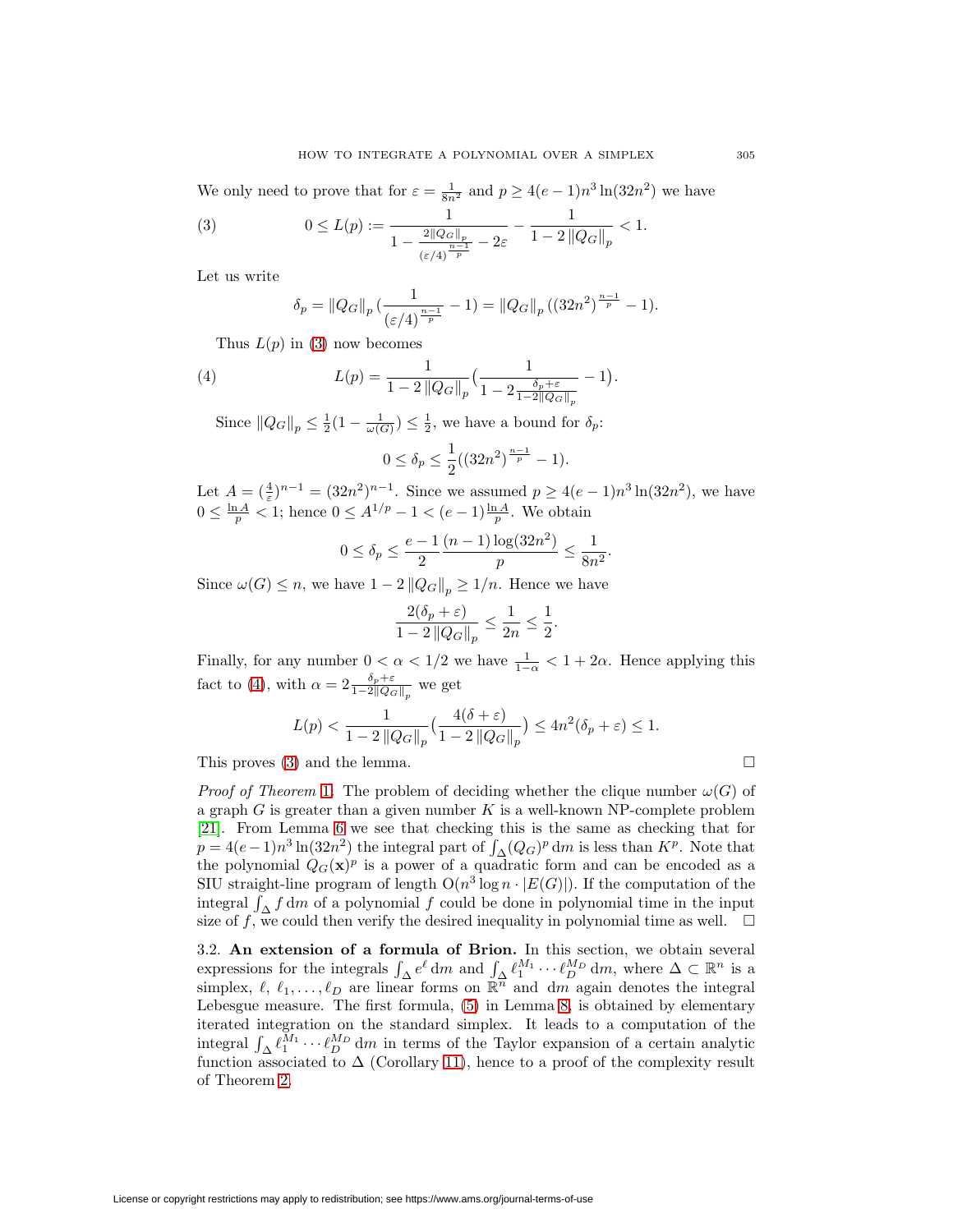In the case of one linear form  $\ell$  which is regular, we recover in this way the "short formula" of Brion as Corollary [12.](#page-10-1) This result was first obtained by Brion as a particular case of his theorem on polyhedra [\[13\]](#page-26-4).

<span id="page-9-1"></span>**Lemma 8.** Let  $\Delta$  be the simplex that is the convex hull of  $(d + 1)$  affinely independent vertices  $\mathbf{s}_1, \mathbf{s}_2, \ldots, \mathbf{s}_{d+1}$  in  $\mathbb{R}^n$ , and let  $\ell$  be an arbitrary linear form on  $\mathbb{R}^n$ . Then

<span id="page-9-0"></span>(5) 
$$
\int_{\Delta} e^{\ell} dm = d! \operatorname{vol}(\Delta, dm) \sum_{\mathbf{k} \in \mathbb{N}^{d+1}} \frac{\langle \ell, \mathbf{s}_1 \rangle^{k_1} \cdots \langle \ell, \mathbf{s}_{d+1} \rangle^{k_{d+1}}}{(|\mathbf{k}| + d)!},
$$

where  $|\mathbf{k}| = \sum_{j=1}^{d+1} k_j$ .

*Proof.* Using an affine change of variables, it is enough to prove [\(5\)](#page-9-0) when  $\Delta$  is the d-dimensional standard simplex  $\Delta_{st} \subset \mathbb{R}^d$  defined by

$$
\Delta_{st} = \left\{ \mathbf{x} \in \mathbb{R}^d : x_i \ge 0, \sum_{i=1}^d x_i \le 1 \right\}.
$$

The volume of  $\Delta_{st}$  is equal to  $\frac{1}{d!}$ . In the case of  $\Delta_{st}$ , the vertex  $s_j$  is the basis vector **e**<sub>j</sub> for  $1 \leq j \leq d$  and  $s_{d+1} = 0$ . Let  $\langle \ell, x \rangle = \sum_{j=1}^{d} a_j x_j$ . Then [\(5\)](#page-9-0) becomes

$$
\int_{\Delta_{st}} e^{a_1x_1+\cdots+a_dx_d} \, \mathrm{d} \mathbf{x} = \sum_{\mathbf{k}\in\mathbb{N}^d} \frac{a_1^{k_1}\cdots a_d^{k_d}}{(|\mathbf{k}|+d)!}.
$$

We prove it by induction on d. For  $d = 1$ , we have

$$
\int_0^1 e^{ax} dx = \frac{e^a - 1}{a} = \sum_{k \ge 0} \frac{a^k}{(k+1)!}.
$$

Let  $d > 1$ . We write

$$
\int_{\Delta_{st}} e^{a_1 x_1 + \dots + a_d x_d} \, \mathrm{d} \mathbf{x} = \int_0^1 e^{a_d x_d} \left( \int_{\substack{x_j \ge 0 \\ x_1 + \dots + x_{d-1} \le 1 - x_d}} e^{a_1 x_1 + \dots + a_{d-1} x_{d-1}} \, \mathrm{d} x_1 \dots \, \mathrm{d} x_{d-1} \right) \mathrm{d} x_d.
$$

By the induction hypothesis and an obvious change of variables, the inner integral is equal to

$$
(1-x_d)^{d-1}\sum_{\mathbf{k}\in\mathbb{N}^{d-1}}(1-x_d)^{|\mathbf{k}|}\frac{a_1^{k_1}\cdots a_{d-1}^{k_{d-1}}}{(|\mathbf{k}|+d-1)!}.
$$

The result now follows from the relation

$$
\int_0^1 \frac{(1-x)^p}{p!} e^{ax} dx = \sum_{k \ge 0} \frac{a^k}{(k+p+1)!}.
$$

<span id="page-9-3"></span><span id="page-9-2"></span>Remark 9. Let us replace  $\ell$  by  $t\ell$  in [\(5\)](#page-9-0) and expand in powers of t. We obtain the following formula:

(6) 
$$
\int_{\Delta} \ell^M dm = d! \operatorname{vol}(\Delta, dm) \frac{M!}{(M+d)!} \sum_{\mathbf{k} \in \mathbb{N}^{d+1}, |\mathbf{k}| = M} \langle \ell, \mathbf{s}_1 \rangle^{k_1} \cdots \langle \ell, \mathbf{s}_{d+1} \rangle^{k_{d+1}}.
$$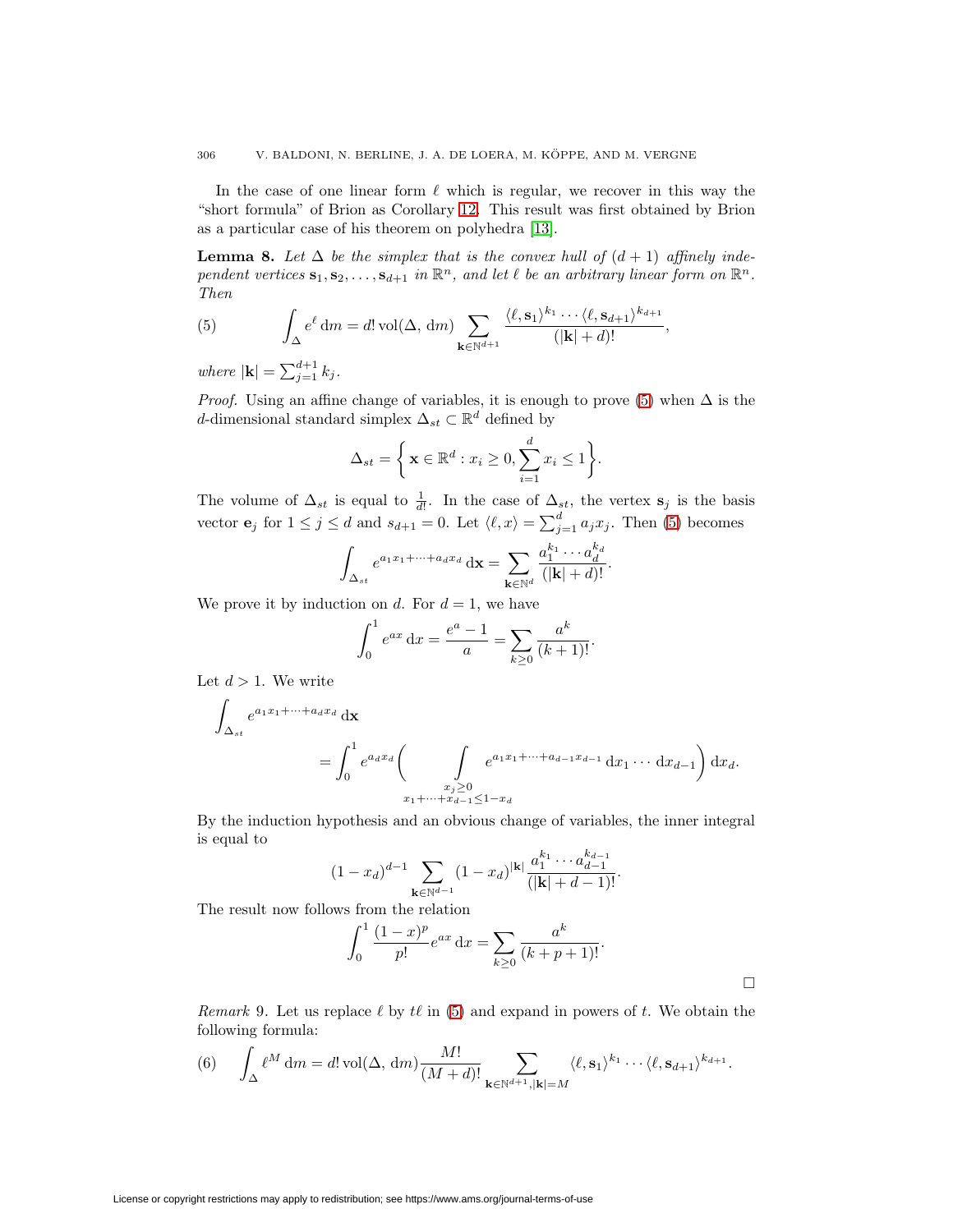This relation is a particular case of a result of Lasserre and Avrachenkov, Proposition [18,](#page-14-0) as we will explain in Section [4.3](#page-16-0) below.

<span id="page-10-3"></span><span id="page-10-2"></span>**Theorem 10.** Let  $\Delta$  be the simplex that is the convex hull of  $(d + 1)$  affinely independent vertices  $\mathbf{s}_1, \mathbf{s}_2, \ldots, \mathbf{s}_{d+1}$  in  $\mathbb{R}^n$ . Then we have:

(7) 
$$
\sum_{M \in \mathbb{N}} t^M \frac{(M+d)!}{M!} \int_{\Delta} \ell^M dm = d! \operatorname{vol}(\Delta, dm) \frac{1}{\prod_{j=1}^{d+1} (1 - t(\ell, \mathbf{s}_j))}.
$$

*Proof.* We apply formula [\(6\)](#page-9-2). Summing up from  $M = 0$  to  $\infty$ , we recognize the expansion of the right-hand side of [\(7\)](#page-10-2) into a product of geometric series:

$$
\sum_{M \in \mathbb{N}} t^M \frac{(M+d)!}{M!} \int_{\Delta} \ell^M dm
$$
  
=  $d! \operatorname{vol}(\Delta, dm) \sum_{M \in \mathbb{N}} t^M \sum_{\mathbf{k} \in \mathbb{N}^{d+1} |, \mathbf{k} | = M} \langle \ell, \mathbf{s}_1 \rangle^{k_1} \cdots \langle \ell, \mathbf{s}_{d+1} \rangle^{k_{d+1}}.$ 

Theorem [10](#page-10-3) has an extension to the integration of a product of powers of several linear forms. The following formula is implemented in our Maple program duality.mpl; see Table [7.](#page-22-0)

<span id="page-10-0"></span>**Corollary 11.** Let  $\ell_1, \ldots, \ell_D$  be D linear forms on  $\mathbb{R}^n$ . We have the following Taylor expansion:

(8) 
$$
\sum_{\mathbf{M}\in\mathbb{N}^D} t_1^{M_1} \cdots t_D^{M_D} \frac{(|\mathbf{M}| + d)!}{d! \operatorname{vol}(\Delta, dm)} \int_{\Delta} \frac{\ell_1^{M_1} \cdots \ell_D^{M_D}}{M_1! \cdots M_D!} dm = \frac{1}{\prod_{i=1}^{d+1} (1 - t_1 \langle \ell_1, \mathbf{s}_i \rangle - \cdots - t_D \langle \ell_D, \mathbf{s}_i \rangle)}.
$$

*Proof.* Replace  $t\ell$  with  $t_1\ell_1 + \cdots + t_D\ell_D$  in [\(7\)](#page-10-2) and take the expansion in powers  $t_1^{M_1} \cdots t_D^{M_D}$ .

<span id="page-10-1"></span>From Theorem [10,](#page-10-3) we easily obtain the "short formula" of Brion, in the case of a simplex.

**Corollary 12** (Brion). Let  $\Delta$  be as in the previous theorem. Let  $\ell$  be a linear form which is regular w.r.t.  $\Delta$ , i.e.,  $\langle \ell, s_i \rangle \neq \langle \ell, s_j \rangle$  for any pair  $i \neq j$ . Then we have the following relations:

<span id="page-10-4"></span>(9) 
$$
\int_{\Delta} \ell^{M} dm = d! \operatorname{vol}(\Delta, dm) \frac{M!}{(M+d)!} \left( \sum_{i=1}^{d+1} \frac{\langle \ell, \mathbf{s}_{i} \rangle^{M+d}}{\prod_{j \neq i} \langle \ell, \mathbf{s}_{i} - \mathbf{s}_{j} \rangle} \right),
$$

(10) 
$$
\int_{\Delta} e^{\ell} dm = d! \operatorname{vol}(\Delta, dm) \sum_{i=1}^{d+1} \frac{e^{\langle \ell, \mathbf{s}_i \rangle}}{\prod_{j \neq i} \langle \ell, \mathbf{s}_i - \mathbf{s}_j \rangle}.
$$

*Proof.* We consider the right-hand side of  $(7)$  as a rational function of t. The poles  $t = 1/\langle \ell, \mathbf{s}_i \rangle$  are simple precisely when  $\ell$  is regular. In this case, we obtain [\(9\)](#page-10-4) by taking the expansion into partial fractions. The second relation follows immediately by expanding  $e^{\ell}$ .  $\Box$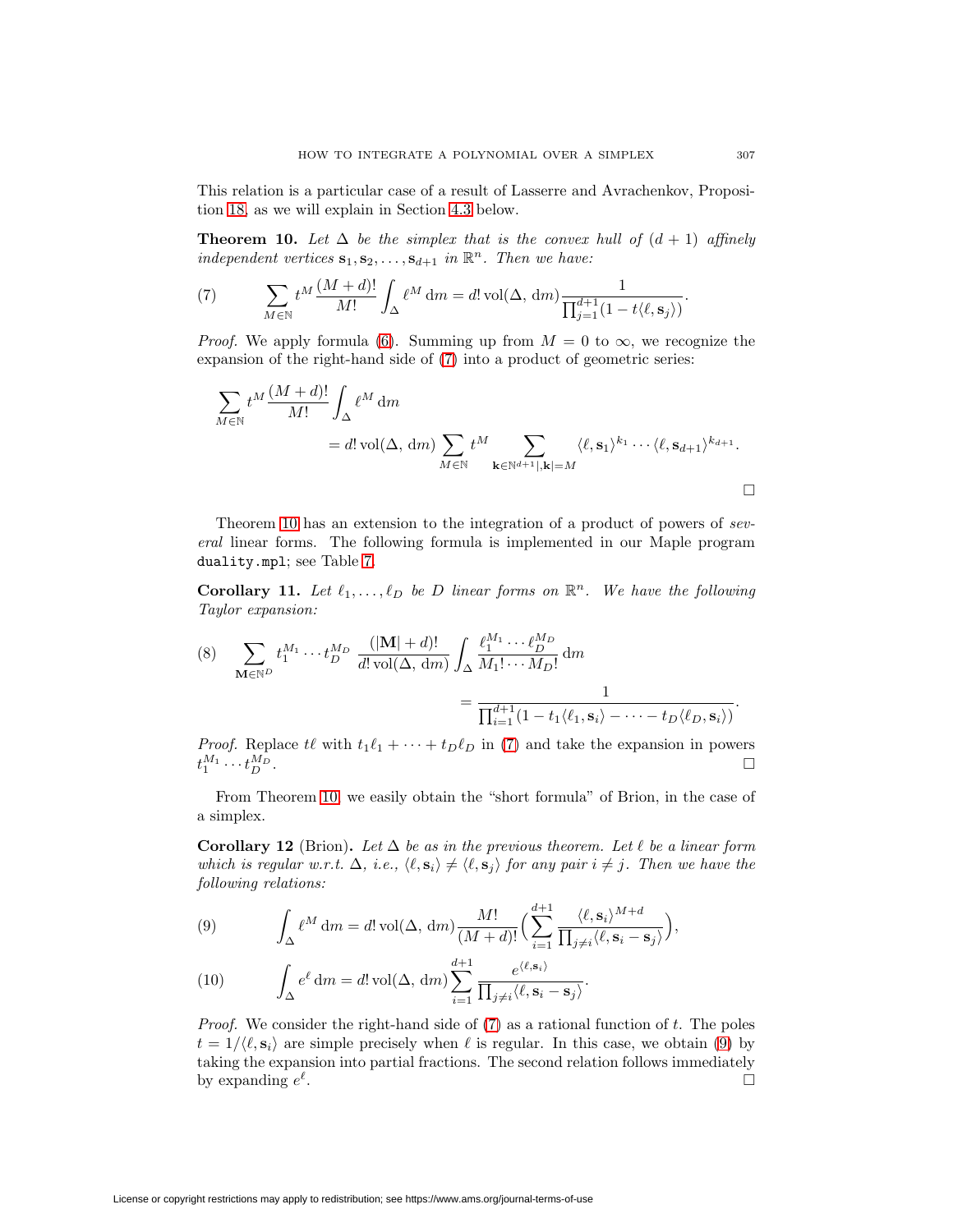When  $\ell$  is regular, Brion's formula is very short; it is a sum of  $d+1$  terms. When  $\ell$  is not regular, the expansion of  $(7)$  into partial fractions leads to an expression of the integral as a sum of residues. Let  $K \subseteq \{1, \ldots, d+1\}$  be an index set of the different poles  $t = 1/\langle \ell, s_k \rangle$ , and for  $k \in K$  let  $m_k$  denote the order of the pole, i.e.,

$$
m_k = \#\{i \in \{1,\ldots,d+1\} : \langle \ell, s_i \rangle = \langle \ell, s_k \rangle\}.
$$

<span id="page-11-0"></span>With this notation, we have the following formula, which is implemented in our Maple program waring.mpl; see Tables [4](#page-19-1) and [5.](#page-20-0)

## **Corollary 13.**

<span id="page-11-1"></span>(11) 
$$
\int_{\Delta} \ell^{M} dm = d! \operatorname{vol}(\Delta, dm) \frac{M!}{(M+d)!} \sum_{k \in K} \operatorname{Res}_{\varepsilon=0} \frac{(\varepsilon + \langle \ell, \mathbf{s}_{k} \rangle)^{M+d}}{\sum_{\substack{i \in K \\ i \neq k}} (\varepsilon + \langle \ell, \mathbf{s}_{k} - \mathbf{s}_{i} \rangle)^{m_{i}}}.
$$

Remark 14. It is worth remarking that Corollaries [12](#page-10-1) and [13](#page-11-0) can be seen as a particular case of the localization theorem in equivariant cohomology (see for instance [\[8\]](#page-26-5)), although we did not use this fact and instead gave a simple direct calculation. In our situation, the variety is the complex projective space  $\mathbb{CP}^d$ , with action of a d-dimensional torus, such that the image of the moment map is the simplex  $\Delta$ . Brion's formula corresponds to the generic case of a one-parameter subgroup acting with isolated fixed points. In the degenerate case when the set of fixed points has components of positive dimension, the polar parts in [\(11\)](#page-11-1) coincide with the contributions of the components to the localization formula.

A formula equivalent to Corollary [13](#page-11-0) already appears in [\[3\]](#page-26-2), (3.2).

## 3.3. **Polynomial-time algorithm for polynomial functions of a fixed number of linear forms.**

Proof of Theorem [2](#page-2-1). We now present an algorithm which, given a polynomial of the particular form  $f(\langle \ell_1, \mathbf{x} \rangle, \ldots, \langle \ell_D, \mathbf{x} \rangle)$  where f is a polynomial depending on a fixed number D of variables, and  $\langle \ell_j, \mathbf{x} \rangle = L_{j1}x_1 + \cdots + L_{jn}x_n$  for  $j = 1, \ldots, D$  are linear forms on  $\mathbb{R}^n$ , computes its integral on a simplex, in time polynomial on the input data. This algorithm relies on Corollary [11.](#page-10-0)

The number of monomials of degree M in D variables is equal to  $\binom{M+D-1}{D-1}$ . Therefore, when  $D$  is fixed, the number of monomials of degree at most  $M$  in  $D$ variables is  $O(M^D)$ . When the number of variables D of a straight-line program  $\Phi$ is fixed, it is possible to compute a sparse or dense representation of the polynomial represented by  $\Phi$  in polynomial time, by a straightforward execution of the program. Indeed, all intermediate results can be stored as sparse or dense polynomials with  $O(M^D)$  monomials. Since the program  $\Phi$  is single-intermediate-use, the binary encoding size of all coefficients of the monomials can be bounded polynomially by the input encoding size. Thus it is enough to compute the integral of a monomial,

(12) 
$$
\int_{\Delta} \langle \ell_1, \mathbf{x} \rangle^{M_1} \cdots \langle \ell_D, \mathbf{x} \rangle^{M_D} dm.
$$

From Corollary [11,](#page-10-0) it follows that

$$
\frac{(|\mathbf{M}|+d)!}{d!\operatorname{vol}(\Delta, dm)} \int_{\Delta} \frac{\ell_1^{M_1} \cdots \ell_D^{M_D}}{M_1! \cdots M_D!} dm
$$

License or copyright restrictions may apply to redistribution; see https://www.ams.org/journal-terms-of-use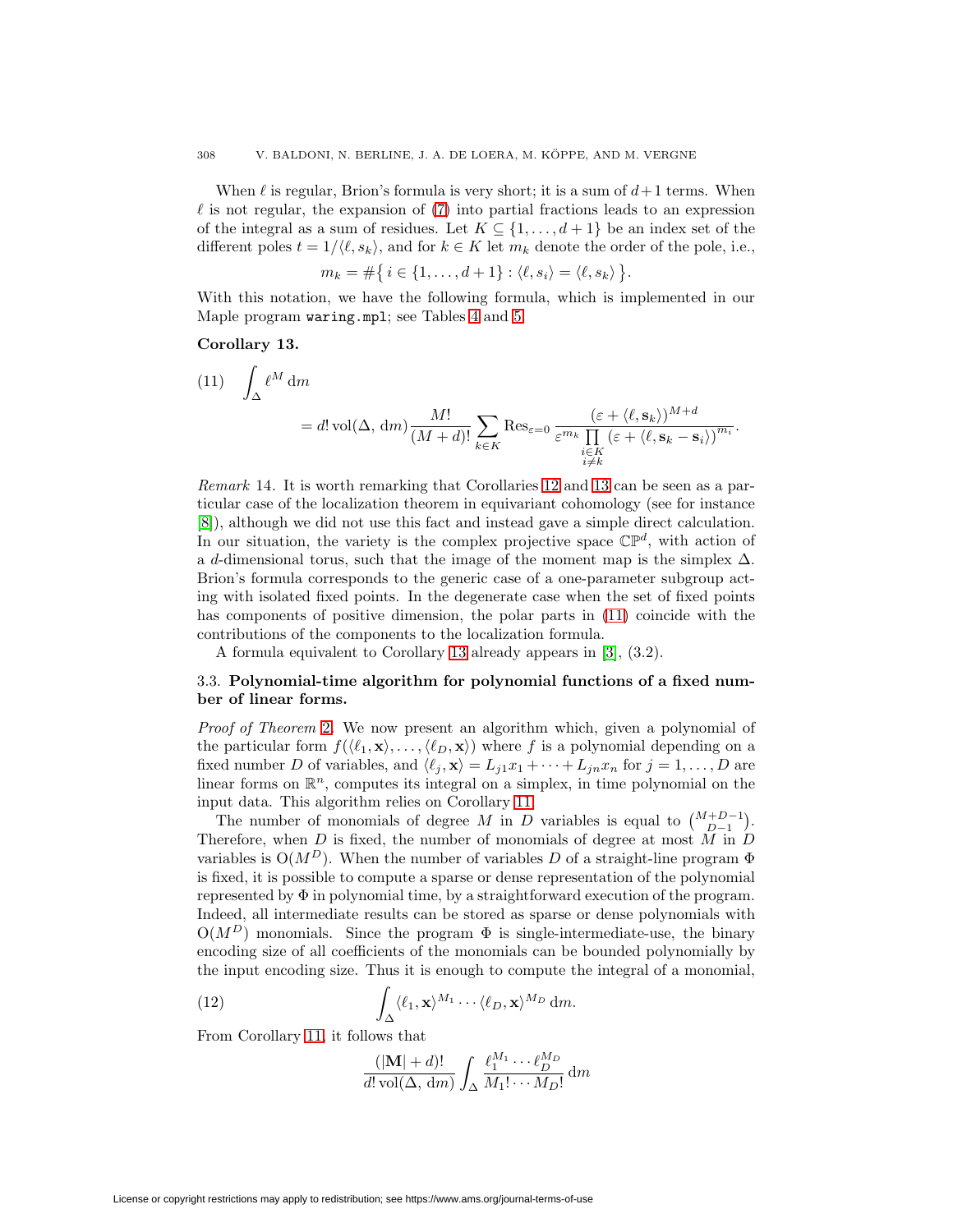is the coefficient of  $t_1^{M_1} \cdots t_D^{M_D}$  in the Taylor expansion of

$$
\frac{1}{\prod_{i=1}^{d+1}(1-t_1\langle \ell_1,\mathbf{s}_i\rangle-\cdots-t_D\langle \ell_D,\mathbf{s}_i\rangle)}
$$

Since  $D$  is fixed, this coefficient can be computed in time polynomial with respect to **M** and the input data, by multiplying the series truncated at degree |**M**|, as explained in Lemma [4.](#page-5-1)

Finally, vol( $\Delta$ , dm) needs to be computed. If  $\Delta = \text{conv}\{\mathbf{s}_1,\ldots,\mathbf{s}_{d+1}\}\)$  is fulldimensional  $(d = n)$ , we can do so by computing the determinant of the matrix formed by difference vectors of the vertices:

$$
\text{vol}(\Delta, dm) = \frac{1}{n!} \left| \det(\mathbf{s}_1 - \mathbf{s}_{n+1}, \dots, \mathbf{s}_n - \mathbf{s}_{n+1}) \right|.
$$

If  $\Delta$  is lower-dimensional, we first compute a basis  $B \in \mathbb{Z}^{n \times d}$  of the intersection lattice  $\Lambda = \text{lin}(\Delta) \cap \mathbb{Z}^n$ . This can be done in polynomial time by applying an efficient algorithm for computing the Hermite normal form [\[24\]](#page-27-14). Then we express each difference vector  $\mathbf{v}_i = \mathbf{s}_i - \mathbf{s}_{d+1} \in \text{lin}(\Delta)$  for  $i = 1, ..., d$  using the basis B as  $\mathbf{v}_i = B\mathbf{v}'_i$ , where  $\mathbf{v}_i \in \mathbb{Q}^d$ . We obtain

$$
\text{vol}(\Delta, \, \text{d}m) = \frac{1}{d!} \left| \det(\mathbf{v}'_1, \dots, \mathbf{v}'_d) \right|,
$$

thus the volume computation is reduced to the calculation of a determinant. This finishes the proof of Theorem [2.](#page-2-1)

<span id="page-12-1"></span>3.4. **Polynomial time algorithms for polynomials of fixed degree.** In the present section, we assume that the total degree of the input polynomial  $f$  we wish to integrate is a constant M.

*Proof of Corollary* [3](#page-2-0). First of all, when the formal degree  $M$  of a straight-line program  $\Phi$  is fixed, it is possible to compute a sparse or dense representation of the polynomial represented by  $\Phi$  in polynomial time, by a straightforward execution of the program. Indeed, all intermediate results can be stored as sparse or dense polynomials with  $O(n^M)$  monomials. Since the program  $\Phi$  is single-intermediateuse, the binary encoding size of all coefficients of the monomials can be bounded polynomially by the input encoding size.

Now, the key observation is that a monomial of degree at most M depends effectively on  $D \leq M$  variables  $x_{i_1}, \ldots, x_{i_D}$ . Thus it is of the form

$$
\ell_1^{M_1}\cdots \ell_D^{M_D},
$$

where the linear forms  $\ell_j(\mathbf{x}) = x_{i_j}$  are the coordinates that effectively appear in the monomial. Thus, Corollary [3](#page-2-0) follows immediately from Theorem [2.](#page-2-1) This method is implemented in our Maple program duality.mpl, see Tables [7](#page-22-0) and  $13<sup>1</sup>$  $13<sup>1</sup>$ .  $\Box$ 

<span id="page-12-2"></span>Remark 15. The relations in Corollary [12](#page-10-1) can be interpreted as equalities between meromorphic functions of  $\ell$ . The right-hand side is a sum of meromorphic functions whose poles cancel out so that the sum is actually analytic. We derive from this another polynomial time algorithm for computating the integral

$$
\int_{\Delta} x_1^{m_1} \cdots x_d^{m_d} \, \mathrm{d}m.
$$

.

<span id="page-12-0"></span><sup>&</sup>lt;sup>1</sup>See the "Note" following  $§6$  regarding Tables 9–16.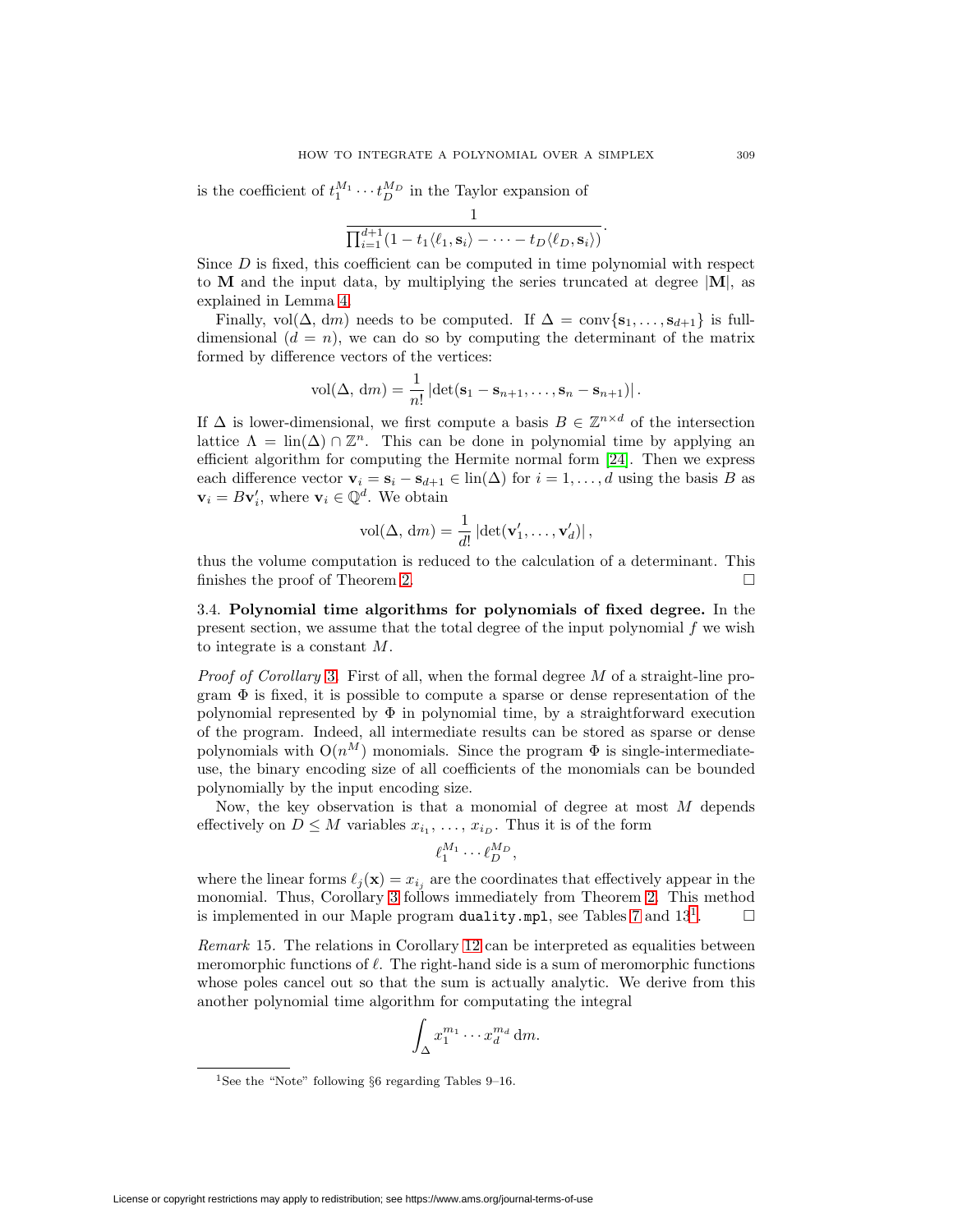More precisely, let us write  $\langle \ell, \mathbf{x} \rangle = y_1 x_1 + \cdots + y_d x_d$ . Then the integral  $\int_{\Delta} x_1^{m_1} \cdots$  $x_d^{m_d}$  dm is the coefficient of  $\frac{y_1^{m_1} \cdots y_d^{m_d}}{m_1! \cdots m_d!}$  in the Taylor expansion of  $\int_{\Delta} e^{y_1 x_1 + \cdots + y_d x_d}$  dm. We compute it by taking the expansion of each of the terms of the right hand-side of [\(9\)](#page-10-4) into an iterated Laurent series with respect to the variables  $x_1, \ldots, x_d$ . This method is implemented in our Maple program iterated-laurent.mpl; see Tables 12 and 14.

In the following, we give another proof of Corollary [3,](#page-2-0) based on decompositions of polynomials as sums of powers of linear forms.

Alternative proof of Corollary [3](#page-2-0). From Corollaries [12](#page-10-1) and [13,](#page-11-0) we derive another efficient algorithm, as follows. The key idea now is that one can decompose the polynomial f as a sum  $f := \sum_{\ell} c_{\ell} \ell_j^M$  with at most  $2^M$  terms in the sum. We use the well-known identity

<span id="page-13-3"></span>(13) 
$$
x_1^{M_1} x_2^{M_2} \cdots x_n^{M_n}
$$
  
= 
$$
\frac{1}{|\mathbf{M}|!} \sum_{0 \le p_i \le M_i} (-1)^{|\mathbf{M}| - (p_1 + \cdots + p_n)} {M_1 \choose p_1} \cdots {M_n \choose p_n} (p_1 x_1 + \cdots + p_n x_n)^{|\mathbf{M}|},
$$

where  $|\mathbf{M}| = M_1 + \cdots + M_n \leq M$ .

In the implementation of this method, we may group together proportional linear forms. The number  $F(n, M)$  of primitive vectors  $(p_1, \ldots, p_n)$  which appear in the decomposition of a polynomial of total degree  $\leq M$  is given by the following closed formula.[2](#page-13-0)

## <span id="page-13-1"></span>**Lemma 16.** Let

$$
F(n, M) = \text{Card}(\{(p_1, ..., p_n) \in \mathbb{N}^n, \gcd(p_1, ..., p_n) = 1, 1 \le \sum_i p_i \le M\}).
$$

Then

<span id="page-13-2"></span>(14) 
$$
F(n, M) = \sum_{d=1}^{M} \mu(d) \left( \binom{n + \left[\frac{M}{d}\right]}{n} - 1 \right),
$$

where  $\mu(d)$  is the Möbius function.

When M is fixed and  $n \to \infty$ , we have

$$
F(n, M) = \frac{n^{M}}{M!} + O(n^{M-1}).
$$

*Proof.* Let  $G(n, M) = \text{Card}(\{(p_1, \ldots, p_n) \in \mathbb{N}^n, 1 \leq \sum p_i \leq M\})$ . By grouping together the vectors  $(p_1, \ldots, p_n)$  with a given gcd d, we obtain

$$
G(n, M) = \sum_{d=1}^{M} F(n, \left[\frac{M}{d}\right]).
$$

Moreover, the number of all integral vectors  $(p_1, \ldots, p_n) \in \mathbb{N}^n$  such that  $\sum_i p_i \leq M$ is equal to the binomial coefficient  $\binom{n+M}{n}$ . When we omit the zero-vector we obtain

$$
G(n, M) = \binom{n+M}{n} - 1.
$$

<span id="page-13-0"></span><sup>2</sup>Lemma [16](#page-13-1) was kindly supplied by Christophe Margerin.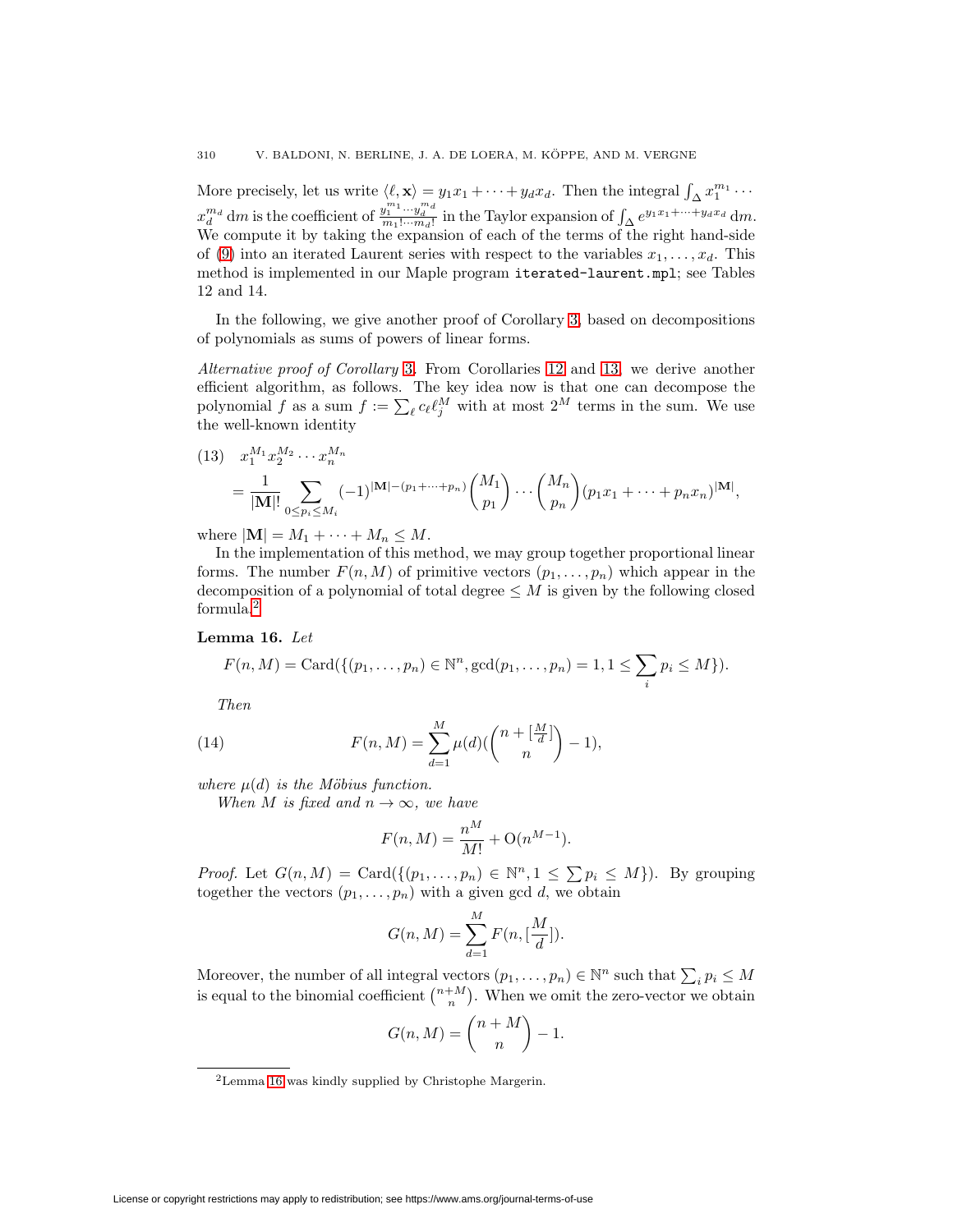Then we obtain  $(14)$  by applying the second form of the Möbius inversion formula. The asymptotics follow easily from  $(14)$ .  $\Box$ 

Thus formula [\(13\)](#page-13-3), together with Corollary [13,](#page-11-0) give another polynomial time algorithm for integrating a polynomial of fixed degree. It is implemented in our Maple program waring.mpl; see Tables [5](#page-20-0) and 11.  $\Box$ 

The problem of finding a decomposition with the smallest possible number of summands is known as the *polynomial Waring problem*. Alexander and Hirschowitz [\[1\]](#page-26-6) solved the generic problem (see [\[11\]](#page-26-7) for an extensive survey).

**Theorem 17.** The smallest integer  $r(M, n)$ , such that a generic homogeneous polynomial of degree M in n variables is expressible as the sum of  $r(M,n)$  M-th powers of linear forms, is given by

$$
r(M, n) = \left\lceil \frac{\binom{n + M - 1}{M}}{n} \right\rceil,
$$

with the exception of the cases  $r(3,5) = 8$ ,  $r(4,3) = 6$ ,  $r(4,4) = 10$ ,  $r(4,5) = 15$ , and  $M = 2$ , where  $r(2, n) = n$ .

An algorithm for decomposing a given polynomial into the smallest possible number of powers of linear forms can be found in [\[10\]](#page-26-8).

In the extreme case, when the polynomial  $f$  happens to be the power of one linear form  $\ell$ , one should certainly avoid applying the above decomposition formula to each of the monomials of  $f$ . We remark that, when the degree is fixed, we can decide in polynomial time whether a polynomial f, given in sparse or dense monomial representation, is a power of a linear form  $\ell$  and, if so, construct such a linear form.

## 4. Other algorithms for integration and extensions to other polytopes

<span id="page-14-1"></span>We conclude with a discussion of how to extend integration to other polytopes and a review of the complexity of other methods to integrate polynomials over polytopes.

4.1. **A formula of Lasserre–Avrachenkov.** Another nice formula is the Lasserre–Avrachenkov formula for the integration of a homogeneous polynomial [\[27\]](#page-27-11) on a simplex. As we explain below, this yields a polynomial-time algorithm for the problem of integrating a polynomial of fixed degree over a polytope in varying dimension, thus providing an alternative proof of [3.](#page-2-0)

<span id="page-14-0"></span>**Proposition 18** ([\[27\]](#page-27-11)). Denote by  $dx$  the standard Lebesgue measure. Let H be a symmetric multilinear form defined on  $(\mathbb{R}^d)^M$ . Let  $\mathbf{s}_1, \mathbf{s}_2, \ldots, \mathbf{s}_{d+1}$  be the vertices of a d-dimensional simplex  $\Delta$ . Then one has

<span id="page-14-2"></span>(15) 
$$
\int_{\Delta} H(\mathbf{x}, \mathbf{x}, \dots, \mathbf{x}) d\mathbf{x} = \frac{\text{vol}(\Delta)}{\binom{M+d}{M}} \sum_{1 \leq i_1 \leq i_2 \leq \dots \leq i_M \leq d+1} H(\mathbf{s}_{i_1}, \mathbf{s}_{i_2}, \dots, \mathbf{s}_{i_M}).
$$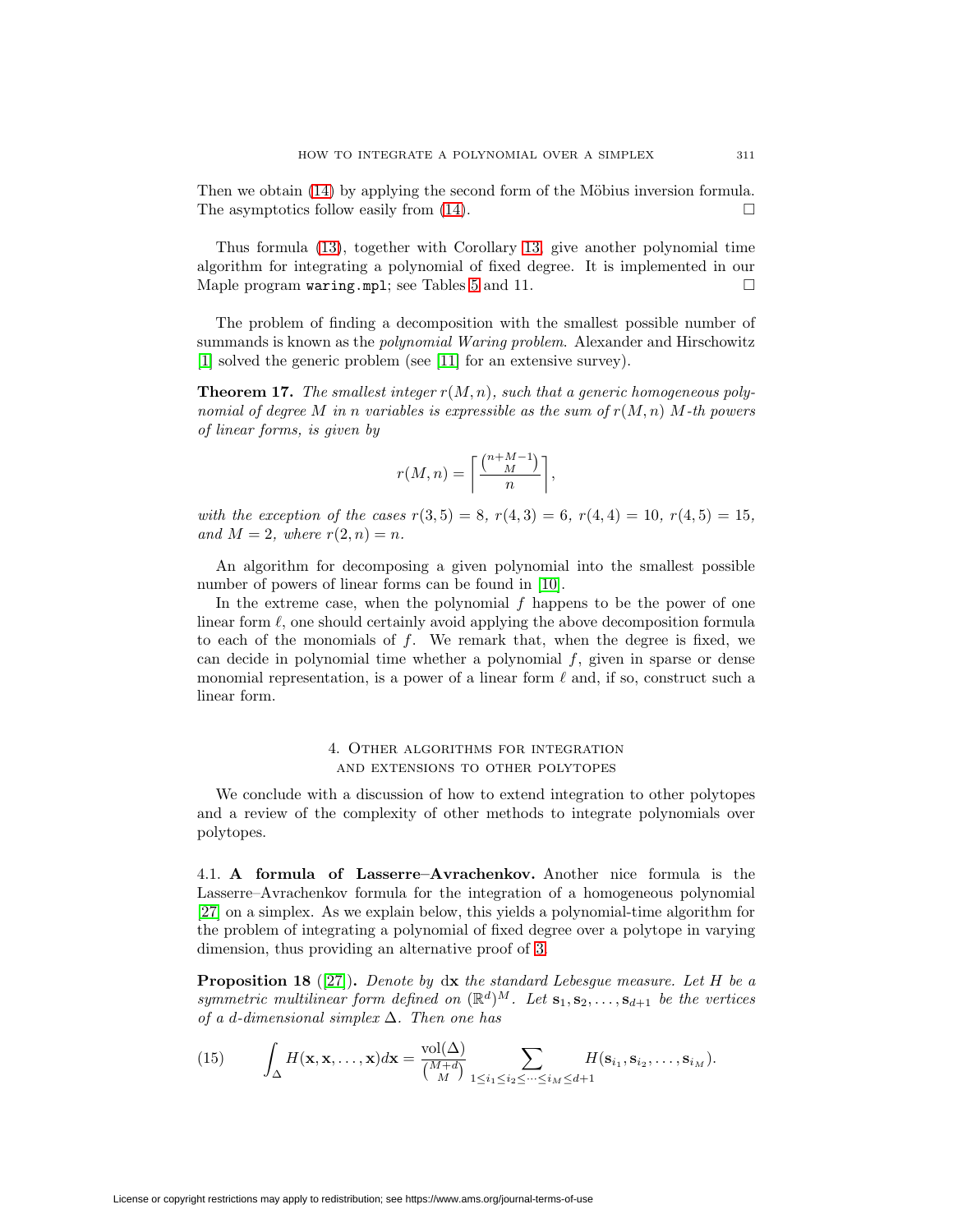<span id="page-15-0"></span>*Remark* 19. By reindexing the summation in  $(15)$ , as H is symmetric, we obtain

(16) 
$$
\int_{\Delta} H(\mathbf{x}, \mathbf{x}, ..., \mathbf{x}) d\mathbf{x} = \frac{\text{vol}(\Delta)}{\binom{M+d}{M}} \sum_{k_1 + ... + k_{d+1} = M} H(\mathbf{s}_1, ..., \mathbf{s}_1, ..., \mathbf{s}_{d+1}, ..., \mathbf{s}_{d+1}),
$$

where  $s_1$  is repeated  $k_1$  times,  $s_2$  is repeated  $k_2$  times, etc. When H is of the form  $H = \prod_{i=1}^{M} \langle \ell, \mathbf{x}_i \rangle$ , for a single linear form  $\ell$ , then [\(16\)](#page-15-0) coincides with [\(6\)](#page-9-2) in Remark [9.](#page-9-3)

Now any polynomial  $f$  which is homogeneous of degree  $M$  can be written as  $f(\mathbf{x}) = H_f(\mathbf{x}, \mathbf{x}, \dots, \mathbf{x})$  for a unique multilinear form  $H_f$ . If  $f = \ell^M$ , then  $H_f = \prod_{i=1}^M \langle \ell, \mathbf{x}_i \rangle$ . Thus for fixed M the computation of  $H_f$  can be achieved by decomposing f into a linear combination of powers of linear forms, as we did in the proof of Corollary [3.](#page-2-0) Alternatively one can use the well-known polarization formula,

(17) 
$$
H_f(\mathbf{x}_1,\ldots,\mathbf{x}_M)=\frac{1}{2^M M!}\sum_{\boldsymbol{\varepsilon}\in\{\pm 1\}^M}\varepsilon_1\varepsilon_2\cdots\varepsilon_Mf\Big(\sum_{i=1}^M\varepsilon_i\mathbf{x}_i\Big),
$$

Thus from [\(15\)](#page-14-2) we get the following corollary.

**Corollary 20.** Let f be a homogeneous polynomial of degree M in d variables, and let  $\mathbf{s}_1, \mathbf{s}_2, \ldots, \mathbf{s}_{d+1}$  be the vertices of a d-dimensional simplex  $\Delta$ . Then

<span id="page-15-1"></span>(18) 
$$
\int_{\Delta} f(\mathbf{y}) d\mathbf{y} = \frac{\text{vol}(\Delta)}{2^M M! \binom{M+d}{M}} \sum_{1 \leq i_1 \leq i_2 \leq \dots \leq i_M \leq d+1} \sum_{\epsilon \in \{\pm 1\}^M} \varepsilon_1 \varepsilon_2 \dots \varepsilon_M f\Big(\sum_{k=1}^M \varepsilon_k \mathbf{s}_{i_k}\Big).
$$

We remark that when we fix the degree  $M$  of the homogeneous polynomial  $f$ , the length of the polarization formula (thus the length of the second sum in [\(18\)](#page-15-1)) is a constant. The length of the first sum in [\(18\)](#page-15-1) is  $O(n^M)$ . Thus, for fixed degree in varying dimension, we obtain another polynomial-time algorithm for integrating over a simplex. Note that the integral resembles a cubature formula, as the integral is a weighted sum (with weights  $+1$ ,  $-1$ ) of f evaluated at sums of vertices. We will discuss more about this in Section [5.](#page-19-0)

4.2. **Traditional conversion of the integral as iterated univariate integrals.** Let  $P \subseteq \mathbb{R}^d$  be a full-dimensional polytope and f a polynomial. The traditional method with which we teach our calculus students to compute multivariate integrals over a bounded region requires them to write the integral  $\int_P f dm$  as a sum of sequences of one-dimensional integrals

<span id="page-15-2"></span>(19) 
$$
\sum_{j=1}^{K} \int_{a_{1j}}^{b_{1j}} \int_{a_{2j}}^{b_{2j}} \cdots \int_{a_{dj}}^{b_{dj}} f \, dx_{i_1} \, dx_{i_2} \ldots dx_{i_d}
$$

for which we know the limits of integration  $a_{ij}$ ,  $b_{ij}$  explicitly. The problem of finding the limits of integration and the sum has interesting complexity related to the wellknown Fourier-Motzkin elimination method (see Chapter One in [\[37\]](#page-27-15) for a short introduction).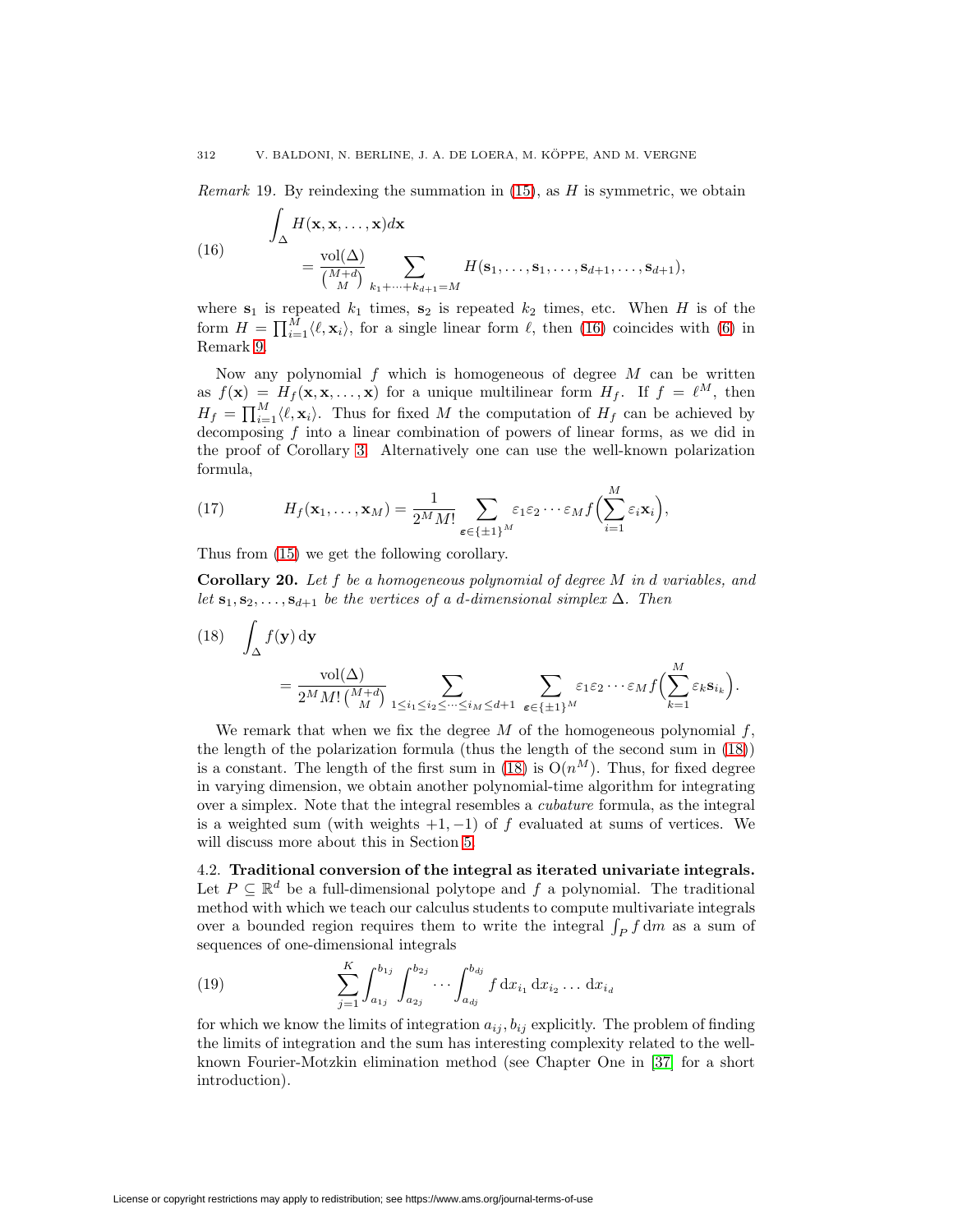Given a system of linear inequalities  $A\mathbf{x} \leq \mathbf{b}$ , describing a polytope  $P \subset \mathbb{R}^d$ , Fourier–Motzkin elimination is an algorithm that computes a new larger system of inequalities  $\hat{A}$ **x**  $\leq$  **b**<sup></sup> with the property that those inequalities that do not contain the variable  $x_d$  describe the projection of P into the hyperplane  $x_d = 0$ . We will not explain the details, but Fourier-Motzkin elimination is quite similar to Gaussian elimination in the sense that the main operations necessary to eliminate the last variable  $x_d$  require one to rearrange, scale, and add rows of the matrix  $(A, \mathbf{b})$ , but unlike Gaussian elimination, new inequalities are added to the system.

It was first observed by Schechter [\[35\]](#page-27-16) that Fourier-Motzkin elimination provides a way to generate the traditional iterated integrals. More precisely, let us call  $P_d$ the projection of P into the the hyperplane  $x_d = 0$ . Clearly, when integrating over a polytopal region we expect that the limits of integration will be affine functions. From the output of Fourier-Motzkin  $\hat{A}$ **x**  $\leq$  **b**, we have that **x**  $\in$  P if and only if  $(x_1, \ldots, x_{d-1}) \in P_d$ , and for the first  $k + r$  inequalites of the system

$$
x_d \le \hat{b}_i - \sum_{j=1}^{d-1} \hat{a}_{ij} x_j = A_i^{\mathrm{u}}(x_1, \dots, x_{d-1})
$$

for  $i = 1, \ldots, k$ , as well as

$$
x_d \ge \hat{b}_{k+i} - \sum_{j=1}^{d-1} \hat{a}_{k+j} x_j = A_i^1(x_1, \dots, x_{d-1})
$$

for  $i = 1, \ldots, r$ . Then, if we define

$$
m(x_1, \ldots, x_d) = \max\{A_j^1(x_1, \ldots, x_{d-1}), \ j = 1, \ldots, r\}
$$

and

$$
M(x_1,\ldots,x_d)=\min\{A_j^{\mathrm{u}}(x_1,\ldots,x_{d-1}),\ j=1,\ldots,r\},\
$$

we can write

$$
\int_P f(\mathbf{x}) \, dm = \int_{P_d} \int_m^M f(\mathbf{x}) \, dx_1 \, dx_2 \cdots \, dx_d.
$$

Finally the convex polytope  $P_d$  can be decomposed into polyhedral regions where the functions  $m, M$  become simply affine functions from among the list. Since the integral is additive we get an expression

$$
\int_P f(\mathbf{x}) \, dm = \sum_{i,j} \int_{P_d^{ij}} \int_{A_j^{1}}^{A_j^{u}} f(\mathbf{x}) \, dx_1 \, dx_2 \cdots dx_d.
$$

Finally, by repeating the elimination of variables we recover the full iterated list in [\(19\)](#page-15-2). As it was observed in [\[35\]](#page-27-16), this algorithm is unfortunately not efficient because the iterated Fourier-Motzkin elimination procedure can produce exponentially many inequalities for the description of the projection (when the dimension  $d$ varies). Thus the number of summands considered can in fact grow exponentially.

<span id="page-16-0"></span>4.3. **Two formulas for integral computation.** We would like to review two formulas that are nice and could speed up computation in particular cases, although they do not seem to yield efficient algorithms just on their own.

<span id="page-16-1"></span>First, one may reduce the computation of  $\int_P f \, dm$  to integrals on the facets of P by applying the Stokes formula. We must be careful to use a rational Lebesgue measure on each facet. As shown in [\[4\]](#page-26-9), we have the following result.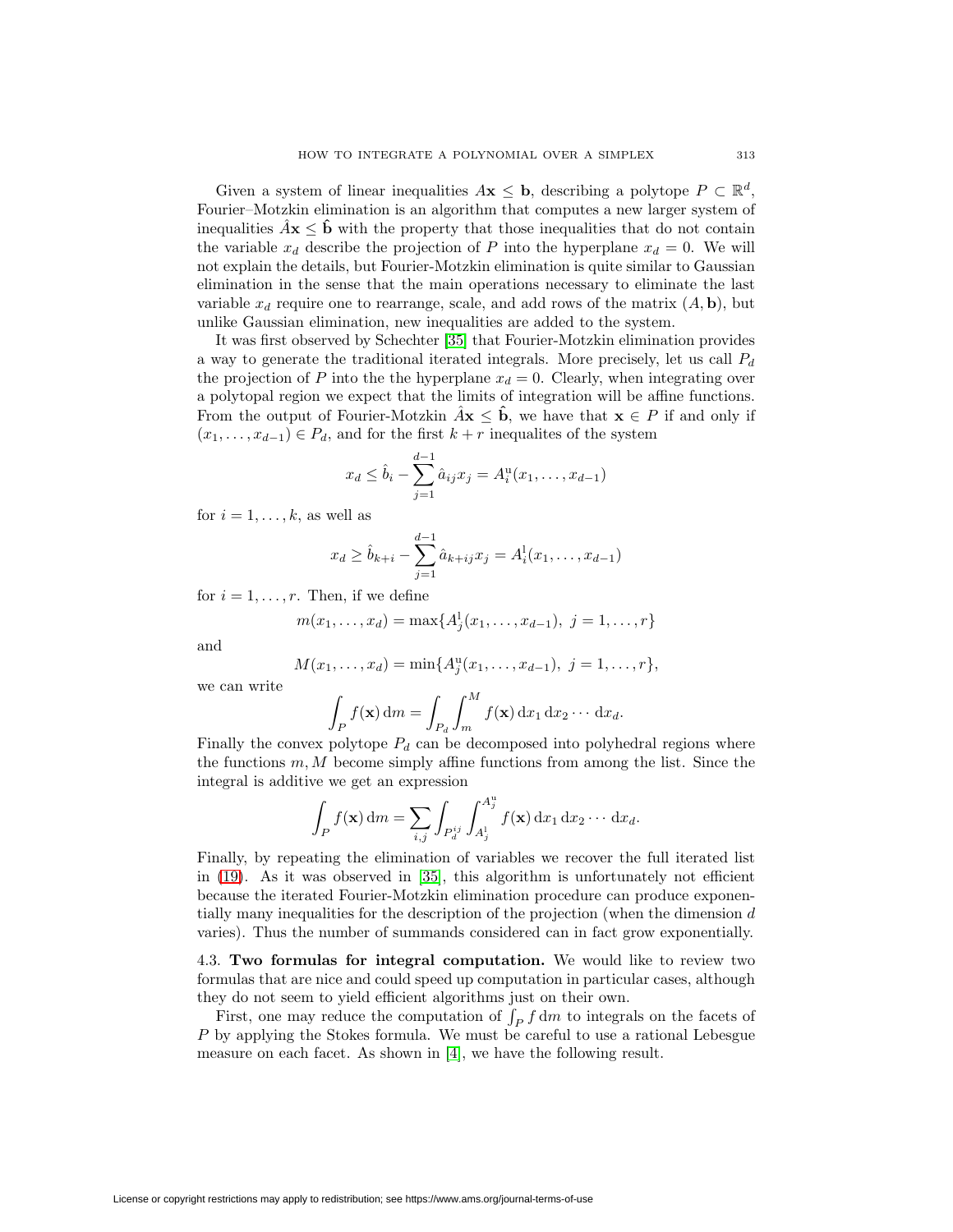**Theorem 21.** Let  ${F_i}_{i=1,...,m}$  be the set of facets of a full-dimensional polytope  $P \subseteq \mathbb{R}^n$ . For each i, let  $\mathbf{n}_i$  be a rational vector which is transverse to the facet  $F_i$ and pointing outwards  $P$ , and let  $d\mu_i$  be the Lebesgue measure on the affine hull of  $F_i$  which is defined by contracting the standard volume form of  $\mathbb{R}^n$  with  $\mathbf{n}_i$ . Then

$$
I_P(\mathbf{a}) = \int_P e^{\langle \mathbf{a}, \mathbf{x} \rangle} \, \mathrm{d}\mathbf{x} = \frac{1}{\langle \mathbf{a}, \mathbf{y} \rangle} \sum_{i=1}^m \langle \mathbf{n}_i, \mathbf{y} \rangle \int_{F_i} e^{\langle \mathbf{a}, \mathbf{x} \rangle} \, \mathrm{d}\mu_i
$$

for all  $\mathbf{a} \in \mathbb{C}^n$  and  $\mathbf{y} \in \mathbb{R}^n$  such that  $\langle \mathbf{y}, \mathbf{a} \rangle \neq 0$ .

It is clear that, by considering the expansion of the analytic function  $\int_P e^{\langle \mathbf{a}, \mathbf{x} \rangle} \, \mathrm{d} \mathbf{x}$ , we can again obtain an analogous result for polynomials. An alternative proof was provided by [\[26\]](#page-27-17). The above theorem, however, does not necessarily reduce the computational burden because, depending on the representation of the polytope, the number of facets can be large, and also the facets themselves can be complicated polytopes. Yet, together with our results we obtain the following corollary for two special cases.

**Corollary 22.** There is a polynomial-time algorithm for the following problem. Input:

- $(I_1)$  the dimension  $n \in \mathbb{N}$  in unary encoding,
- $(I_2)$  a list of rational vectors in binary encoding, namely
	- (i) either vectors  $(\mathbf{h}_1, h_{1,0}), \ldots, (\mathbf{h}_m, h_{m,0}) \in \mathbb{Q}^{n+1}$  that describe the facetdefining inequalities  $\langle \mathbf{h}_i, \mathbf{x} \rangle \leq h_{i,0}$  of a simplicial full-dimensional rational polytope  $P$  (i.e. all its faces are simplices),
	- (ii) or vectors  $\mathbf{s}_1,\ldots,\mathbf{s}_N \in \mathbb{Q}^n$  that are the vertices of a simple fulldimensional rational polytope P,
- $(I_3)$  a rational vector  $\mathbf{a} \in \mathbb{Q}^n$  in binary encoding,
- $(I_4)$  an exponent  $M \in \mathbb{N}$  in unary encoding.

Output, in binary encoding:

 $(O_1)$  the rational number

$$
\int_P f(\mathbf{x}) \, dm, \quad where \quad f(\mathbf{x}) = \langle \mathbf{a}, \mathbf{x} \rangle^M,
$$

where dm is the standard Lebesgue measure on  $\mathbb{R}^n$ .

*Proof.* In the case (i) of simplicial polytopes  $P$  given by facet-defining inequalities, we can use linear programming to compute in polynomial time a V-representation for each simplex  $F_i$  that is a facet of P. By applying Theorem [21](#page-16-1) with ta in place of **a** and extracting the coefficient of  $t^M$  in the Taylor expansion of the analytic function  $t \mapsto I_P(t\mathbf{a})$ , we obtain the formula

$$
\int_P \langle \mathbf{a}, \mathbf{x} \rangle^M \, \mathrm{d} \mathbf{x} = \frac{1}{(M+1)\langle \mathbf{y}, \mathbf{a} \rangle} \sum_{i=1}^m \langle \mathbf{y}, \mathbf{n}_i \rangle \int_{F_i} \langle \mathbf{a}, \mathbf{x} \rangle^{M+1} \, \mathrm{d} \mu_i,
$$

which holds for all  $y \in \mathbb{R}^n$  with  $\langle y, a \rangle \neq 0$ . It is known that a suitable  $y \in \mathbb{Q}^n$  can be constructed in polynomial time. The integrals on the right-hand side can now be evaluated in polynomial time using Theorem [2.](#page-2-1)

In the case (ii) of simple polytopes  $P$  given by their vertices, we make use of the fact that a variant of Brion's formula [\(9\)](#page-10-4) actually holds for arbitrary rational polytopes. For a simple polytope  $P$ , it takes the following form (collecting terms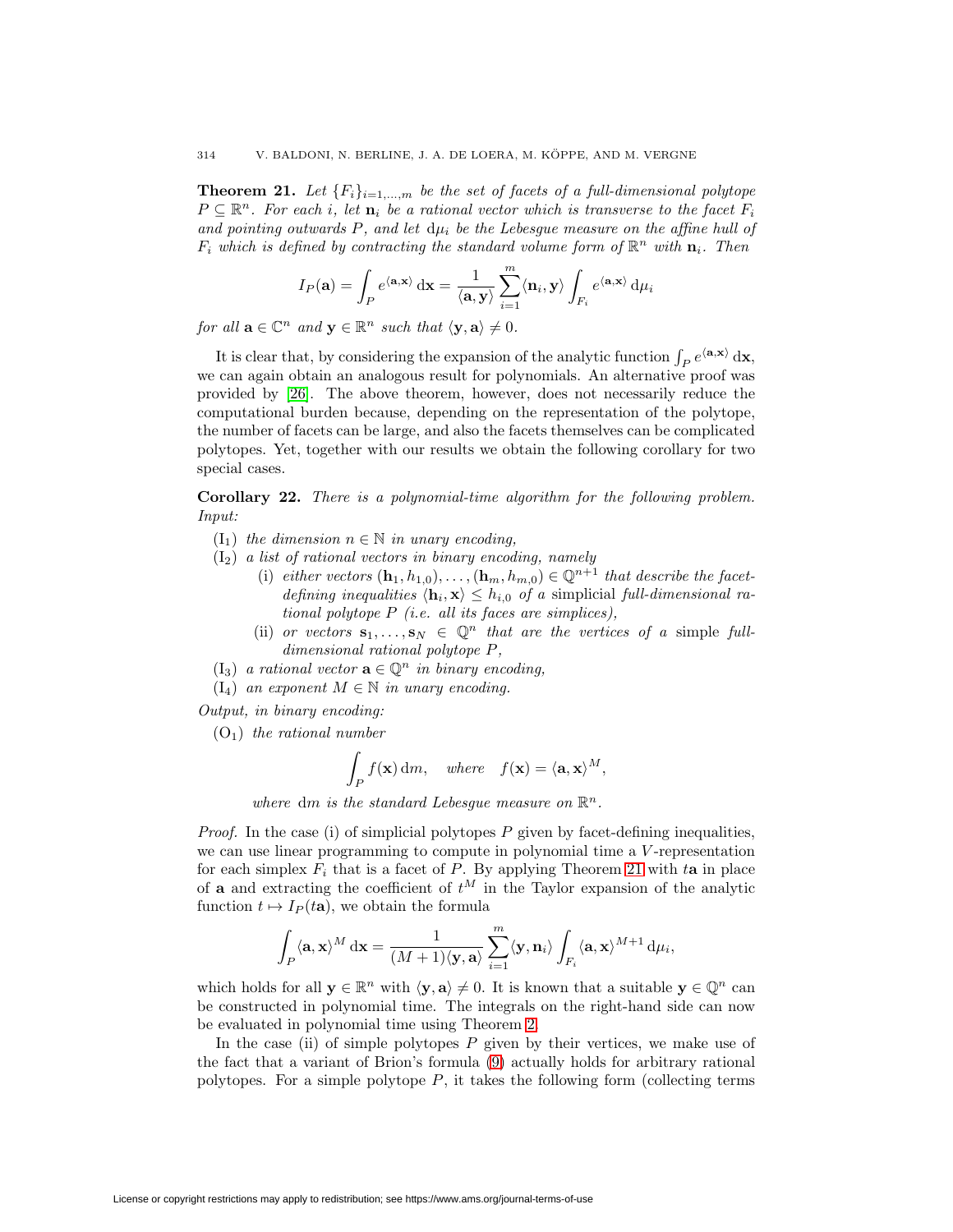<span id="page-18-0"></span>in the Taylor expansion of  $e^{t\ell}$ , the formula is a consequence from Proposition 3.10 in [\[14\]](#page-26-10)):

(20) 
$$
\int_P \ell^M dx = \frac{M!}{(M+n)!} \sum_{i=1}^N \Delta_i \frac{\langle \ell, \mathbf{s}_i \rangle^{M+n}}{\prod_{\mathbf{s}_j \in N(\mathbf{s}_i)} \langle \ell, \mathbf{s}_i - \mathbf{s}_j \rangle},
$$

where  $N(\mathbf{s}_i)$  denotes the set of vertices adjacent to  $\mathbf{s}_i$  in P, and

 $\Delta_i = |\det(\mathbf{s}_i - \mathbf{s}_j)_{i \in N(\mathbf{s}_i)}|.$ 

The right-hand side is a sum of rational functions of  $\ell$ , where the denominators cancel out so that the sum is actually polynomial. If  $\ell$  is regular, that is to say  $\langle \ell, \mathbf{s}_i - \mathbf{s}_j \rangle \neq 0$  for any i and  $j \in N(\mathbf{s}_i)$ , then the integral can be computed by [\(20\)](#page-18-0), which is a very short formula. However, it becomes difficult to extend the method which we used in the case of a simplex. Instead, we can do a perturbation. In [\(20\)](#page-18-0), we replace  $\ell$  by  $\ell + \varepsilon \ell'$ , where  $\ell'$  is such that  $\ell + \varepsilon \ell'$  is regular for  $\varepsilon \neq 0$ . The algorithm for choosing  $\ell'$  is bounded polynomially. Then we do expansions in powers of  $\varepsilon$  as explained in Lemma [4.](#page-5-1)  $\Box$ 

4.4. **Connections to triangulations and splines.** It is well known that any convex polytope can be triangulated into finitely many simplices. Thus we can use our result to extend the integration of polynomials over any convex polytope. The complexity of doing it this way will directly depend on the number of simplices in a triangulation. This raises the issue of finding the smallest triangulation possible of a given polytope. Unfortunately this problem was proved to be NP-hard even for fixed dimension three (see [\[18\]](#page-27-18)). Thus it is in general not a good idea to spend time finding the smallest triangulation possible. A cautionary remark is that one can naively assume that triangulations help for non-convex polyhedral regions, while in reality it does not because there exist non-convex polyhedra that are not triangulable unless one adds new points. Deciding how many new points are necessary is an NP-hard problem [\[18\]](#page-27-18).

Another interesting approach to the integration of polynomials over polytopes is through the theory of B-splines and multivariate truncated powers. B-splines are closely related to the volume of polytopes (see Chapter 4 of [\[32\]](#page-27-1)). Recently Xu [\[36\]](#page-27-19) has observed that the integration of monomials over polytopes is equivalent to the computation of the *multivariate truncated power* of a matrix  $T(\mathbf{x}|M)$  (this integral operator on matrices was introduced by Dahmen in [\[17\]](#page-27-20)). More precisely, for every  $\mathbf{k} = (k_1, \ldots, k_n) \in \mathbb{Z}_+^n$  and an *n*-column matrix  $M = (\mathbf{m}_1, \ldots, \mathbf{m}_n)$  we set

$$
M^{\mathbf{k}} := (\underbrace{\mathbf{m}_1, \dots, \mathbf{m}_1}_{k_1+1}, \underbrace{\mathbf{m}_2, \dots, \mathbf{m}_2}_{k_2+1}, \dots, \underbrace{\mathbf{m}_n, \dots, \mathbf{m}_n}_{k_n+1}).
$$

**Theorem 23.** Suppose  $\mathbf{k} = (k_1, \ldots, k_n) \in \mathbb{Z}_+^n$  and gives a monomial  $f(\mathbf{u}) =$  $\prod_{j=1}^n u_j^{k_j}$ . Let  $P := \{ \mathbf{u} \in \mathbb{R}^n_+ | M\mathbf{u} = \mathbf{x} \}$  be a polyhedron. Then

$$
T(\mathbf{x}|M^{\mathbf{k}}) = \frac{1}{\mathbf{k}! \cdot \sqrt{\det(MM^T)}} \int_P f(\mathbf{u}) \, \mathrm{d}\mathbf{u},
$$

where  $\mathbf{k}$ ! :=  $k_1$ !  $\cdots k_n$ !.

Such an approach yields a polynomial-time algorithm when the number of variables is fixed.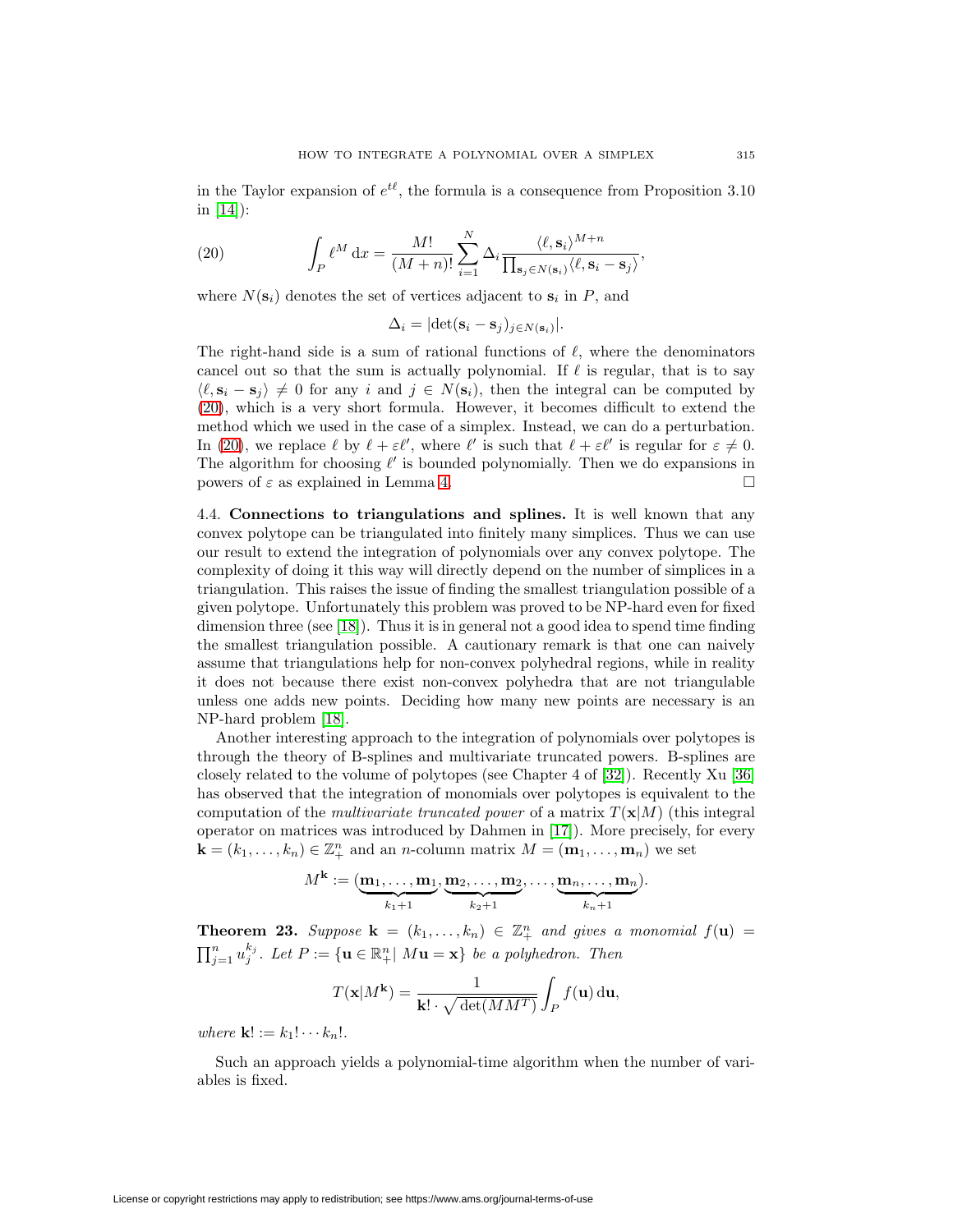#### 5. Implementation and computational experiments

<span id="page-19-0"></span>We have written Maple programs in order to perform some initial experiments with the three methods described in Section [3.4.](#page-12-1) The programs are available at  $[2].^3$  $[2].^3$  $[2].^3$ 

# 5.1. **Integration of a power of a linear form and decomposition of polynomials into powers of linear forms.**

5.1.1. Decomposition of polynomials into powers of linear forms. Table 9 shows the number  $F(n, M)$  of primitive linear forms  $(p_1, \ldots, p_n)$  which may appear in the decomposition [\(13\)](#page-13-3) of a polynomial of total degree  $\leq M$ . This number is computed using the closed formula [\(14\)](#page-13-2).

5.1.2. Integration of a power of a linear form over a simplex. We have written a Maple program which implements the method of Corollary [13](#page-11-0) for the efficient integration of a power of one linear form over a simplex,  $\int_{\Delta} \ell^{M} dm$ .<sup>[4](#page-19-3)</sup> In a computational experiment, for a given dimension n and degree  $\overline{M}$  we picked random full-dimensional simplices  $\Delta$  and random linear forms  $\ell$  and used the Maple program to compute the integral. Table [4](#page-19-1) shows the computation times.<sup>[5](#page-19-4)</sup>

<span id="page-19-1"></span>Table 4. Integration of powers of linear forms over simplices

|                  |     | Degree $M$ |     |     |     |         |         |  |  |  |  |  |  |  |
|------------------|-----|------------|-----|-----|-----|---------|---------|--|--|--|--|--|--|--|
| $\boldsymbol{n}$ | 2   | 10         | 20  | 50  | 100 | 300     | 1000    |  |  |  |  |  |  |  |
| 10               | 0.0 | 0.0        | 0.0 | 0.1 | 0.0 | 0.0     | 0.0     |  |  |  |  |  |  |  |
| 20               | 0.1 | 0.2        | 0.1 | 0.2 | 0.1 | 0.2     | 0.2     |  |  |  |  |  |  |  |
| 50               | 1.0 | 1.4        | 1.4 | 1.6 | 1.6 | $1.6\,$ | $1.7\,$ |  |  |  |  |  |  |  |
| 100              | 5.1 | 8.4        | 8.7 | 9.2 | 9.5 | 10.0    | 11.0    |  |  |  |  |  |  |  |
| 200              | 36  | 71         | 84  | 88  | 97  | 110     | 120     |  |  |  |  |  |  |  |
| 300              | 150 | 320        | 400 | 470 | 520 | 530     |         |  |  |  |  |  |  |  |
| 400              | 500 |            |     |     |     |         |         |  |  |  |  |  |  |  |
| 1000             |     |            |     |     |     |         |         |  |  |  |  |  |  |  |

5.1.3. Integration of a monomial over a simplex by decomposition as a sum of powers of linear forms. Next, we tested the algorithm which computes the integral of a monomial  $\mathbf{x}^{\mathbf{M}}$  over a simplex  $\Delta$ , by decomposing it as a sum of powers of linear forms. This algorithm was discussed in Section [3.4.](#page-12-1) In our experiments, for given dimension n and total degree  $M$ , we picked 50 combinations of a random simplex  $\Delta$  of dimension *n* and a random exponent vector  $\mathbf{M} = (M_1, \ldots, M_n)$  with  $\sum_{i=1}^{n} M_i = M$  $\sum_{i=1}^n M_i = M.$ 

License or copyright restrictions may apply to redistribution; see https://www.ams.org/journal-terms-of-use

<span id="page-19-2"></span> $3$ All algorithms are implemented in the files waring.mpl, iterated laurent.mpl and duality.mpl; all tables with random examples are created using procedures in examples.mpl and tables.mpl.

<sup>&</sup>lt;sup>4</sup>The integration is done by the Maple procedure *integral power linear form* in waring.mpl.

<span id="page-19-4"></span><span id="page-19-3"></span> $^5\mathrm{All}$  experiments were done with Maple 12 on Sun Fire V440 machines with UltraSPARC-IIIi processors running at 1.6 GHz. The computation times are given in CPU seconds. All experiments were subject to a time limit of 600 seconds per example.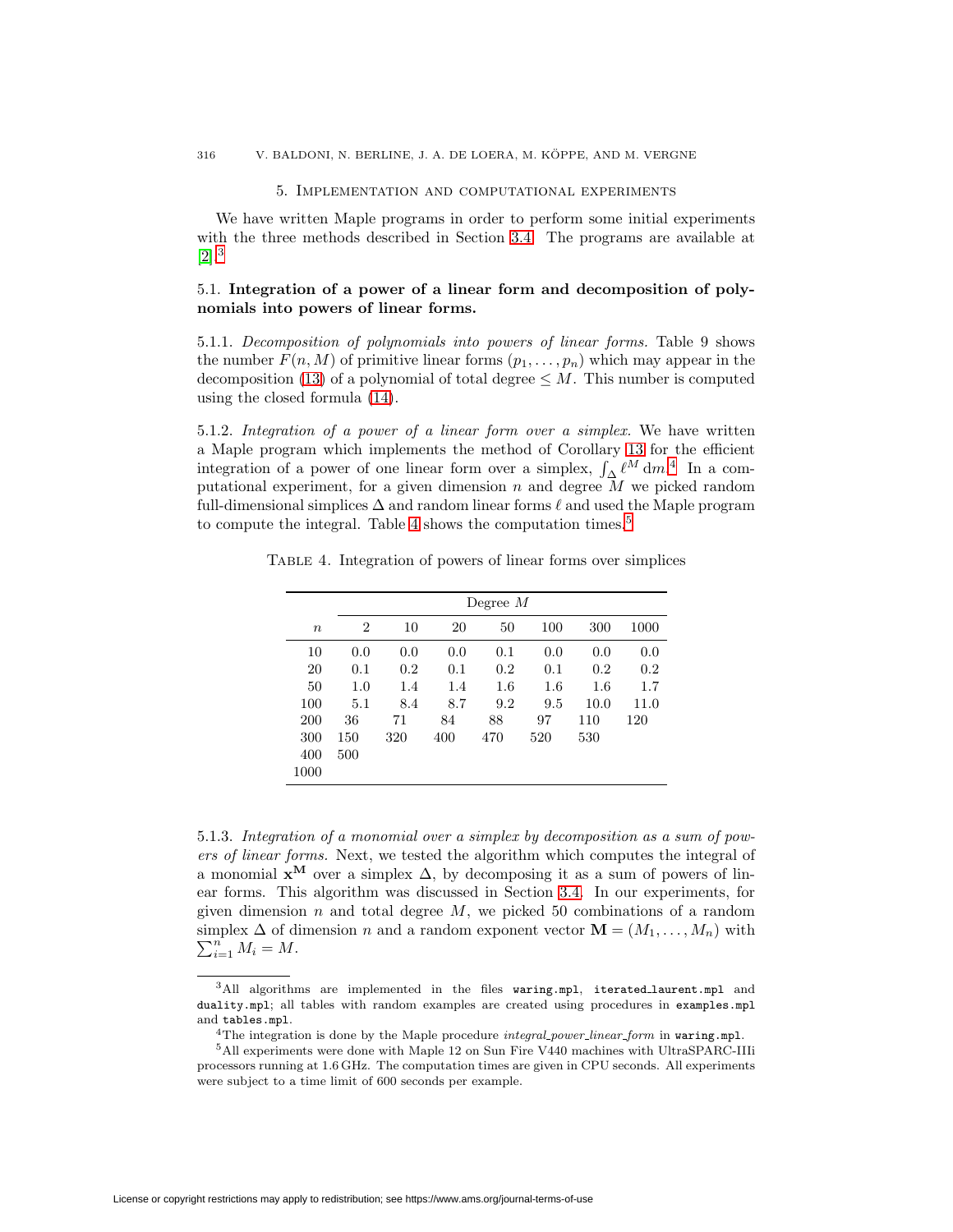|                   |                                                  |                                         |                                       |                                      |                                  | Degree                                  |                          |                           |                   |                 |                  |
|-------------------|--------------------------------------------------|-----------------------------------------|---------------------------------------|--------------------------------------|----------------------------------|-----------------------------------------|--------------------------|---------------------------|-------------------|-----------------|------------------|
| $\boldsymbol{n}$  | $\,1$                                            | $\,2$                                   | $\rm 5$                               | 10                                   | 20                               | 30                                      | 40                       | 50                        | 100               | 200             | 300              |
| $\,2$             | $\boldsymbol{0}$<br>$\mathbf 0$<br>$\mathbf{0}$  | $\overline{0}$<br>0<br>$0.1\,$          | $\overline{0}$<br>$\bf{0}$<br>$0.1\,$ | $\overline{0}$<br>$0.1\,$<br>$0.1\,$ | $\overline{0}$<br>$0.2\,$<br>0.4 | $\overline{0}$<br>$\mathbf{0.5}$<br>0.8 | 0.1<br>1.0<br>1.9        | 0.3<br>$1.5\,$<br>$2.6\,$ | 0.8<br>8.3<br>12  | 6.2<br>38<br>59 | 0.3<br>90<br>174 |
| $\,3$             | $\overline{0}$<br>$\bf{0}$<br>$\boldsymbol{0}$   | $\overline{0}$<br>0<br>0.2              | $\overline{0}$<br>$\bf{0}$<br>$0.1\,$ | $\overline{0}$<br>0.2<br>0.4         | $\overline{0}$<br>1.1<br>$2.2\,$ | 0.4<br>3.0<br>$7.0\,$                   | 0.5<br>7.4<br>19         | $_{\rm 0.9}$<br>17<br>37  | 4.6<br>173<br>440 |                 |                  |
| $\overline{4}$    | $\mathbf 0$<br>$\boldsymbol{0}$<br>$\mathbf{0}$  | $\overline{0}$<br>0<br>$0.2\,$          | $\overline{0}$<br>$0.1\,$<br>$0.2\,$  | 0.1<br>0.4<br>0.9                    | 0.6<br>3.6<br>8.7                | $1.5\,$<br>15<br>44                     | 4.8<br>${\bf 52}$<br>149 | 9.7<br>135<br>404         |                   |                 |                  |
| $\rm 5$           | $\boldsymbol{0}$<br>$\bf{0}$<br>$\boldsymbol{0}$ | $\overline{0}$<br>$\bf{0}$<br>$\rm 0.2$ | $\overline{0}$<br>0.1<br>$0.3\,$      | 0.1<br>0.7<br>1.9                    | 0.3<br>8.8<br>$^{\rm 27}$        | 4.5<br>48<br>195                        |                          |                           |                   |                 |                  |
| $\,6$             | $\overline{0}$<br>0<br>$\rm 0.2$                 | $\overline{0}$<br>0<br>$0.1\,$          | $\overline{0}$<br>0.2<br>0.4          | 0.2<br>$1.3\,$<br>2.7                | $1.3\,$<br>24<br>74              | 8.0<br>144<br>544                       |                          |                           |                   |                 |                  |
| $\scriptstyle{7}$ | $\overline{0}$<br>0<br>0.2                       | $\overline{0}$<br>0<br>$0.1\,$          | $\overline{0}$<br>0.3<br>$0.6\,$      | 0.5<br>2.1<br>$5.0\,$                | 5.9<br>53<br>152                 |                                         |                          |                           |                   |                 |                  |
| $\,8\,$           | $\overline{0}$<br>0<br>$\rm 0.2$                 | $\overline{0}$<br>0<br>$0.2\,$          | $0.1\,$<br>0.3<br>$0.6\,$             | 0.4<br>3.2<br>$8.5\,$                | 11<br>72<br>216                  |                                         |                          |                           |                   |                 |                  |
| 10                | $\overline{0}$<br>0<br>$0.3\,$                   | $\overline{0}$<br>0.1<br>$\rm 0.2$      | 0.2<br>0.4<br>$0.8\,$                 | 1.5<br>6.1<br>12                     |                                  |                                         |                          |                           |                   |                 |                  |
| $15\,$            | $\overline{0}$<br>0.1<br>0.2                     | $\overline{0}$<br>0.1<br>$0.3\,$        | 0.3<br>$1.2\,$<br>$1.8\,$             | $3.8\,$<br>17<br>41                  |                                  |                                         |                          |                           |                   |                 |                  |
| 20                | 0.1<br>0.1<br>$_{\rm 0.2}$                       | 0.1<br>0.3<br>0.4                       | 0.6<br>$\mathbf{2.2}$<br>$2.9\,$      | 4.4<br>41<br>73                      |                                  |                                         |                          |                           |                   |                 |                  |
| 30                | 0.1<br>0.2<br>$0.3\,$                            | 0.2<br>0.5<br>0.6                       | 2.7<br>5.1<br>6.8                     | 37<br>106<br>170                     |                                  |                                         |                          |                           |                   |                 |                  |
| 40                | 0.3<br>0.4<br>0.6                                | $0.3\,$<br>$1.1\,$<br>$1.3\,$           | $5.2\,$<br>10<br>$12\,$               | 93<br>242<br>414                     |                                  |                                         |                          |                           |                   |                 |                  |
| 50                | 0.5<br>0.6<br>0.8                                | 0.7<br>$1.8\,$<br>2.0                   | 8.2<br>17<br>20                       |                                      |                                  |                                         |                          |                           |                   |                 |                  |

<span id="page-20-0"></span>Table 5. Integration of a random monomial of prescribed degree by decomposition into a sum of powers of linear forms

First we decompose a given monomial into a sum of powers of linear forms and then we integrate each summand using the Maple procedure discussed above.<sup>[6](#page-20-1)</sup> Table [5](#page-20-0) shows the minimum, average, and maximum computation times.

5.2. **Integration of a monomial, using the iterated Laurent series.** In this section, we test the implementation of the method of the iterated Laurent expansion described in Remark [15](#page-12-2) of Section [3.4.](#page-12-1)[7](#page-20-2)

Table [6](#page-21-0) shows the results.

This method is implemented in the Maple procedure integral via waring in waring.mpl.

<span id="page-20-2"></span><span id="page-20-1"></span>This method is implemented in the Maple procedure integral via iterated, defined in the file iterated laurent.mpl.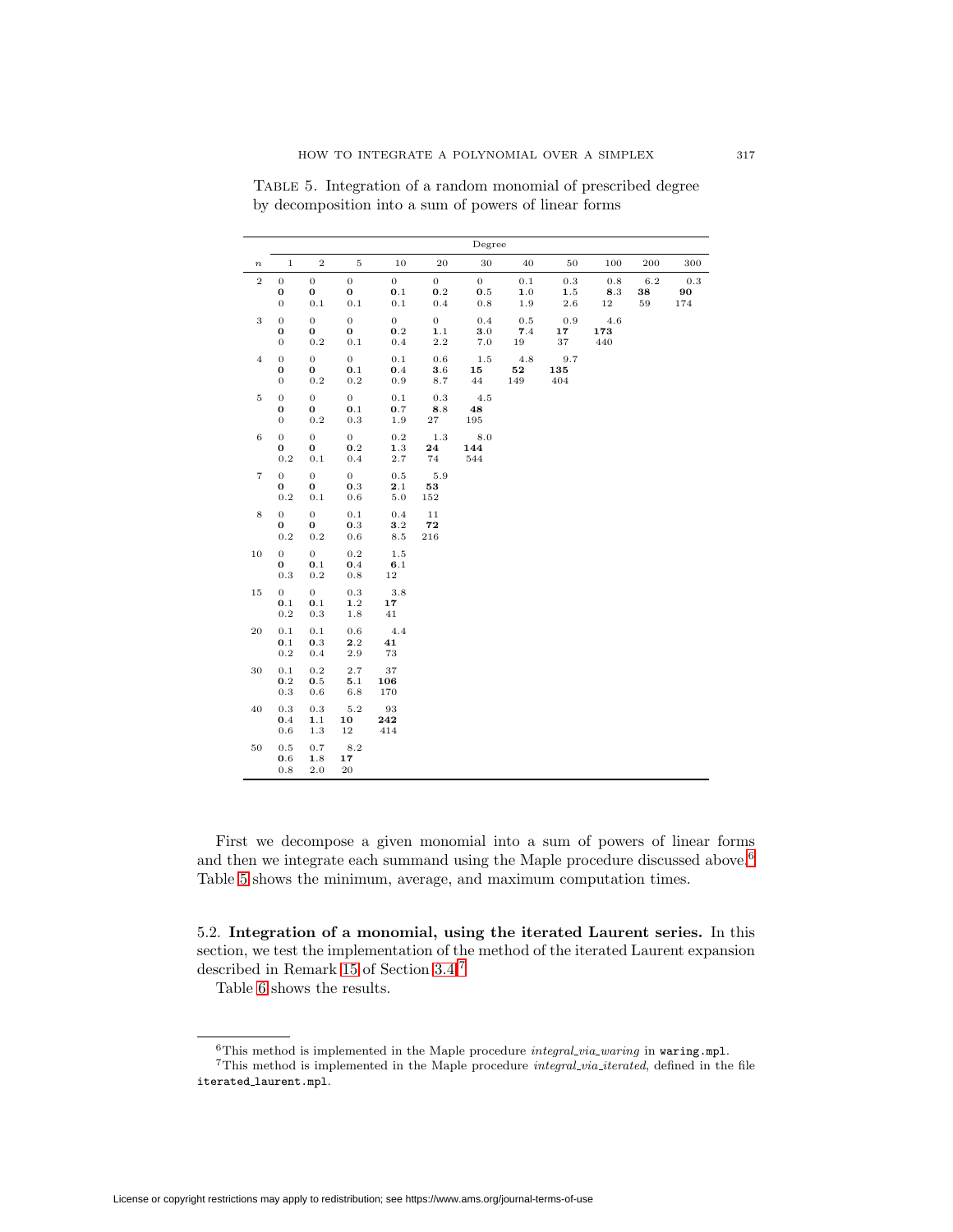|                   | Degree                                              |                                               |                                       |                                    |                                   |                                |                                    |                                     |                                  |                                  |                      |  |
|-------------------|-----------------------------------------------------|-----------------------------------------------|---------------------------------------|------------------------------------|-----------------------------------|--------------------------------|------------------------------------|-------------------------------------|----------------------------------|----------------------------------|----------------------|--|
| $\boldsymbol{n}$  | $\,1\,$                                             | $\,2$                                         | $\,$ 5 $\,$                           | 10                                 | 20                                | 30                             | 40                                 | 50                                  | 100                              | 200                              | 300                  |  |
| $\,2$             | $\boldsymbol{0}$<br>$\mathbf 0$<br>$\boldsymbol{0}$ | $\boldsymbol{0}$<br>$\boldsymbol{0}$<br>0.1   | $\overline{0}$<br>0<br>$0.1\,$        | $\overline{0}$<br>0<br>$0.1\,$     | $\overline{0}$<br>$\bf{0}$<br>0.1 | $\overline{0}$<br>0<br>$0.1\,$ | $\overline{0}$<br>0.1<br>$\rm 0.2$ | $\overline{0}$<br>0.1<br>$\rm 0.3$  | $\overline{0}$<br>0.5<br>$1.2\,$ | 0.3<br>$\mathbf{3.0}$<br>$7.1\,$ | 0.2<br>8.1<br>$30\,$ |  |
| $\,3$             | $\mathbf 0$<br>$\mathbf 0$<br>$\mathbf{0}$          | $\boldsymbol{0}$<br>$\bf{0}$<br>$\mathbf 0$   | $\overline{0}$<br>$\bf{0}$<br>$0.1\,$ | $\overline{0}$<br>0.1<br>$\rm 0.2$ | $\overline{0}$<br>0.4<br>$6.2\,$  | $\overline{0}$<br>0.5<br>3.7   | $0.1\,$<br>$1.2\,$<br>$7.1\,$      | $0.1\,$<br>$\mathbf{3.4}$<br>$11\,$ | $0.2\,$<br>34<br>164             |                                  |                      |  |
| $\,4$             | $\overline{0}$<br>$\boldsymbol{0}$<br>$\,0\,$       | $\overline{0}$<br>$\boldsymbol{0}$<br>$0.1\,$ | $\overline{0}$<br>0.1<br>$\rm 0.2$    | $\overline{0}$<br>$0.3\,$<br>0.7   | $0.1\,$<br>1.4<br>$1\,2$          | 0.3<br>4.8<br>35               | 0.4<br>16<br>77                    | $1.0$<br>39<br>176                  |                                  |                                  |                      |  |
| $\rm 5$           | $\overline{0}$<br>0.1<br>0.1                        | $\overline{0}$<br>0.1<br>0.1                  | 0.1<br>0.2<br>0.4                     | 0.1<br>$0.7\,$<br>$12\,$           | 0.1<br>4.5<br>35                  | 1.4<br>36<br>551               | 0.2<br>78<br>353                   |                                     |                                  |                                  |                      |  |
| $\,6$             | 0.1<br>$0.1\,$<br>$0.1\,$                           | $\overline{0}$<br>$0.2\,$<br>$5.0\,$          | 0.1<br>0.3<br>$\rm 0.6$               | 0.2<br>$1.6\,$<br>$5.9\,$          | 0.4<br>${\bf 24}$<br>$\,205$      |                                |                                    |                                     |                                  |                                  |                      |  |
| $\scriptstyle{7}$ | $0.1\,$<br>$0.1\,$<br>$0.2\,$                       | $0.1\,$<br>0.3<br>$5.4\,$                     | $\rm 0.2$<br>0.7<br>4.6               | 0.4<br>4.1<br>$\bf{^{22}}$         |                                   |                                |                                    |                                     |                                  |                                  |                      |  |
| $\,$ 8 $\,$       | 0.2<br>$\mathbf{0.2}$<br>$_{\rm 0.2}$               | 0.2<br>$\mathbf{0.3}$<br>4.8                  | 0.2<br>${\bf 1}.0$<br>4.1             | 0.3<br>11<br>111                   |                                   |                                |                                    |                                     |                                  |                                  |                      |  |
| $10\,$            | 0.3<br>$\mathbf{0.5}$<br>$7.0\,$                    | 0.4<br>$0.5\,$<br>$3.5\,$                     | 0.4<br>$\mathbf{2.8}$<br>$1\,2$       |                                    |                                   |                                |                                    |                                     |                                  |                                  |                      |  |
| $15\,$            | $1.3\,$<br>1.7<br>$5.8\,$                           | 1.4<br>1.9<br>$5.1\,$                         | $3.5\,$<br>25<br>73                   |                                    |                                   |                                |                                    |                                     |                                  |                                  |                      |  |
| $\rm 20$          | 3.8<br>${\bf 5.0}$<br>9.4                           | 4.0<br>$\mathbf{5.3}$<br>8.1                  | 4.7<br>123<br>352                     |                                    |                                   |                                |                                    |                                     |                                  |                                  |                      |  |
| $30\,$            | 25<br>29<br>41                                      | 26<br>29<br>32                                |                                       |                                    |                                   |                                |                                    |                                     |                                  |                                  |                      |  |
| 40                | 88<br>98<br>106                                     | 90<br>101<br>152                              |                                       |                                    |                                   |                                |                                    |                                     |                                  |                                  |                      |  |
| $50\,$            | 248<br>271<br>300                                   | 259<br>283<br>429                             |                                       |                                    |                                   |                                |                                    |                                     |                                  |                                  |                      |  |

<span id="page-21-0"></span>Table 6. Integration of a random monomial of prescribed degree using the iterated Laurent series

5.3. **Integration of a monomial, using Taylor expansion.** Here, we test the implementation of the algorithm described in Section [3.4.](#page-12-1) This algorithm is based on [11.](#page-10-0)<sup>[8](#page-21-1)</sup>

The running times are shown in Table [7.](#page-22-0)

5.4. **Integration of a dense homogeneous polynomial over a simplex.** Following the tests on single monomials, we ran tests on random polynomials of varying density. We generated these polynomials using the Maple function randpoly, requesting a number  $r$  of monomials and the homogeneous degree  $M$ . For each monomial the exponent vector was drawn uniformly from  $\{ \mathbf{M} \in \mathbb{N}^d : |\mathbf{M}| = M \}$ ,

<span id="page-21-1"></span> ${}^{8}$ This method is implemented in the Maple procedure *integral via duality*, defined in the file duality.mpl.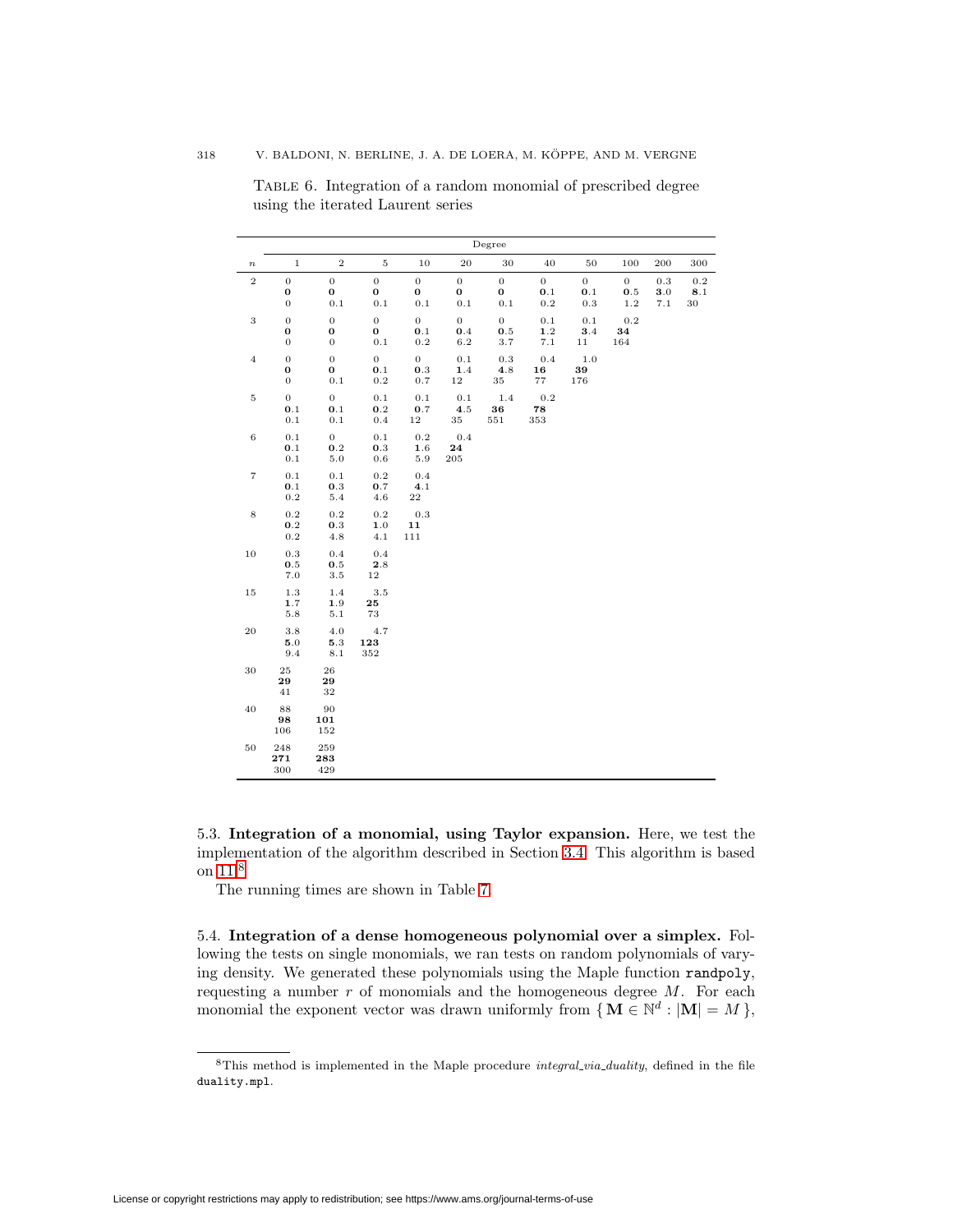|                   | Degree                                                   |                                                     |                                               |                                          |                                            |                                          |                                  |                                                  |                                 |                      |                      |
|-------------------|----------------------------------------------------------|-----------------------------------------------------|-----------------------------------------------|------------------------------------------|--------------------------------------------|------------------------------------------|----------------------------------|--------------------------------------------------|---------------------------------|----------------------|----------------------|
| $\boldsymbol{n}$  | $\mathbf 1$                                              | $\,2$                                               | $\rm 5$                                       | 10                                       | 20                                         | 30                                       | 40                               | $50\,$                                           | 100                             | 200                  | 300                  |
| $\,2$             | $\boldsymbol{0}$<br>$\bf{0}$<br>$\boldsymbol{0}$         | $\boldsymbol{0}$<br>$\bf{0}$<br>$\,0\,$             | $\boldsymbol{0}$<br>$\mathbf 0$<br>$\,0\,$    | $\boldsymbol{0}$<br>$\pmb{0}$<br>$0.1\,$ | $\boldsymbol{0}$<br>$\mathbf 0$<br>$0.1\,$ | $\overline{0}$<br>0.1<br>$\rm 0.3$       | $\overline{0}$<br>0.2<br>$0.6\,$ | $\overline{0}$<br>$\mathbf{0.3}$<br>$_{\rm 0.9}$ | $\overline{0}$<br>2.2<br>$13\,$ | 0.9<br>24<br>$101\,$ | $1.9\,$<br>68<br>426 |
| $\,$ 3 $\,$       | $\boldsymbol{0}$<br>$\mathbf 0$<br>$\boldsymbol{0}$      | $\mathbf 0$<br>$\boldsymbol{0}$<br>$\boldsymbol{0}$ | $\boldsymbol{0}$<br>$\bf{0}$<br>$0.1\,$       | $\,0$<br>0.1<br>0.4                      | $\boldsymbol{0}$<br>2.0<br>$1\sqrt{2}$     | $\boldsymbol{0}$<br>$\mathbf{8.1}$<br>60 | $0.1\,$<br>39<br>$277\,$         | $\boldsymbol{0}$<br>61<br>$512\,$                |                                 |                      |                      |
| $\overline{4}$    | $\boldsymbol{0}$<br>$\mathbf 0$<br>$\boldsymbol{0}$      | $\boldsymbol{0}$<br>$\mathbf 0$<br>$\boldsymbol{0}$ | $\overline{0}$<br>$0.1\,$<br>$0.4\,$          | $\mathbf{0}$<br>$1.5\,$<br>34            |                                            |                                          |                                  |                                                  |                                 |                      |                      |
| $\rm 5$           | $\mathbf 0$<br>$\boldsymbol{0}$<br>$\boldsymbol{0}$      | $\boldsymbol{0}$<br>$\bf{0}$<br>$\boldsymbol{0}$    | $\overline{0}$<br>$0.1\,$<br>$0.6\,$          | $0.1\,$<br>4.9<br>48                     |                                            |                                          |                                  |                                                  |                                 |                      |                      |
| $\,6$             | $\boldsymbol{0}$<br>$\mathbf 0$<br>$\boldsymbol{0}$      | $\mathbf 0$<br>$\mathbf 0$<br>$\boldsymbol{0}$      | $\overline{0}$<br>$0.4\,$<br>$1\,.7$          | 0.1<br>29<br>$\bf 236$                   |                                            |                                          |                                  |                                                  |                                 |                      |                      |
| $\scriptstyle{7}$ | $\boldsymbol{0}$<br>$\mathbf 0$<br>$\boldsymbol{0}$      | $\boldsymbol{0}$<br>$\pmb{0}$<br>$\boldsymbol{0}$   | $\overline{0}$<br>$\mathbf{0.5}$<br>$1.7\,$   |                                          |                                            |                                          |                                  |                                                  |                                 |                      |                      |
| $\,$ 8 $\,$       | $\overline{0}$<br>$\mathbf 0$<br>$\boldsymbol{0}$        | $\mathbf 0$<br>$\bf{0}$<br>$\boldsymbol{0}$         | $\overline{0}$<br>1.1<br>16                   |                                          |                                            |                                          |                                  |                                                  |                                 |                      |                      |
| $10\,$            | $\boldsymbol{0}$<br>$\mathbf 0$<br>$\boldsymbol{0}$      | $\overline{0}$<br>$\mathbf 0$<br>$0.1\,$            | $\mathbf{0}$<br>$\mathbf{3.0}$<br>$^{\rm 33}$ |                                          |                                            |                                          |                                  |                                                  |                                 |                      |                      |
| $15\,$            | $\boldsymbol{0}$<br>$\boldsymbol{0}$<br>$\boldsymbol{0}$ | $\boldsymbol{0}$<br>$\mathbf{0.1}$<br>$0.1\,$       | $0.1\,$<br>20<br>$64\,$                       |                                          |                                            |                                          |                                  |                                                  |                                 |                      |                      |
| 20                | $\mathbf 0$<br>$\boldsymbol{0}$<br>$\boldsymbol{0}$      | $\mathbf{0}$<br>$0.7\,$<br>$\bf 28$                 | 1.2<br>81<br>$\,205$                          |                                          |                                            |                                          |                                  |                                                  |                                 |                      |                      |
| $30\,$            | $\boldsymbol{0}$<br>0<br>$0.1\,$                         | $\mathbf 0$<br>0.7<br>$15\,$                        |                                               |                                          |                                            |                                          |                                  |                                                  |                                 |                      |                      |
| 40                | $\boldsymbol{0}$<br>0.1<br>$0.1\,$                       | $\mathbf 0$<br>$1.2\,$<br>$\bf 23$                  |                                               |                                          |                                            |                                          |                                  |                                                  |                                 |                      |                      |
| 50                | 0.1<br>$0.1\,$<br>$\rm 0.2$                              | $0.1\,$<br>$1.7\,$<br>$18\,$                        |                                               |                                          |                                            |                                          |                                  |                                                  |                                 |                      |                      |

<span id="page-22-0"></span>Table 7. Integration of a random monomial of prescribed degree using Taylor expansion

and the coefficient is drawn uniformly from  $\{1,\ldots,100\}$ . Due to collisions, the generated polynomial can actually have fewer monomials than  $r.^9$  $r.^9$ 

We only include the results for a family of randomly generated, very dense homogeneous polynomials, where we draw  $r = \binom{M+d-1}{d-1}$  random monomials. Table 10 shows the number of monomials in the resulting polynomials for our random tests. Tables 11, 13, 12 show the test results of the three methods.

We remark that in the case of the method using decompositions into powers of linear forms, we note that the same powers of linear forms appear in the decompo-sition formulas [\(13\)](#page-13-3) for many different monomials  $\mathbf{x}^{M_1}$ ,  $\mathbf{x}^{M_2}$ . We take advantage of this fact by collecting the coefficients of powers of linear forms.[10](#page-22-2)

<span id="page-22-2"></span><span id="page-22-1"></span> $^9\mathrm{This}$  is implemented in the Maple procedure  $\texttt{random\_sparse\_homogeneous\_polynomial}$ with degree in the file examples.mpl.

 $^{10}\mathrm{This}$  is implemented in the procedure list integral via waring.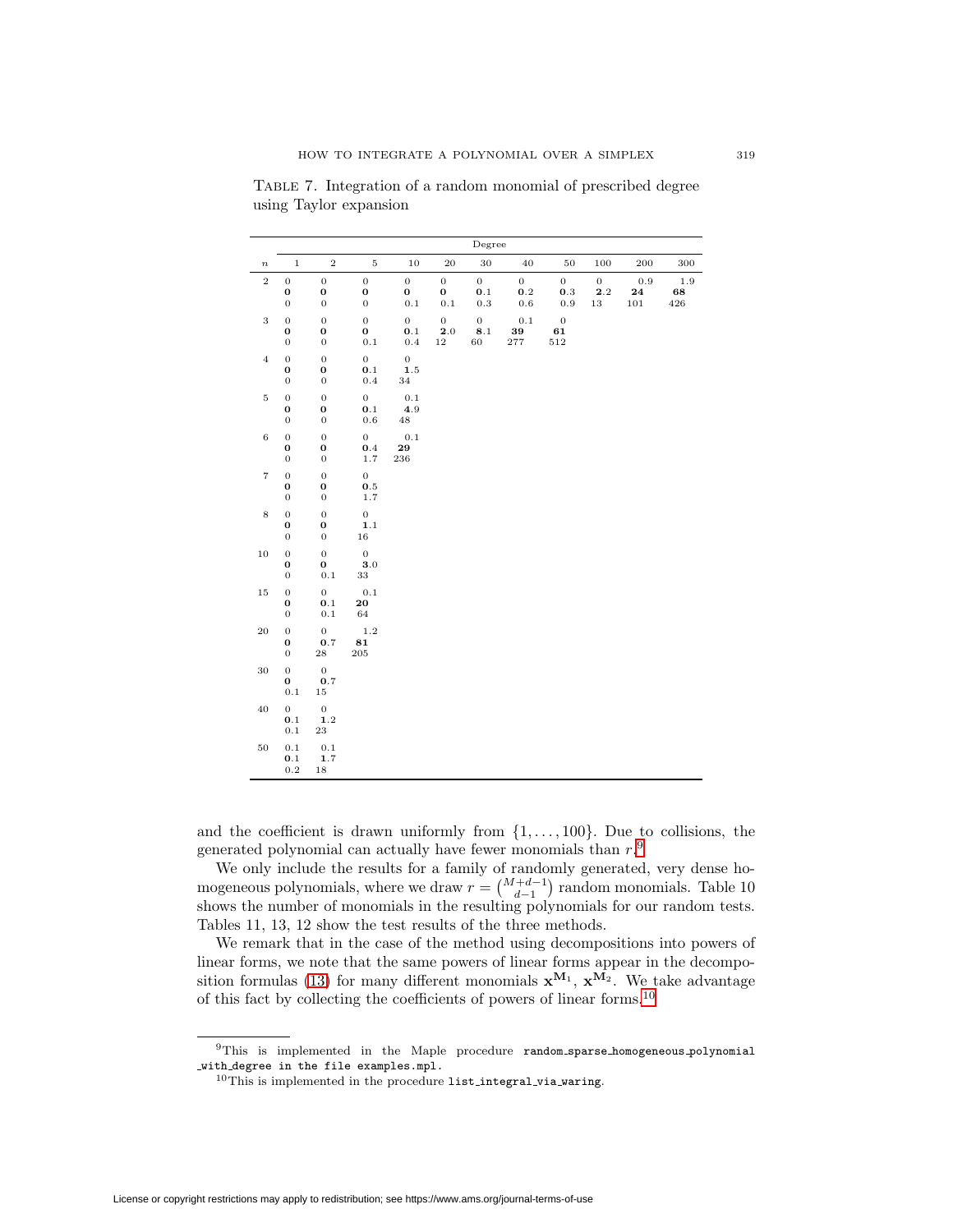<span id="page-23-0"></span>Table 8. Integration of a monomial of prescribed degree with 2 effective variables by decomposition into a sum of powers of linear forms

|                   | Degree                                     |                                |                                   |                                       |                                  |                                  |                                       |                              |                        |                   |                    |
|-------------------|--------------------------------------------|--------------------------------|-----------------------------------|---------------------------------------|----------------------------------|----------------------------------|---------------------------------------|------------------------------|------------------------|-------------------|--------------------|
| $\boldsymbol{n}$  | $1\,$                                      | $\overline{2}$                 | 5                                 | 10                                    | 20                               | 30                               | 40                                    | 50                           | 100                    | 200               | 300                |
| 3                 | $\mathbf 0$<br>0<br>$\boldsymbol{0}$       | $\overline{0}$<br>0<br>0.2     | $\mathbf 0$<br>$\bf{0}$<br>0.1    | $\overline{0}$<br>0.1<br>0.2          | $\overline{0}$<br>0.3<br>0.5     | $\overline{0}$<br>0.7<br>1.1     | $\overline{0}$<br>1.5<br>2.3          | $\overline{0}$<br>2.2<br>3.5 | 1.9<br>11<br>$15\,$    | 1.9<br>47<br>80   | 9.8<br>109<br>217  |
| $\overline{4}$    | $\theta$<br>$\bf o$<br>$\mathbf{0}$        | $\mathbf{0}$<br>0<br>0.3       | $\overline{0}$<br>$\bf{0}$<br>0.2 | $\overline{0}$<br>0.1<br>$\rm 0.2$    | $\overline{0}$<br>0.4<br>0.7     | $\overline{0}$<br>0.9<br>1.4     | $\overline{0}$<br>1.7<br>$_{\rm 2.8}$ | 0.5<br>2.8<br>4.3            | 0.1<br>13<br>$\rm 20$  | 0.2<br>64<br>103  | 0.3<br>180<br>270  |
| $\rm 5$           | $\overline{0}$<br>$\bf o$<br>0             | $\mathbf{0}$<br>0<br>0.4       | $\overline{0}$<br>0.1<br>0.2      | $\overline{0}$<br>0.1<br>$\rm 0.3$    | $\overline{0}$<br>0.6<br>1.0     | $\overline{0}$<br>1.3<br>$2.0\,$ | $\overline{0}$<br>2.5<br>$_{\rm 3.8}$ | $\overline{0}$<br>3.5<br>5.9 | 1.8<br>17<br>$\bf{26}$ | 0.3<br>81<br>128  | 6.0<br>205<br>335  |
| $\,$ 6 $\,$       | $\mathbf{0}$<br>$\bf{0}$<br>0.2            | $\mathbf{0}$<br>0<br>$0.2\,$   | $\overline{0}$<br>0.1<br>0.2      | $\overline{0}$<br>0.2<br>0.4          | $\overline{0}$<br>0.7<br>1.2     | $\overline{0}$<br>1.8<br>$2.6\,$ | $\overline{0}$<br>3.1<br>4.9          | $\overline{0}$<br>4.5<br>7.5 | 2.1<br>25<br>34        | 7.0<br>105<br>164 | 0.3<br>241<br>449  |
| $\scriptstyle{7}$ | $\mathbf{0}$<br>0<br>0                     | $\mathbf{0}$<br>0<br>0.3       | $\overline{0}$<br>0.1<br>0.3      | $\overline{0}$<br>0.2<br>0.5          | $\overline{0}$<br>1.0<br>$1.5\,$ | $\overline{0}$<br>1.9<br>3.0     | $\overline{0}$<br>3.7<br>5.9          | $\overline{0}$<br>5.9<br>8.7 | $2.3\,$<br>24<br>39    | 0.2<br>128<br>184 | 0.2<br>279<br>468  |
| 8                 | $\mathbf{0}$<br>$\bf{0}$<br>$\overline{0}$ | $\mathbf{0}$<br>0<br>0.5       | $\mathbf{0}$<br>0.1<br>0.3        | $\overline{0}$<br>0.3<br>$_{\rm 0.6}$ | $\overline{0}$<br>1.1<br>1.6     | $\overline{0}$<br>2.3<br>$3.5\,$ | 0<br>4.0<br>$6.5\,$                   | 0.1<br>6.8<br>10.0           | 4.2<br>28<br>45        | 0.4<br>122<br>206 | 10.0<br>347<br>529 |
| 10                | $\theta$<br>0<br>0.3                       | $\overline{0}$<br>0<br>0.3     | $\overline{0}$<br>0.1<br>0.4      | $\overline{0}$<br>0.4<br>0.7          | $\overline{0}$<br>1.3<br>2.2     | $\overline{0}$<br>3.3<br>4.9     | $\overline{0}$<br>5.6<br>8.6          | 1.7<br>10<br>14              | 0.1<br>41<br>58        | 13<br>189<br>266  |                    |
| $15\,$            | $\overline{0}$<br>0.1<br>0.3               | $\mathbf{0}$<br>0.1<br>$0.3\,$ | $\overline{0}$<br>0.2<br>0.5      | $\overline{0}$<br>0.7<br>1.2          | 0.1<br>2.4<br>4.0                | 0.1<br>6.0<br>8.9                | 0.1<br>9.9<br>16                      | 0.1<br>15<br>24              | 0.2<br>65<br>105       | 0.2<br>292<br>479 |                    |
| 20                | $\overline{0}$<br>0.1<br>0.3               | 0.1<br>0.2<br>0.5              | $\overline{0}$<br>0.5<br>0.8      | 0.1<br>1.3<br>$2.1\,$                 | 0.1<br>4.7<br>7.1                | 0.1<br>9.7<br>15                 | 0.1<br>17<br>$\bf{^{26}}$             | 0.2<br>26<br>40              | 23<br>123<br>170       |                   |                    |
| 30                | 0.1<br>0.2<br>0.4                          | 0.2<br>0.4<br>0.8              | 0.2<br>0.9<br>1.5                 | 0.2<br>2.8<br>4.7                     | 0.2<br>11<br>15                  | 0.2<br>19<br>33                  | 0.2<br>38<br>58                       | 0.2<br>55<br>92              | 0.3<br>254<br>369      |                   |                    |
| 40                | 0.3<br>0.4<br>0.6                          | 0.3<br>0.6<br>1.2              | 0.3<br>1.9<br>2.9                 | 0.3<br>5.4<br>8.5                     | 0.3<br>20<br>29                  | 0.4<br>41<br>62                  | 0.4<br>66<br>110                      | 0.4<br>101<br>171            |                        |                   |                    |
| 50                | 0.5<br>0.6<br>0.8                          | 0.5<br>1.0<br>2.1              | 0.5<br>3.4<br>4.7                 | 0.6<br>9.2<br>14                      | 0.6<br>31<br>49                  | 0.6<br>63<br>106                 | 0.7<br>130<br>185                     | - 36<br>201<br>286           |                        |                   |                    |

5.5. **Integration of a monomial with few effective variables.** Finally, we tested the performance of the three algorithms on monomials  $x^M$  with a small number  $D$  of effective variables. We fix the number  $D$ . Then, for a given dimension  $n > D$  and total degree M, we picked 50 combinations of a random simplex  $\Delta$ of dimension n and a random exponent vector  $\mathbf{M} = (M_1, \ldots, M_D, 0, \ldots, 0)$  with  $|\mathbf{M}| = M$ . We only include the results for  $D = 2$  in Tables [8,](#page-23-0) 15, and 14.

5.6. **Discussion.** In our implementation of the three methods and our experiments for the case of random monomials, we observe that the method of iterated Laurent expansion is faster than the two other methods if the dimension  $n$  is very small (up to  $n = 5$ ). Starting from dimension  $n = 6$ , the method using decompositions into powers of linear forms is faster than the other two methods. The method using Taylor expansion is always inferior to the better of the two other methods, for any combination of degree and dimension.

In the experiments with random dense polynomials, in our implementation we did not see significant savings from collecting the coefficients of the same powers of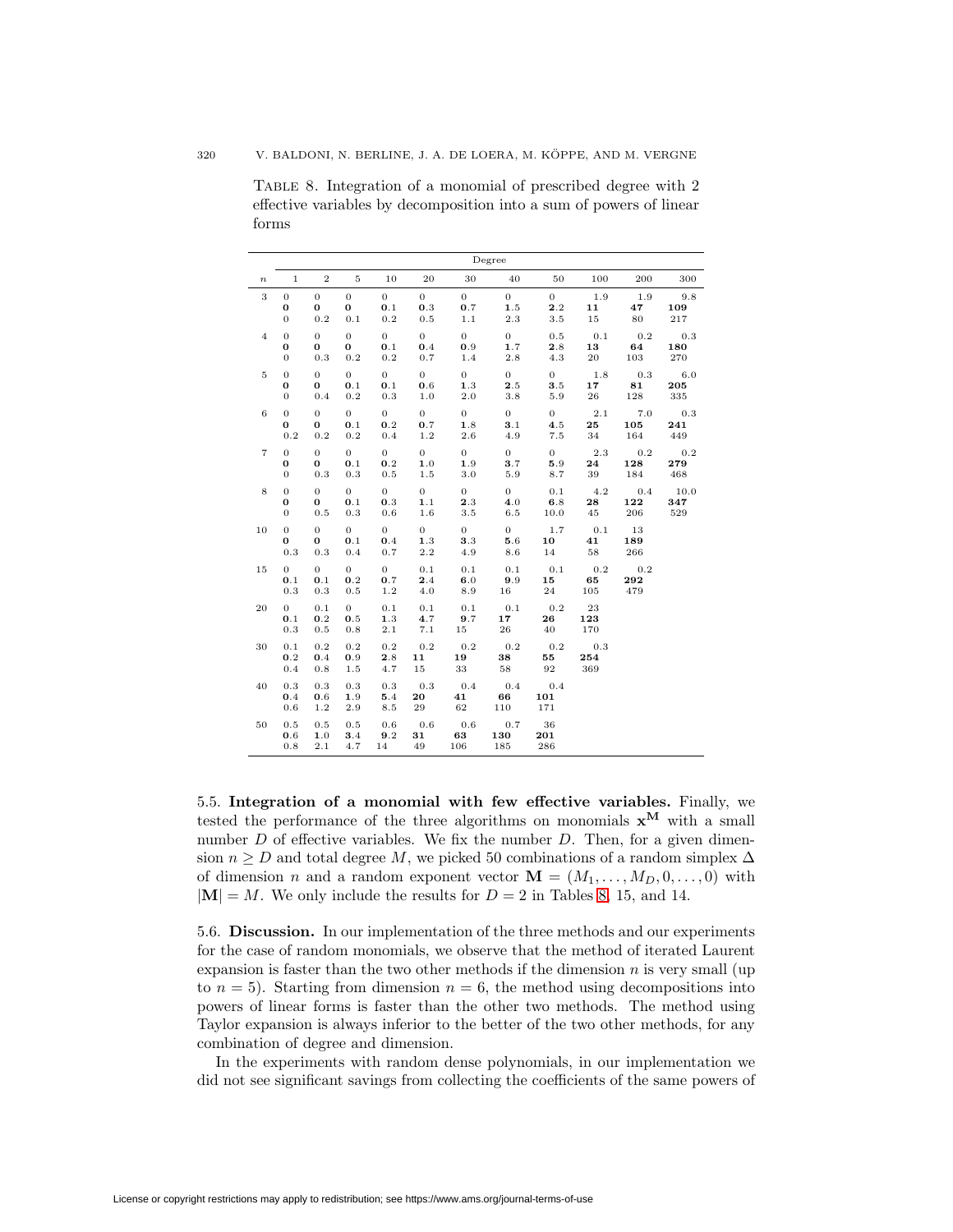linear forms. As a consequence, the ranking of the three methods is the same as it is in the case of random monomials.

The experiments with random monomials with few effective variables show that all three methods benefit from using few effective variables. The greatest effect is on the method using decompositions into powers of linear forms, where, for example, the restriction to 2 effective variables allows us to handle combinations of high degree  $M = 200$  and high dimension  $n = 15$ . However, for low dimensions  $(n \leq 5)$ , the method of iterated Laurent expansion still wins. Also, here the method using Taylor expansion is always inferior to the better of the two other methods. This discussion shows the power of Brion's formula.

5.7. **Connections to numerical integration.** Although all of our calculations above involved exact rational arithmetic, it is a natural question to ask what are the implications of our method for numerical computation. Of course, one obvious consequence is that our algorithms can be used to calibrate floating point calculations.

On the suggestion of a referee we also tested the performance of our algorithms in a floating point setting. We modified the Maple programs to use IEEE 754 doubleprecision floating point numbers instead of using exact rational arithmetic, using Maple's hfloat functions. We did not make any attempt to change the algorithms to reduce floating point errors.

We also modified our examples so that all function evaluations and the final results could fit into the floating point range. To this end, we chose the coordinates of our simplices to be floating point numbers between 0.95 and 1.05. For simplicity we restricted the tests to the integration of monomial functions in the same combinations of degree and dimension as in the experiments with exact arithmetic. For each combination, we tested 50 examples in each algorithm. To our surprise the numerical calculations were quite interesting (we do not include the five pages of tables here, but they are available from the authors upon request). Here is a summary:

- iterated produces meaningful results (with maximum relative errors  $\leq$ 10%) for  $n = 1$ ,  $M \le 4$ ; for  $n = 2$ ,  $M \le 5$ ; for  $n = 3$ ,  $M \le 1$ ; and for  $n = 4$ .  $M \leq 1$ . For higher combinations of degree and dimension, the results are off by orders of magnitude.
- waring works well for  $n = 1$  for all tested degrees up to  $M = 1000$ ; for  $n = 2, M \le 10$ ; for  $n = 3, M \le 5$ ; and for  $n = 4, M = 1$ .
- duality works well for  $n = 1$ ,  $M \le 100$ ; for  $n = 2$ ,  $M \le 30$ ; for  $n = 3$ ,  $M \leq 20$ ; for  $n = 4$ ,  $M \leq 10$ ; and generally for all low degrees  $M \leq 5$  that could be computed within the time limit, i.e., for  $n \leq 12$  and  $M \leq 5$ ; and for  $n \leq 50$  and  $M \leq 2$ .

We then decided to run these kinds of integrals using CUBPACK [\[16\]](#page-27-21), a stateof-the-art Fortran 90 package for numerical integration using cubature formulas. CUBPACK contains an implementation of an adaptive algorithm for the integration over simplices of arbitrary dimension by Genz and Cools [\[22\]](#page-27-22), on the basis of the famous Grundmann–Möller cubature rule [\[23\]](#page-27-23). This code allows us to integrate arbitrary functions given by point evaluations. A subdivision method is used to improve error estimates. We ran the CUBPACK experiments on a Sun Fire V440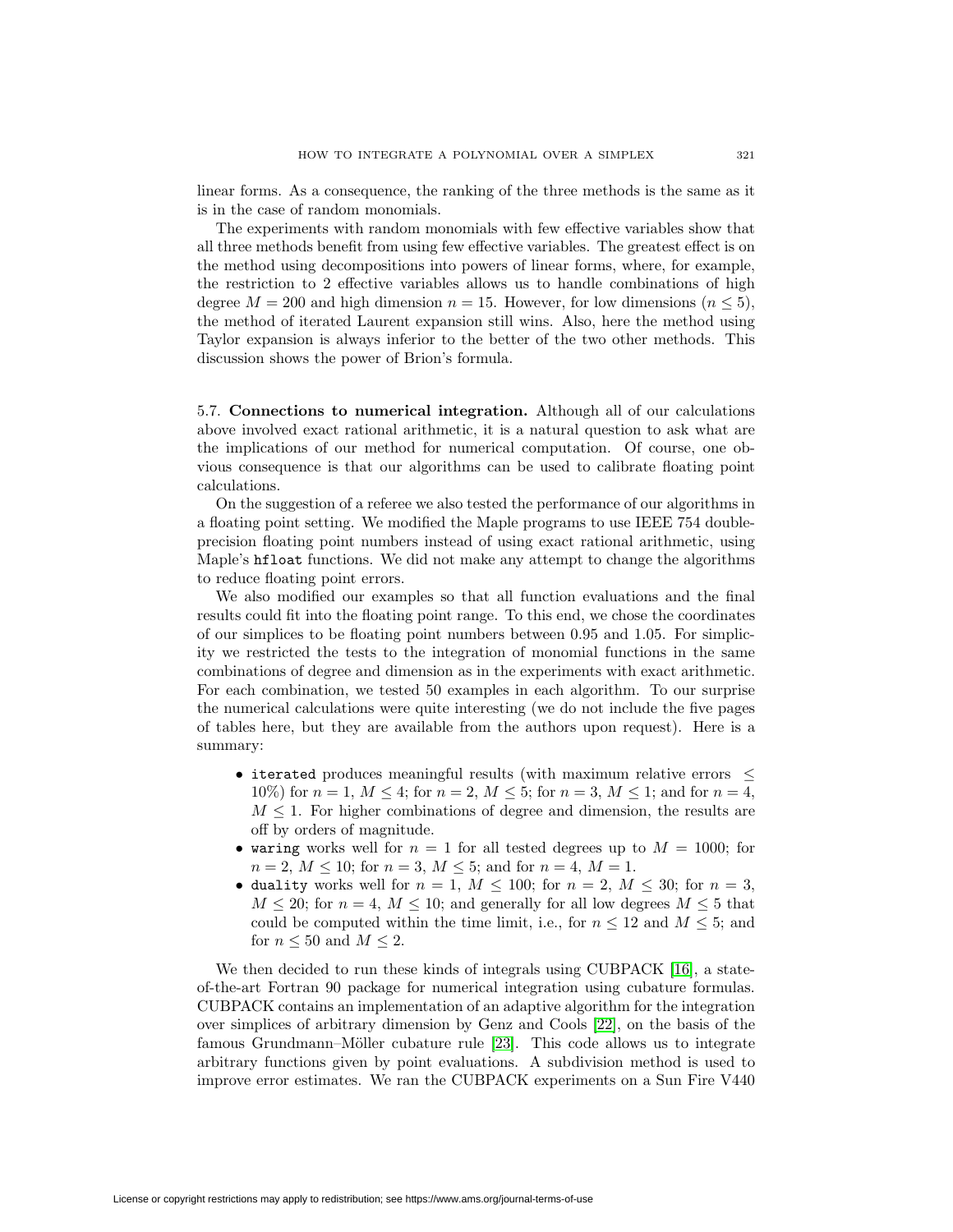with UltraSPARC-IIIi processors running at 1.6 GHz, using the Sun Fortran 95 compiler, version 8.2.

In our experiments, we asked CUBPACK to compute the integral to a relative error of  $5.0 \times 10^{-4}$  and allowed a maximum of 200 million function evaluations, a limit that was by far never reached in any of the tests.<sup>[11](#page-25-0)</sup> The results of the experiments are as follows. All computations using CUBPACK finished in a fraction of a second. CUBPACK returned results for the tests in all dimensions up to 33 (and all degrees up to 1000), but it failed with floating point exceptions if the dimension was at least 34.

For the combinations of degree and dimension where our Maple programs finished within 600 seconds, we then compared the exact results computed by our programs to the numerical results of CUBPACK. Table 16 shows the average relative errors. In low dimensions (up to 12), the actual errors are always well below the error estimation provided by CUBPACK, for dimensions up to 4 by about 2 orders of magnitude. However, starting from dimension 14, even for low degree, the numerical results using CUBPACK are off by several orders of magnitude, which is not indicated by the provided error estimate. The reason for the failure of the CUBPACK error estimators in this situation is unknown to us.

## 6. Conclusions

We have discussed various algorithms for the exact integration of polynomials over simplicial regions. Besides their theoretical efficiency, the simple rough experiments we performed clearly demonstrated that these methods are robust enough to attack rather difficult problems. Our investigations opened several doors for further development, which we will present in a forthcoming paper.

First, we have some theoretical issues expanding from our results. As in the case of volumes and the computation of centroids, it is likely that our hardness result, Theorem [1,](#page-1-0) can be extended into an inapproximability result as those obtained in [\[34\]](#page-27-8). Another goal is to study other families of polytopes for which exact integration can be done efficiently. Furthermore, we will present a natural extension of the computation of integrals, the efficient computation of the highest degree coefficients of a weighted Ehrhart quasipolynomial of a simplex. Besides the methods of the present article, these last computations are based on the results of [\[7\]](#page-26-12) and [\[6\]](#page-26-13).

Second, our intention has been all along to develop algorithms with a good chance of becoming practical and that allow for clear implementation. Thus we also have some practical improvements to discuss. For example, in order to develop practical integration software, it appears that our methods should be coupled with fast techniques for decomposing domains into polyhedral regions (e.g. triangulations).

Finally, our experiments indicated that our exact integration algorithms are not only useful to calibrate any numerical technique, but they may even be useful already within the context of floating point computation. In particular, the method 'duality' shows good promise for floating point computations for problems in high dimension and low degree. Obviously, a serious floating point implementation and error analysis would be necessary, but this is beyond the scope of this paper.

<span id="page-25-0"></span><sup>&</sup>lt;sup>11</sup>The Fortran driver for CUBPACK is contained in the file pisa-test.f90; the Maple procedure that calls it is contained in the file cubpack.mpl.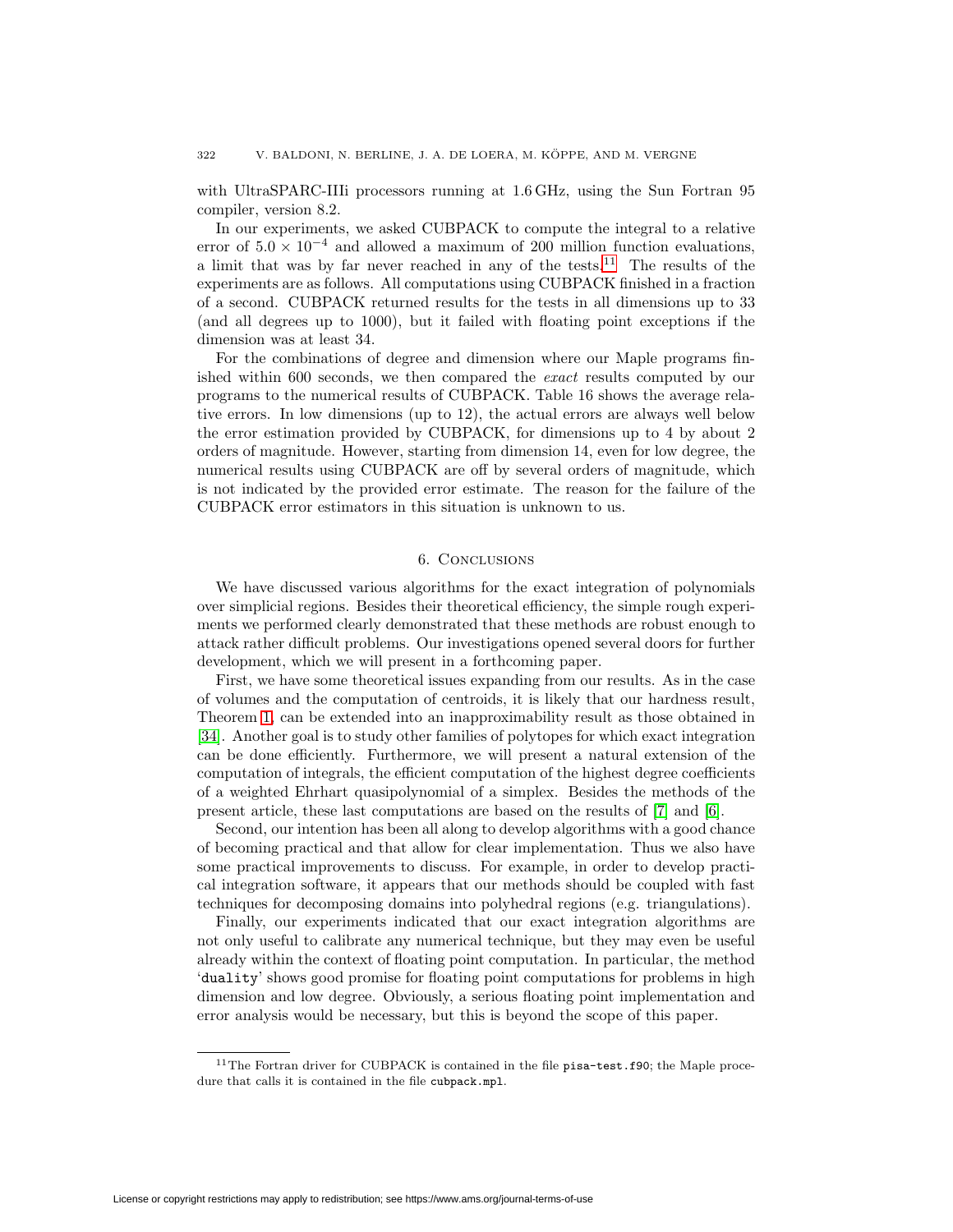**Note.** Appendix A, which contains additional computational tables, 9–16, will appear as a link in an electronic supplement to this article.

Note added in proof: Since the acceptance of this paper, our students Stanislav Moreinis and Jianqiu Wu have created a new implementation of the method of integration by decomposition into powers of linear forms. The implementation is in C++ and has yielded speedups of several orders of magnitude. The new implementation and a detailed report on it will be made available.

### Acknowledgements

Part of the work for this paper was done while the authors visited Centro di Ricerca Matematica Ennio De Giorgi at the Scuola Normale Superiore of Pisa, Italy. We are grateful for the hospitality of CRM and the support we received. The third author was also supported by NSF grant DMS-0608785. We are grateful for help from Christophe Margerin and comments from Bruce Reznick, Jean-Bernard Lasserre, and Bernd Sturmfels. Last but not least, we thank the two anonymous referees who gave us useful comments and corrections.

## **REFERENCES**

- <span id="page-26-6"></span>[1] J. Alexander and A. Hirschowitz, *Polynomial interpolation in several variables*, J. Algebraic Geom. **4** (1995), 201–222. M[R1311347 \(96f:14065\)](http://www.ams.org/mathscinet-getitem?mr=1311347)
- <span id="page-26-11"></span>[2] V. Baldoni, N. Berline, J. A. De Loera, M. Köppe, and M. Vergne, Maple programs accompanying the manuscript How to integrate a polynomial over a simplex, http://www.math.ucdavis.edu/~mkoeppe/art/pisa-integration-experiments/, 2008.
- <span id="page-26-2"></span>[3] A. I. Barvinok, Computation of exponential integrals, Zap. Nauchn. Sem. Leningrad. Otdel. Mat. Inst. Steklov. (LOMI) Teor. Slozhn. Vychisl. **5** (1991), 149–162, 175–176, translation in J. Math. Sci. 70 (1994), no. 4, 1934–1943. M[R1118837 \(92i:65228\)](http://www.ams.org/mathscinet-getitem?mr=1118837)
- <span id="page-26-9"></span>[4] , Exponential integrals and sums over convex polyhedra (in Russian), Funktsional. Anal. i Prilozhen. **26** (1992), no. 2, 64–66, translated in Funct. Anal. Appl. 26 (1992), no. 2, pp. 127–129. M[R1173086 \(93g:32052\)](http://www.ams.org/mathscinet-getitem?mr=1173086)
- <span id="page-26-3"></span>[5] , Partition functions in optimization and computational problems, Algebra i Analiz **4** (1992), 3–53, translation in St. Petersburg Math. J. 4 (1993), no. 1, pp. 1–49. M[R1171953](http://www.ams.org/mathscinet-getitem?mr=1171953) [\(93f:90131\)](http://www.ams.org/mathscinet-getitem?mr=1171953)
- <span id="page-26-13"></span>[6] N. Berline and M. Vergne, Local Euler–Maclaurin formula for polytopes, Moscow Math. J. **7** (2007), 355–386. M[R2343137 \(2008k:52026\)](http://www.ams.org/mathscinet-getitem?mr=2343137)
- <span id="page-26-12"></span>[7] , Local Euler–Maclaurin expansion of Barvinok valuations and Ehrhart coefficients of rational polytopes, Contemporary Mathematics **452** (2008), 15–33. M[R2343137](http://www.ams.org/mathscinet-getitem?mr=2343137) [\(2008k:52026\)](http://www.ams.org/mathscinet-getitem?mr=2343137)
- <span id="page-26-5"></span>[8] N. Berline, E. Getzler, and M. Vergne, Heat kernels and Dirac operators, Grundlehren der Mathematischen Wissenschaften [Fundamental Principles of Mathematical Sciences], vol. 298, Springer-Verlag, Berlin, 1992. M[R1215720 \(94e:58130\)](http://www.ams.org/mathscinet-getitem?mr=1215720)
- <span id="page-26-0"></span>A. T. Bharucha-Reid and M. Sambandham, Random polynomials, Academic Press, Orlando, Florida, 1986. M[R856019 \(87m:60118\)](http://www.ams.org/mathscinet-getitem?mr=856019)
- <span id="page-26-8"></span>[10] J. Brachat, P. Comon, B. Mourrain, and E. Tsigaridas, Symmetric tensor decomposition, arXiv: 0901.3706v2 [cs.SC], 2009.
- <span id="page-26-7"></span>[11] M. C. Brambilla and G. Ottaviani, On the Alexander–Hirschowitz theorem, e-print arXiv:math.AG/0701409v2, 2007.
- <span id="page-26-1"></span>[12] G. Brightwell and P. Winkler, Counting linear extensions, Order **8** (1991), no. 3, 225–242. M[R1154926 \(93b:06002\)](http://www.ams.org/mathscinet-getitem?mr=1154926)
- <span id="page-26-4"></span>[13] M. Brion, *Points entiers dans les polyédres convexes*, Ann. Sci. École Norm. Sup. 21 (1988), no. 4, 653–663. M[R982338 \(90d:52020\)](http://www.ams.org/mathscinet-getitem?mr=982338)
- <span id="page-26-10"></span>[14] M. Brion and M. Vergne, Lattice points in simple polytopes, J. Amer. Math. Soc. **10** (1997), no. 2, 371–392. M[R1415319 \(98a:11132\)](http://www.ams.org/mathscinet-getitem?mr=1415319)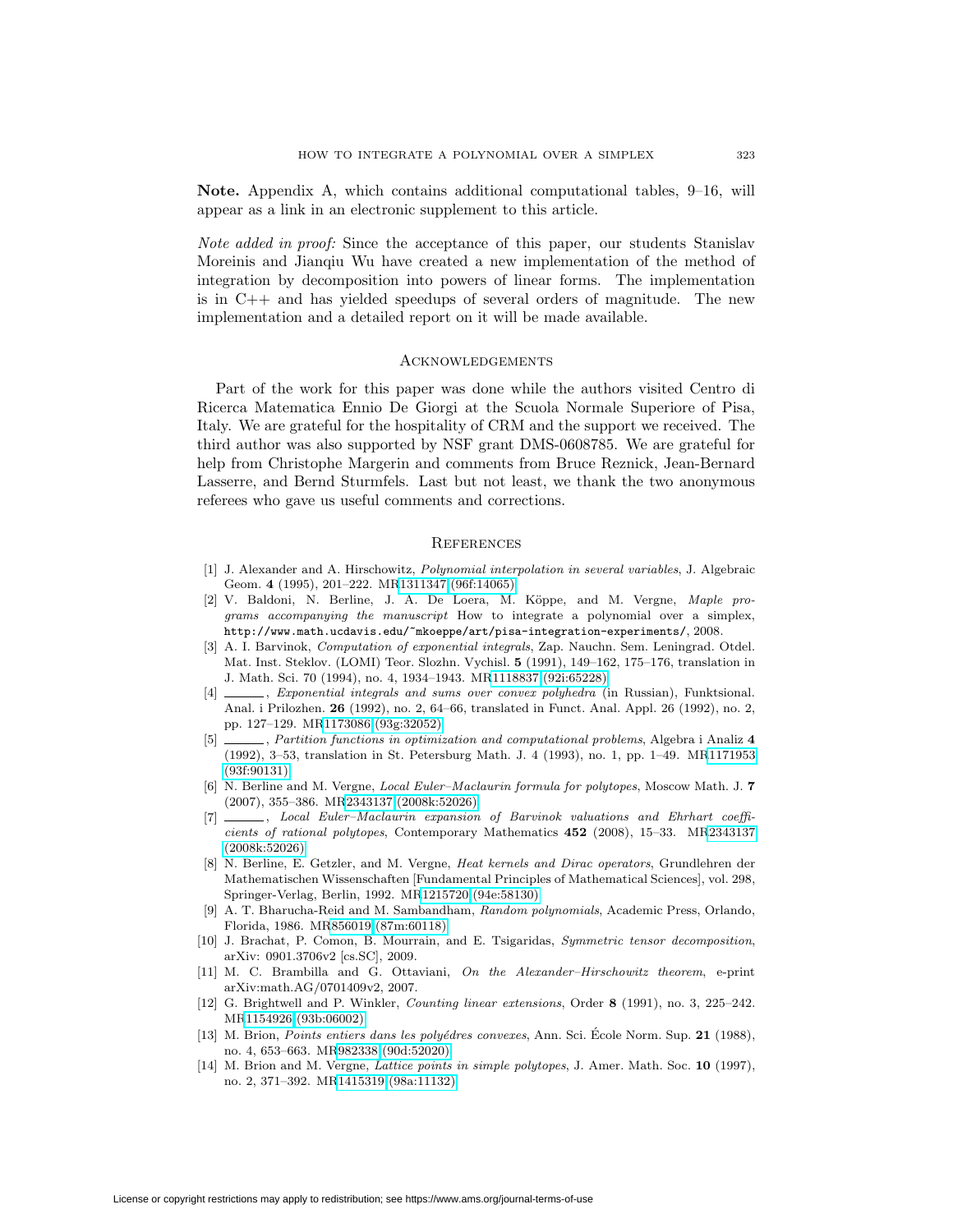- <span id="page-27-9"></span>[15] P. Bürgisser, M. Clausen, and M. A. Shokrollahi, Algebraic complexity theory, Grundlehren der mathematischen Wissenschaften, no. 315, Springer, Berlin, 1997. M[R1440179 \(99c:68002\)](http://www.ams.org/mathscinet-getitem?mr=1440179)
- <span id="page-27-21"></span>[16] R. Cools and A. Haegemans, Algorithm 824: CUBPACK: a package for automatic cubature; framework description., ACM Trans. Math. Software **29** (2003), no. 3, 287–296.
- <span id="page-27-20"></span>[17] W. Dahmen, On multivariate B-splines, SIAM J. Numer. Anal. **17** (1980), no. 2, 179–191. M[R567267 \(81c:41020\)](http://www.ams.org/mathscinet-getitem?mr=567267)
- <span id="page-27-18"></span>[18] J. A. De Loera, J. Rambau, and F. Santos, Triangulations: Structures for algorithms and applications, Algorithms and Computation in Mathematics, vol. 25, Springer-Verlag, Berlin, 2010.
- <span id="page-27-4"></span>[19] M. E. Dyer and A. M. Frieze, On the complexity of computing the volume of a polyhedron, SIAM J. Comput. **17** (1988), no. 5, 967–974. M[R961051 \(90f:68077\)](http://www.ams.org/mathscinet-getitem?mr=961051)
- <span id="page-27-7"></span>[20] G. Elekes, A geometric inequality and the complexity of computing volume, Discrete Comput. Geom. **1** (1986), no. 4, 289–292. M[R866364 \(87k:68138\)](http://www.ams.org/mathscinet-getitem?mr=866364)
- <span id="page-27-13"></span>[21] M. R. Garey and D. S. Johnson, Computers and intractibility: A guide to the theory of NP-completeness, W. H. Freeman and Co., San Francisco, California, 1979. M[R519066](http://www.ams.org/mathscinet-getitem?mr=519066)  $(80°68056)$
- <span id="page-27-22"></span>[22] A. Genz and R. Cools, An adaptive numerical cubature algorithm for simplices, ACM Trans. Math. Software **29** (2003), no. 3, 297–308. M[R2002733 \(2004g:65021\)](http://www.ams.org/mathscinet-getitem?mr=2002733)
- <span id="page-27-23"></span>[23] A. Grundmann and H. M. Möller, *Invariant integration formulas for the n-simplex by com*binatorial methods, SIAM J. Numer. Anal. **15** (1978), 282–290. M[R488881 \(81e:41045\)](http://www.ams.org/mathscinet-getitem?mr=488881)
- <span id="page-27-14"></span>[24] R. Kannan and A. Bachem, Polynomial algorithms for computing the Smith and Hermite normal forms of an integer matrix, SIAM J. Comput. **8** (1979), no. 4, 499–507. M[R573842](http://www.ams.org/mathscinet-getitem?mr=573842) [\(81k:15002\)](http://www.ams.org/mathscinet-getitem?mr=573842)
- <span id="page-27-5"></span>[25] L. Khachiyan, Complexity of polytope volume computation, New trends in discrete and computational geometry, Algorithms Combin., vol. 10, Springer, Berlin, 1993, pp. 91–101. M[R1228040 \(94m:68190\)](http://www.ams.org/mathscinet-getitem?mr=1228040)
- <span id="page-27-17"></span>[26] J. B. Lasserre, Integration on a convex polytope, Proceedings of the AMS **126** (1998), no. 8, 2433–2441. M[R1459132 \(98j:65016\)](http://www.ams.org/mathscinet-getitem?mr=1459132)
- <span id="page-27-11"></span>[27] J. B. Lasserre and K. Avrachenkov, *The multidimensional version of*  $\int_a^b x^p dx$ , American Mathematical Monthly **108** (2001), no. 2, 151–154. M[R1818188 \(2002g:26015\)](http://www.ams.org/mathscinet-getitem?mr=1818188)
- <span id="page-27-0"></span>[28] M. Laurent, Sums of squares, moment matrices, and optimization over polynomials, In "Emerging applications of algebraic geometry" (Minneapolis, Minnesota) (M. Putinar and S. Sullivant, eds.), IMA volumes in Mathematics and its Applications, 2008. M[R2500468](http://www.ams.org/mathscinet-getitem?mr=2500468)
- <span id="page-27-6"></span>[29] J. Lawrence, Polytope volume computation, Math. Comp. **57** (1991), no. 195, 259–271. M[R1079024 \(91j:52019\)](http://www.ams.org/mathscinet-getitem?mr=1079024)
- <span id="page-27-3"></span>[30] S. Lin, B. Sturmfels, and Z. Xu, Marginal likelihood integrals for mixtures of independence models, J. Mach. Learn. Res. **10** (2009), 1611–1631. M[R2534873](http://www.ams.org/mathscinet-getitem?mr=2534873)
- <span id="page-27-10"></span>[31] G. Matera, Integration of multivariate rational functions given by straight-line programs, Proceedings of the 11th international symposium on applied algebra, algebraic algorithms and error-correcting codes (London), Lecture Notes in Computer Science, vol. 948, Springer, 1995, pp. 347–364. M[R1448176 \(98c:68104\)](http://www.ams.org/mathscinet-getitem?mr=1448176)
- <span id="page-27-1"></span>[32] C. A. Micchelli, *Mathematical aspects of geometric modeling*, CBMS-NSF Regional Conference Series in Applied Mathematics, vol. 65, Society for Industrial and Applied Mathematics (SIAM), Philadelphia, PA, 1995. M[R1308048 \(95i:65036\)](http://www.ams.org/mathscinet-getitem?mr=1308048)
- <span id="page-27-12"></span>[33] T. S. Motzkin and E. G. Straus, *Maxima for graphs and a new proof of a theorem of Turán*, Canadian Journal of Mathematics **17** (1965), 533–540. M[R0175813 \(31:89\)](http://www.ams.org/mathscinet-getitem?mr=0175813)
- <span id="page-27-8"></span>[34] L. Rademacher, Approximating the centroid is hard, Proceedings of 23th annual ACM Symposium of Computational Geometry, Gyeongju, South Korea, June 6-8, 2007, 2007, pp. 302–305. M[R2469178 \(2009m:68104\)](http://www.ams.org/mathscinet-getitem?mr=2469178)
- <span id="page-27-16"></span>[35] M. Schechter, Integration over a polyhedron: An application of the Fourier–Motzkin elimination method, American Mathematical Monthly **105** (1998), no. 3, 246–251. M[R1615560](http://www.ams.org/mathscinet-getitem?mr=1615560) [\(99d:15014\)](http://www.ams.org/mathscinet-getitem?mr=1615560)
- <span id="page-27-19"></span><span id="page-27-15"></span>[36] Z. Xu, Multivariate splines and polytopes, arXiv: 0806.1127v3, 2009.
- [37] G. M. Ziegler, Lectures on polytopes, Graduate texts in Mathematics, no. 152, Springer, New York, 1995. M[R1311028 \(96a:52011\)](http://www.ams.org/mathscinet-getitem?mr=1311028)
- <span id="page-27-2"></span>[38] O. C. Zienkiewicz and R. L. Taylor, The finite element method, McGraw-Hill, London, 1988.